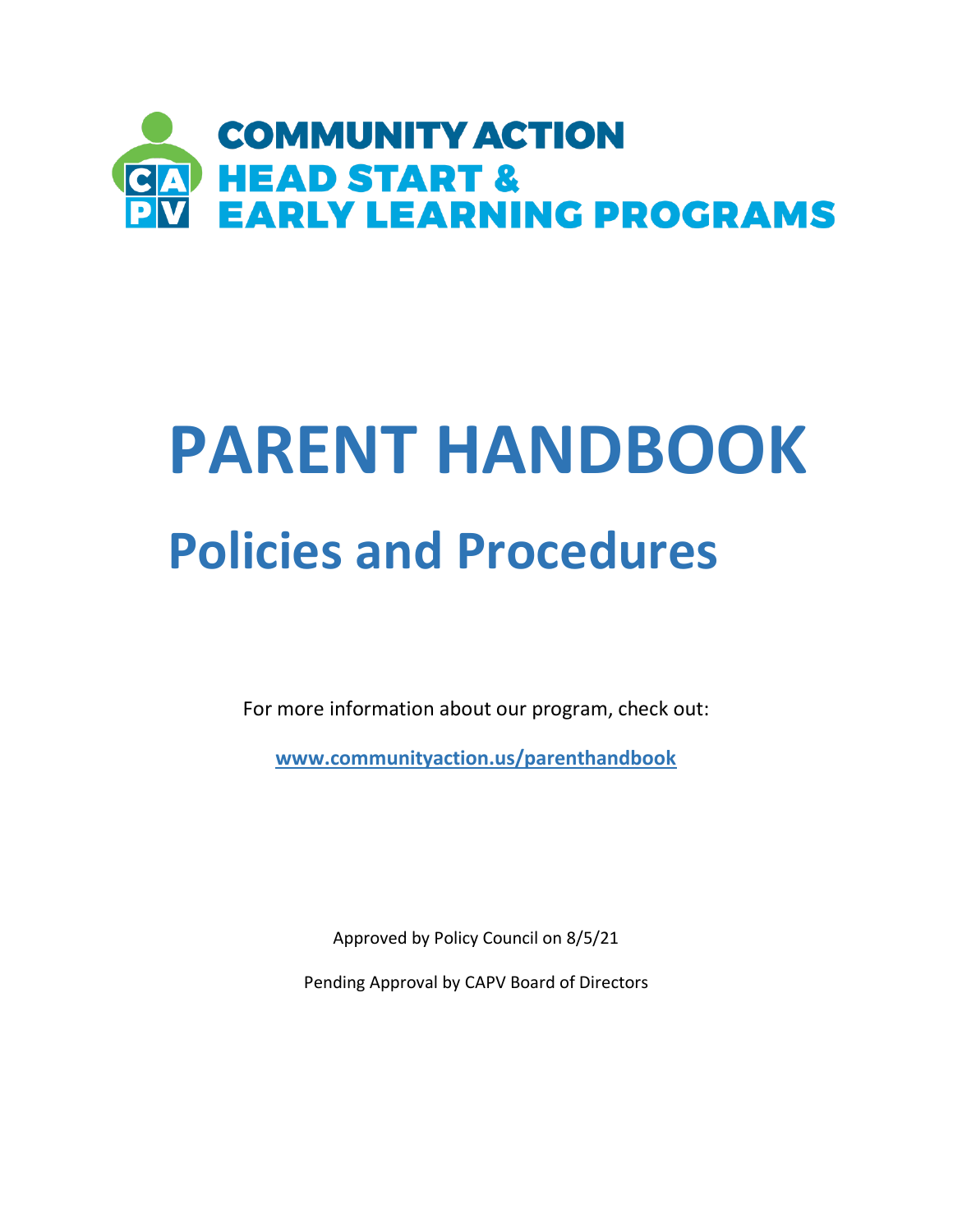# **Table of Contents**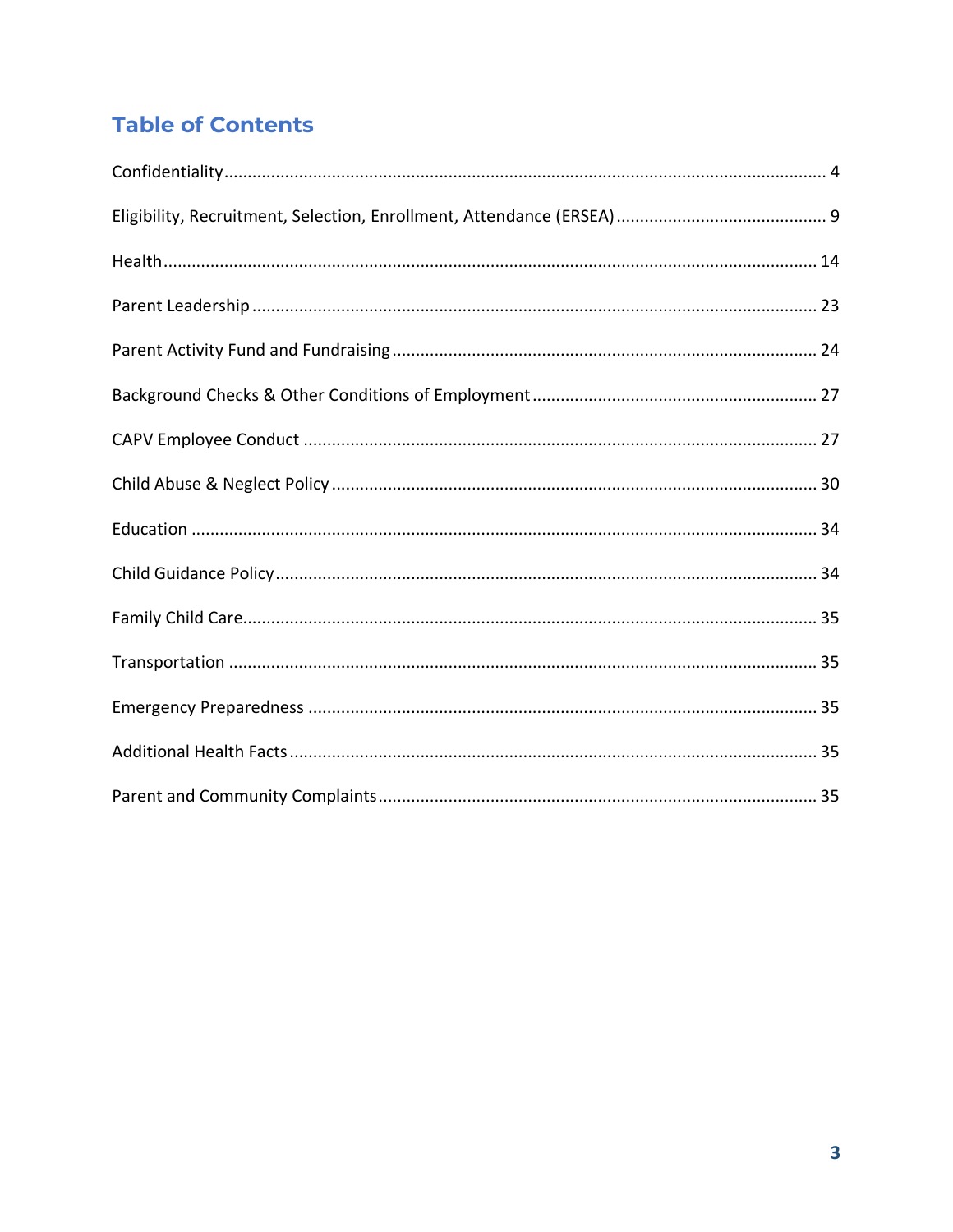# **Confidentiality**

# **Your Family's Privacy**

We value your family's privacy and our staff are committed to protecting your child's information. Staff only share information within HS & ELP and with other officials acting on behalf of HS & ELP (for example, Contractors and Delegates) to provide necessary Head Start services. We ask your permission to communicate necessary information about your child with their doctor, dentist, public school, and others to best meet their needs. We also ask permission to share information about your family with other Community Action Pioneer Valley programs to help you access their services or with research partners who are helping us to learn and improve as a program. To obtain copies of your child's record, ask HS & ELP staff for a form so that you can put your request in writing.

### **Regulations**

HS & ELP follows Department of Early Education and Care (EEC) regulations 7.04 (10) – 7.04 (12) in its policies and procedures regarding children's records. Additionally, HS & ELP follows Head Start regulations about protecting the confidentiality of any personally identifiable information in child records (Head Start Program Performance Standards 1302.101(b)(4) and 1303.2 Subpart C) and has procedures in place for the management of program data to effectively support the availability, usability, integrity, and security of data.

HS & ELP is responsible for keeping in strict confidence all information regarding enrolled children and families. This means that information you share with any program staff person will stay within the agency and will not be shared with anyone outside the agency without your written consent. All employees are required to sign a Confidentiality Statement upon hire. We ask that you, as a participant or volunteer in the program, also respect this code of confidentiality. We consider our offices, centers, and provider homes safe spaces for families to participate without fear that any of their personal information may be shared outside the program. The individual dignity of clients/participants and employees shall be respected and protected at all times.

# **Required Uses and Disclosures of Personally Identifiable Information**

In some circumstances, HS & ELP is required to make exceptions to keeping information confidential. Staff and volunteers are mandated to share information when there is reasonable cause to believe that a child has been abused or neglected, or when staff perceive that an individual is at risk for imminent harm.

### **Other circumstances where HS & ELP may disclose information from children's records to outside entities without written consent from parents or guardians include:**

- In connection with an audit or evaluation of education or child development programs or for enforcement or compliance with federal legal requirements (such as to the U.S. Department of Health and Human Services that funds our work).
- During Disasters or Health/Safety Emergencies to appropriate Parties (including but not limited to local health departments, police, fire, EMS, etc.).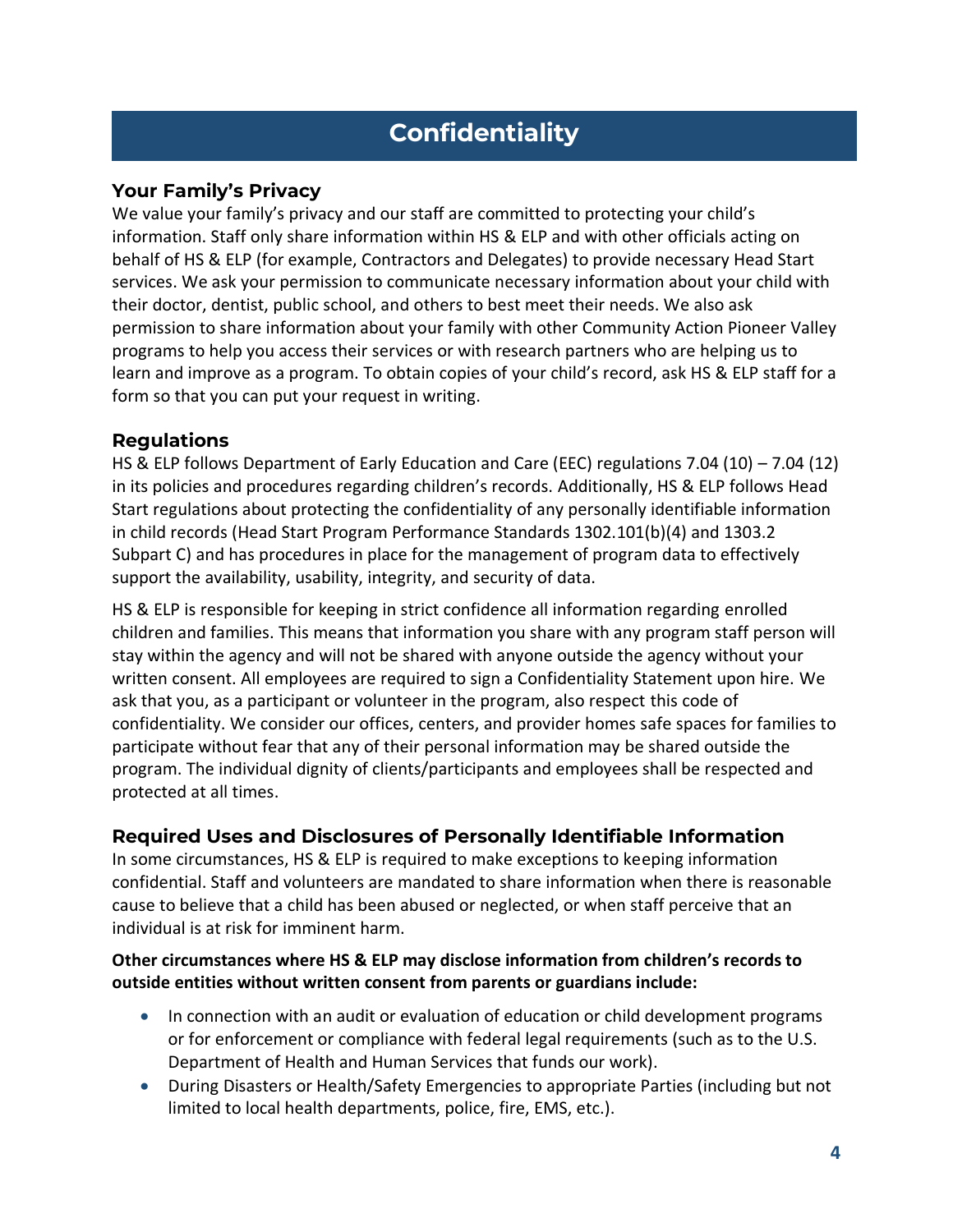- For Child and Adult Care Food Program (CACFP) monitoring, if the results will be reported in an aggregate form that does not identify any individual.
- To Foster Care Caseworkers who have the right to access a case plan for a child who is in foster care placement.
- Pursuant to lawfully issued Court Orders or Subpoenas: When necessary, HS & ELP confers with local counsel when children's records are subpoenaed and if applicable, makes a reasonable effort to notify parents about subpoenas.
- Children's online assessment data is connected to the Massachusetts Department of Early Education and Care, which only accesses aggregate data in a manner that does not identify any individual child.
- When otherwise required by law.

# **Ensuring Confidentiality of Children's and Families' Information**

- All confidential records must be stored in a secure location. Electronic records are kept in designated secure data systems. The locations of personally identifiable information from child records at HS & ELP are detailed in the Procedure for Sharing of Data and Protections for the Privacy of Child Records.
- Information and documents which are considered confidential include medical records, educational records, special needs records, family records, financial records, and any other private information about participants, their families, or Community Action business.
- Access to participants' records is limited to employees on an as-needed and appropriate basis. Access to electronic files is granted only when required by individual position.
- Participants' records must not be removed from their designated, secure locations; however, copies can be made for purposes of audit, investigation, family needs, school transition, or as otherwise needed as consistent with state and federal law.
- Participants' records must never be left on desks, tables, etc. where others have access to them.
- Participants' private information must never be discussed among employees except on a "need-to-know" basis. Employees must be particularly aware of their surroundings when discussing this information. Special caution must be taken assure other clients/participants or employees do not overhear information that is private.
- Records are kept in secure locations for seven years after a child leaves the program. Thereafter files are destroyed with the supervision of a program Director or Manager.

As a participant, if you have information regarding the safety of a child or another participant, you may speak to program staff or FCC Educators about your concerns. Any breach of confidentiality will be addressed and could include dismissal from staff or volunteer positions. If you are serving as a volunteer in your child's program, you are responsible for keeping information in strict confidence.

# **Distribution of Records and Information**

Information pertaining to children and their families is privileged and confidential. Per the Department of Early Education and Care (EEC), no program or Educator may distribute or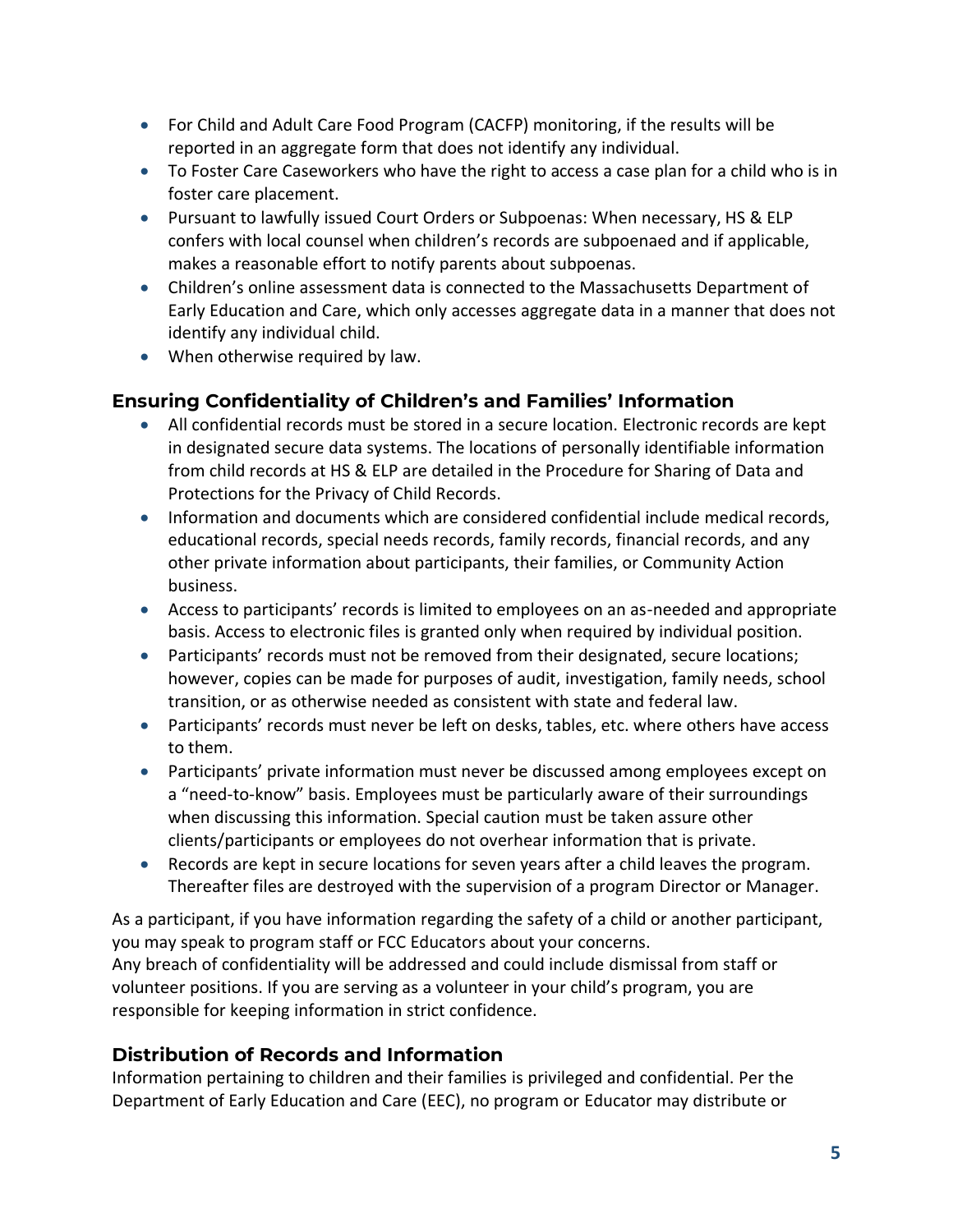release information about a child or his/her family to any unauthorized person, or discuss with any unauthorized person information about a child or his/her family without the written consent of the child's parent except in the circumstances listed above.

### **Furthermore:**

- All requests for release of information will be coordinated by designated program employees and will comply with applicable laws.
- Personally identifiable information will only be released in accordance with state and federal confidentiality laws. Employees will follow the Head Start Performance Standards in regards to managing personally identifiable information.
- When consent is required for release of personally identifiable information, an employee will obtain written consent from the child's parent or legal guardian before disclosing this information from child records.
	- $\circ$  The parent's written request will provide specific information about what child records may be disclosed, explain why the records will be disclosed, and identify the party(s) to whom the records may be disclosed.
- The child's parent(s), upon request, must have access to everything in his or her child's record and has a right to inspect their child's record on-site.
	- $\circ$  To the maximum extent possible, such access may not be delayed more than two business days after the initial request without the consent of the child's parent(s).
	- $\circ$  Upon such request for access, the child's entire record must be made available regardless of the physical location of its parts.
	- $\circ$  The parent does not have the right to remove the record from on-site nor to take any part of the original record.
	- $\circ$  The program shall not charge an unreasonable fee for copies of any information contained in the child's record.
- Upon written request of the parent(s), the program must transfer a copy of the child's records to the parent(s), or any other person the parent(s) identifies within a reasonable amount of time.
- The program must establish procedures governing access to, duplication of, and distribution of such information, and must maintain a permanent, written log in each child's record indicating each time a child's record has been released or reviewed.
	- $\circ$  Each time information is released or distributed from a child's record to someone who is not a program employee, the following information must be recorded: the name, signature, and position of the person releasing or distributing the information; the date; the portions of the record which were distributed or released; the purpose of the distribution or release; and the signature of the person to whom the information is distributed or released.
	- $\circ$  Such log must be available only to the child's parent(s), to program personnel responsible for record maintenance, and to the EEC as part of its regulatory function. These releases are documented in our secure electronic data system, and paper copies of the request and distribution information are kept in the child's family file.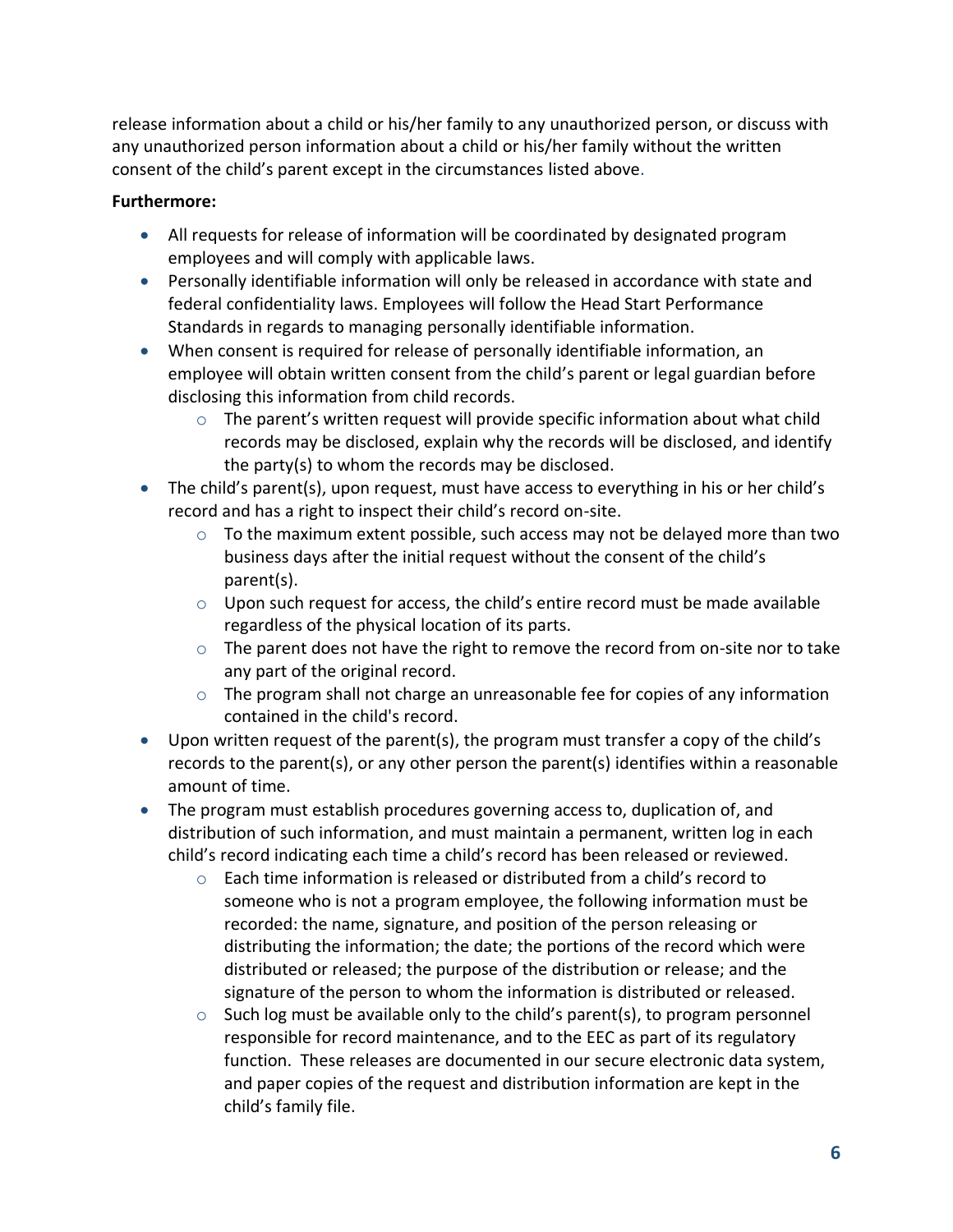# **Amending the Child's Record**

A child's parent(s) has the right to ask HS & ELP to amend information in the child's record that the parent believes is inaccurate, misleading, or violates the child's privacy. The parent can also request to add information, comments, data, or any other relevant materials to the child's record. Such requests should be made in writing and include the reason for the request. HS & ELP will review the request and decide on it within one week. If the parent's request is accepted, the file will be amended immediately with the date of the amendment, the content of the amendment, why the change is being made, and the name of the person making the amendment to the file.

If the parent(s) is of the opinion that adding information is not sufficient to explain, clarify, or correct objectionable material in the child's record, he/she has the right to have a conference with the program to make his/her objections known. The program will, within one week after the conference, render to the parent(s) a decision in writing stating the reason or reasons for the decision. If his/her decision is in favor of the parent(s), he/she will immediately take steps as may be necessary to put the decision into effect.

If the parent is dissatisfied with HS & ELP's decision about amending the child's record, the parent can request a hearing to challenge the information in the child's record. The parent must submit the request for a hearing in writing to the HS & ELP Director. If the issue is not decided in the parent's favor at the hearing, the parent has the right to place a statement in the Child Record that either comments on the contested information or that states why the parent disagrees with the program's decision, or both.

# **Parent Notifications**

### **EEC requires parent notification in case of:**

- An injury to your child in writing, within 24 hours, if the injury requires medical care beyond minor first aid or of any emergency administration of non-prescription medication.
- Any allegation of abuse or neglect involving your child while in the care and custody of our program, immediately.
- Change in classroom staffing or Educator in a FCC home.
- Administration of first aid to your child.
- Whenever significant child health or developmental concerns arise
- Changes in program policy or procedures that affect services to children, to be distributed in writing 7 days prior to the implementation.
- Whenever a communicable disease has been identified in the program.
- New pets being introduced into the program, prior to their introduction.
- The use of any herbicides or pesticides, prior to their use whenever possible.
- Special problems or significant health or education concerns.
- Whenever the program deviates from the planned menu.

### **Additionally, Family Child Care Educators must inform parents of the following:**

• The existence of firearms in the home.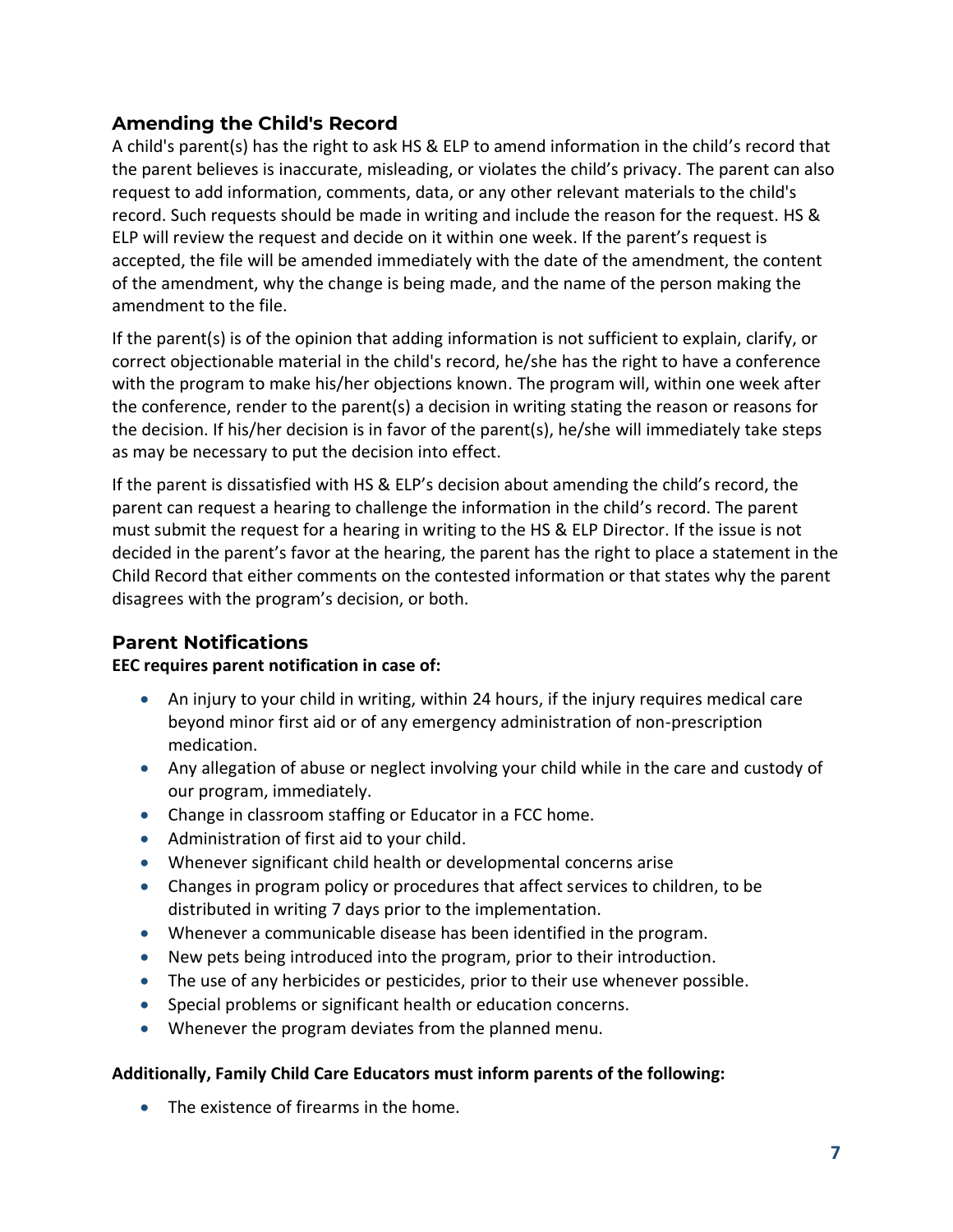• If there are any changes in household composition.

### **Permission to Leave Premises**

Permission is necessary for your child to be taken off the premises of the Head Start Center or Family Child Care home for short-term excursions (playground, walks in the community) with program staff/provider. For Family Child Care Homes, this may include transportation in a provider's private vehicle. This permission is included in the "Permission Pages" you sign when enrolling your child.

# **Photography, Articles, Recordings**

There are times that HS & ELP and/or Community Action will create something for internal or external publication with the photo or likeness of you or your child. You will need to give consent to Community Action for the photographing, recording, and/or videotaping of your likeness or your child's likeness and its use by Community Action in any article, story/stories, report, videotape, or written or electronic publication about Community Action or any of its component programs.

You will also need to further consent to be interviewed and to the subsequent publication or broadcast of any story, article, or videotape using the contents of that interview in whole or in part. You will agree that any of the above-described materials become and remain the property of Community Action.

In signing the Permission Page with a "yes," you acknowledge that you have been informed that you may restrict this permission and that you do not choose to do so. You hereby release Community Action of 393 Main Street, Greenfield, Massachusetts, and its agents, successors, and assignees, from any and all claims for damages for libel, slander, invasion of privacy, or any other claims, suits, demands, or judgments based upon the obtaining and/or use of the abovedescribed materials.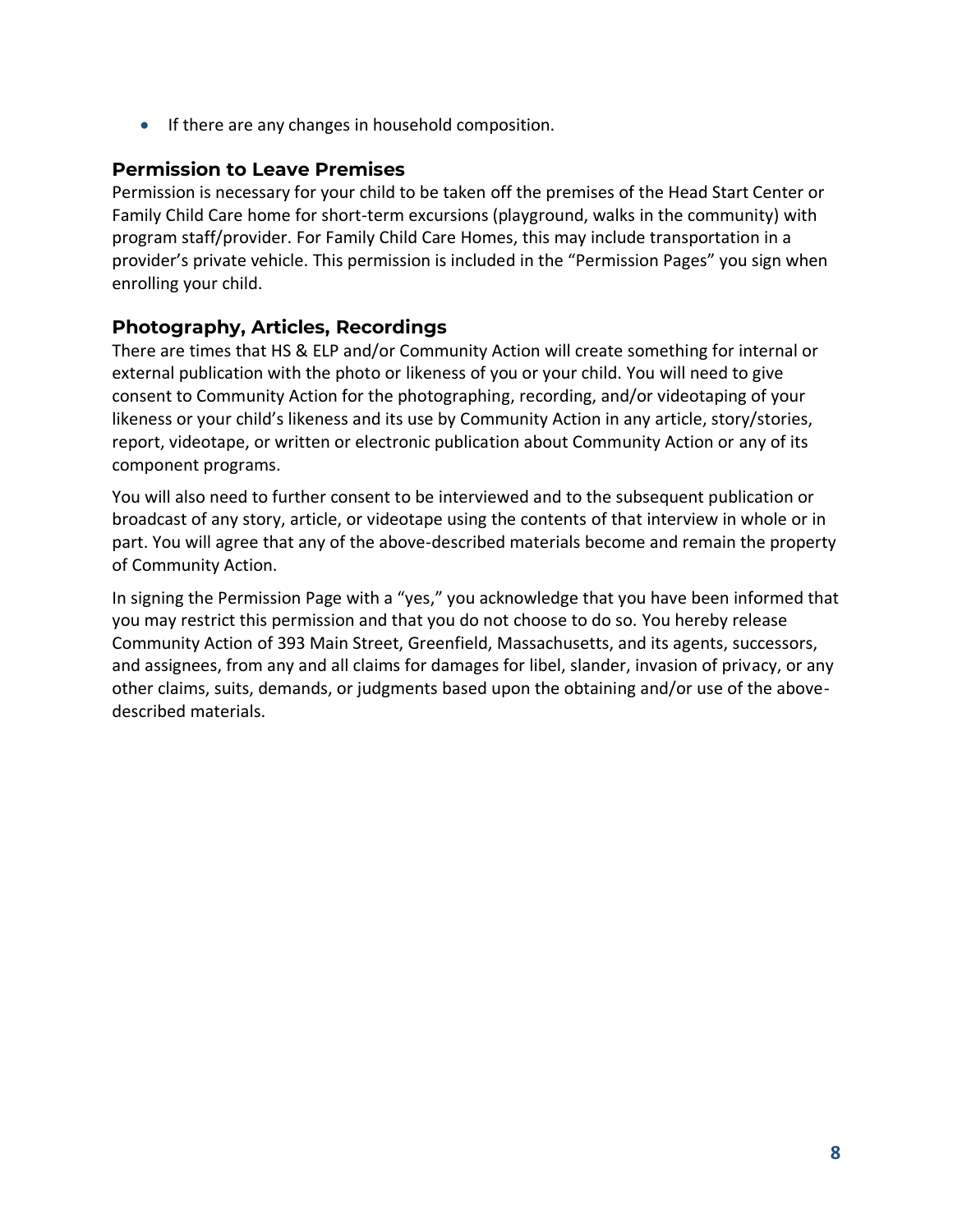# **Eligibility, Recruitment, Selection, Enrollment, Attendance (ERSEA)**

HS & ELP prioritizes the recruitment of age, income, and otherwise eligible (foster, homeless, receiving public assistance) families in Franklin, Hampshire, and Western Hampden counties. A targeted outreach and recruitment plan is developed and updated annually based on community assessment data, enrollment policies, and program data. Children and pregnant women are accepted into our Head Start programs based on our approved selection criteria. The child or pregnant woman with the highest priority score on the waitlist will be offered the next available space. Full-day/full-year children are accepted into the program based on the Massachusetts Department of Early Education and Care (EEC) policies and procedures.

### **Non-Discrimination**

Potential and enrolled children and their families shall not be discriminated against on the basis of race, religion, gender, cultural heritage, political beliefs, national origin, marital status, sexual orientation, or disability.

# **Head Start (HS) and Early Head Start (EHS) Eligibility**

A pregnant woman or child is eligible for Early Head Start or Head Start when they meet the requirements for age and family income or meet other eligibility criteria. An Early Head Start participant can be a pregnant woman or a child under three years old. For Head Start, a child must be at least 2.9 years old and younger than kindergarten age. A child or pregnant woman is income-eligible if the family income is equal to or below the federal poverty guidelines or if anyone in the family receives SSI or DTA cash assistance. A participant is automatically eligible if the family is homeless or if the child is a foster child. We are also able to serve some slightly over-income families as space allows.

Once a child is enrolled in Head Start, he/she is eligible for two program years. Family eligibility must be re-verified if the child is enrolling for a third program year. Once a child is enrolled in Early Head Start, he/she is eligible until transitioning to Head Start. If a child is transferring from EHS to HS, eligibility must be re-verified.

# **Required Enrollment Information for All HS & ELP Programs**

- Proof of age (birth certificate, hospital record, health record).
- Proof of income or eligibility.
- Up-to-date immunization record, unless we have written documentation from a doctor of a specific medical risk factor, a documented immunization catch-up plan, or the family shares a religious exemption.
- Current physical examination record, which must include a lead test if the child is 9 months old or older.
- Within 30 days of enrollment, proof of HS or EHS child's iron level (hematocrit or hemoglobin).
- Asthma/Allergy Action Plan, Seizure or General Health Care Plan, and/or Diet Modification Form (if applicable).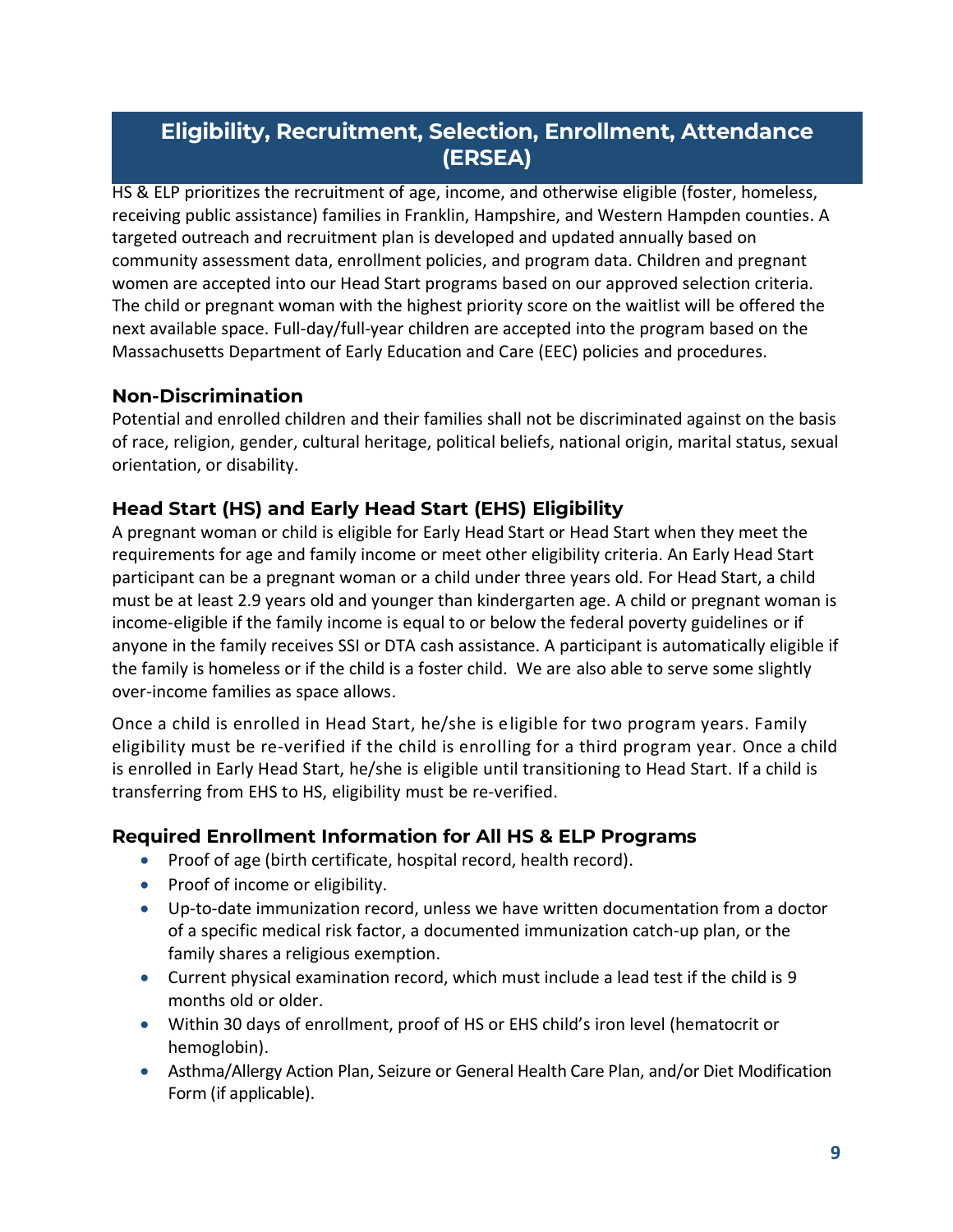# **Transitions**

Enrolled families can request a transfer to another program option by talking to their Family Advocate or Home Visitor. If the family does not have a Family Advocate, the parent/guardian can call the Enrollment Department (see numbers listed below) to request a transfer.

For continuity of care, children who need to transfer from one site or program option to another or from Early Head Start to Head Start are given highest priority. Once a family requests a transfer, the Enrollment Staff places the child on the waitlist until a space becomes available.

Early Head Start children are expected to transition to Head Start at the time they are 2 years, 9 months. If a slot is not available for a child transitioning to Head Start, the child can remain in Early Head Start until a Head Start slot becomes available, pending authorization by the MA Department of Early Education and Care. In our program, when children turn 2 years, 3 months old your Family Advocate or Home Visitor start discussing a plan for transitioning your child to our Head Start program. At this time, we will ask for updated eligibility documentation which is required by Head Start funders.

Our goal is to be able to maintain continuity of care for your child and we will make every effort to transition your child to a Head Start program option that best meets the needs of your child and family. There may be instances where we are not able to accommodate your child, such as:

- Currently enrolled in full day center-based program: If we do not have space in our center-based preschool program when it is time for your child to age out of the infant toddler program, we will explore openings in our Family Child Care program option. In the event there is no space available you will be referred to the appropriate voucher office to secure funding for care outside of our program.
- Family eligibility determined to be over-income for Head Start: If your family is over income for Head Start and we are at our capacity for over income participants, your child may not be able to transition to a Head Start program option. We will work with you to find other programs in our community that meets the needs of your child and family.

# **Enrollment Phone Numbers**

**General information: 413-387-1250**

**Full Day Full Year programs:**

- **Hampshire County: 413-387-1233**
- **Franklin County: 413-475-1516**

# **Pick Up**

Each program has defined business hours that are noted on the enrollment and site paperwork (as well as in the Parent Handbook for centers). Staff and FCC Educators work every day to provide high-quality service to children, and in order to maintain their schedules, it is very important that children be picked up on time. We do understand that occasionally events occur that are out of a parent's control and may prevent you from arriving on time. In this situation,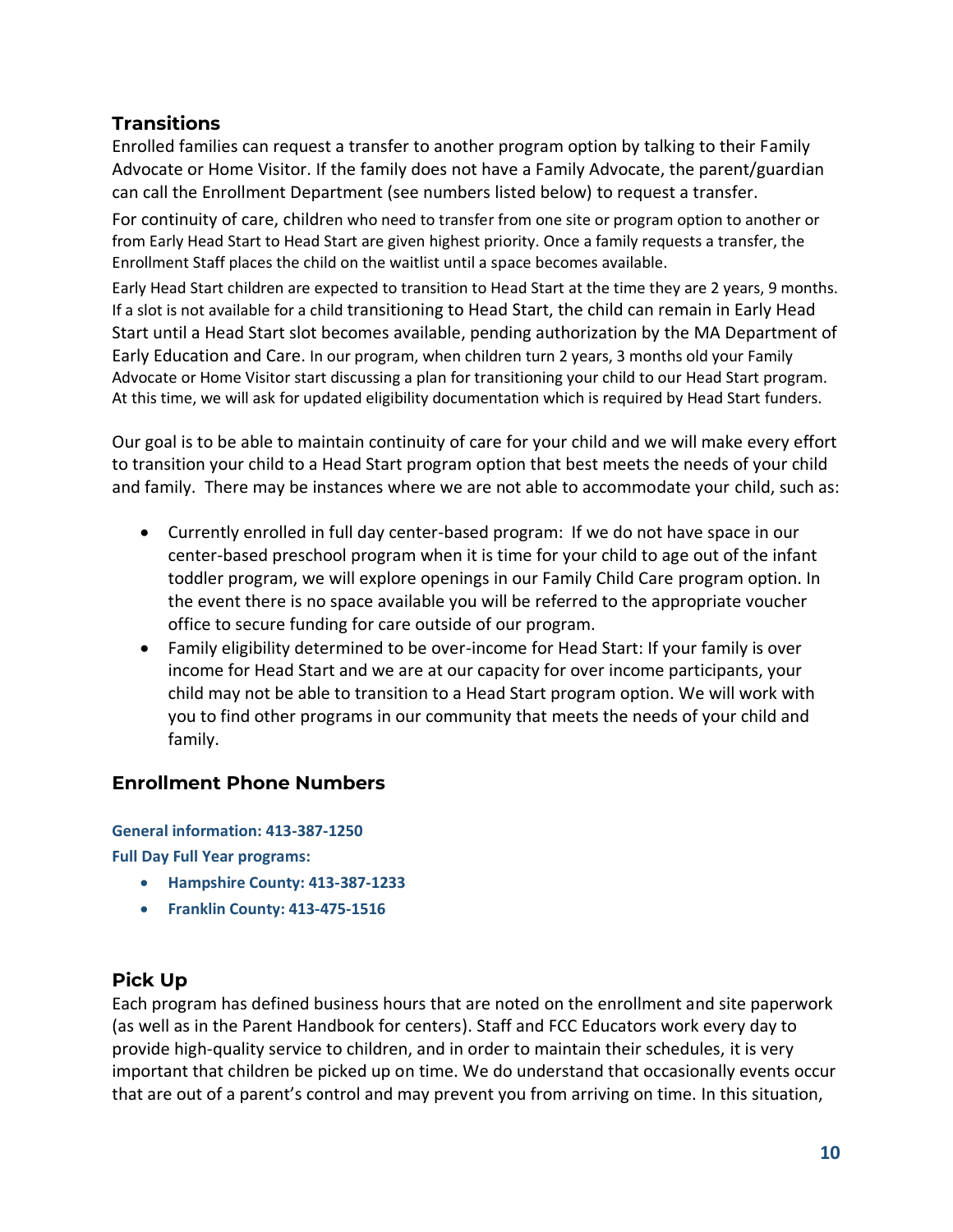please contact the site as soon as possible to provide an estimated arrival time. In the case of repeated late pick-up, program staff will examine whether the placement or schedule is appropriate for your family's needs.

Center-based programs have a 5-minute grace period for children to be picked up. After that, a fee of \$5.00 will be charged for each 15-minute increment a parent is late beyond the program closing time. Family Child Care late fees are determined and collected by the Family Child Care Educator.

# **Attendance**

Consistent attendance ensures that your child gets the maximum benefit from our program, which sets them up for success in kindergarten and beyond. Please inform your Educator, Family Advocate, or Home Visitor if your child will be absent from the program or miss a home visit for any reason. Also, let them know if your child/family member has a contagious disease. In order to make sure that everyone remains healthy in the program, an ill child must stay home from care or should not have a home visit that day. For children attending our fullday/full-year programs, th[e EEC Attendance Notification Agreement](https://static.wixstatic.com/ugd/206ce8_473b4a6b84944437943ffdfedae2720d.pdf) (signed at enrollment) explains in more detail the Massachusetts Department of Early Education and Care's attendance requirements.

# **Contact Information**

**In the unlikely event of an emergency, we always need to have current contact information on file.** For each day your child is in care, we ask that you ensure that there is at least one working phone number where you or your emergency contact can be reached if you are not accessible. In an emergency, if a parent or their designated emergency contact cannot be reached within a reasonable amount of time, staff will contact the appropriate agency (police or DCF) to assist and ensure child safety.

# **Eligibility for Full-Day Care Funded by EEC**

To be eligible for full-day care, a family must have either a referral from The Department of Children and Families (DCF) or a documented need for full-day care (employment, education, special need, etc.). The Massachusetts Department of Early Education and Care (EEC) provides funding for eligible families seeking care at early education and care programs like ours. Due to limited funding, eligible families may be placed on the EEC wait list for financial assistance until funding becomes available—our knowledgeable staff are available to assist you through this process. Additionally, some families whose childcare is funded in-part through EEC are required to pay a fee that is determined based on family income.

EEC requires that families periodically reauthorize to document need for full-day care. If a family becomes ineligible for EEC childcare funding, we are required to terminate full-day care. Our staff work with all full-day/full-year families to make sure they understand EEC requirements—whether that is a job search, work, or going to school. In the event that a family loses full-day EEC funding, our program prioritizes them and our staff works to find another available program option.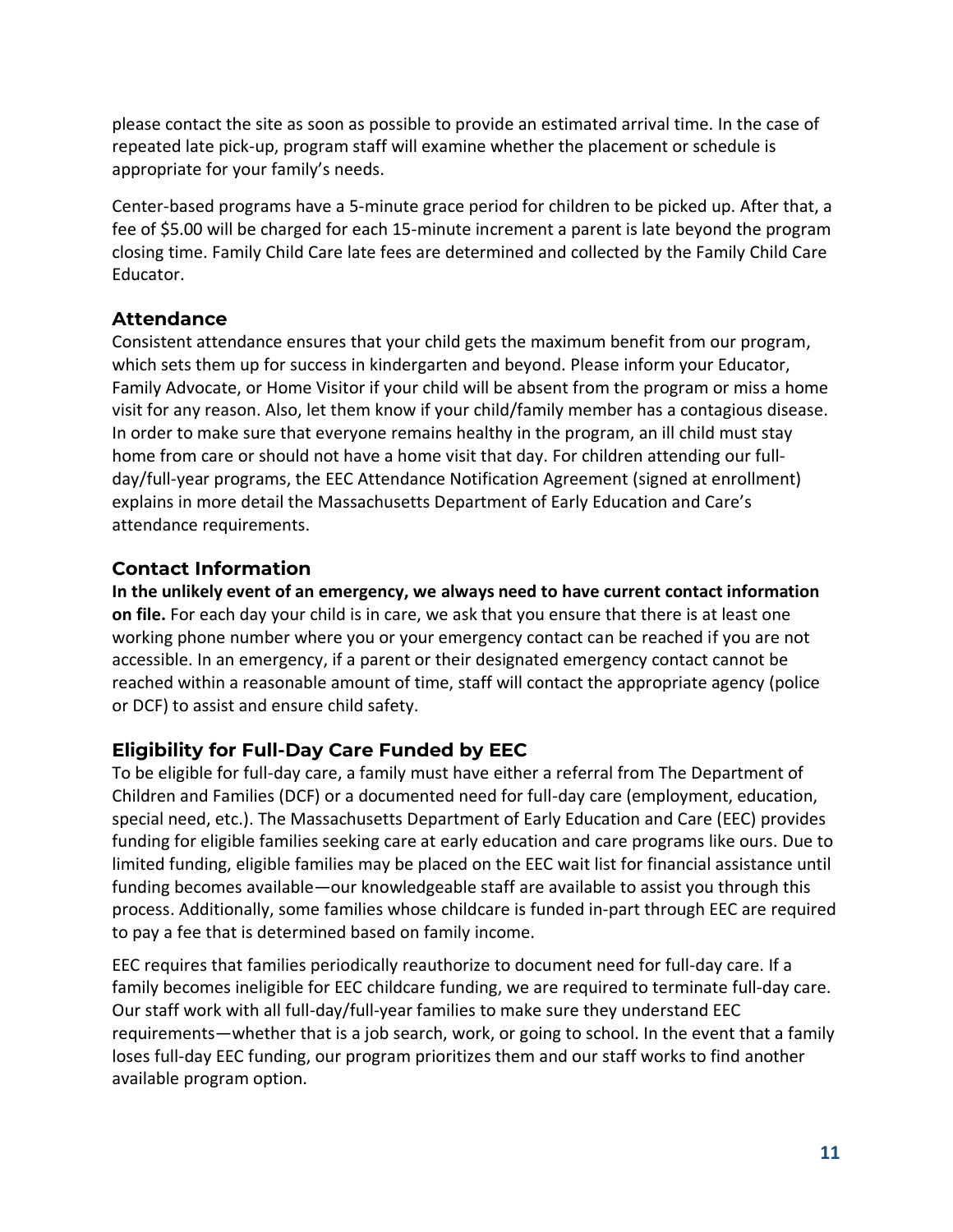### **EEC reasons for the termination of full-day services:**

- Family is no longer eligible for EEC funding.
- Family did not provide appropriate documentation by the reauthorization deadline.
- Family has an unpaid childcare balance.
- Child has multiple consecutive unexplained absences
- Family has not complied with program policies.
- Family has committed substantiated fraud.
- Family has moved out of Massachusetts.
- Family income has increased over 85% of State Median Income.

In addition, the program accepts full-day, tuition-paying (private pay) families, if space is available. Private pay families receive quality child care as well as meals and snacks, but do not receive Head Start comprehensive services, such as health and nutritional screenings, dental referrals, parenting resources, support from program specialists who are Head Start-only funded, and other referrals and family advocacy.

# **Child Care Parent Fee Policy**

Head Start and Early Head Start services are free to parents. Families who want to enroll for full-day care, and are eligible for Financial Assistance from MA Department of Early Education and Care (EEC), must pay a daily fee as determined by the Commonwealth of Massachusetts. Families who want/need full day care, and are not eligible for EEC Financial Assistance for fullday care, must pay a fee based on the HS & ELP private published rates, if we have space to accommodate a private paying family. All families enrolling a child in a fee-based childcare slot must sign a Child Care Fee Agreement that specifies the required daily and weekly fee. Fees are charged for all days a child is enrolled, whether the child is present or absent. Additionally, fees are charged for any day the program is closed due to holidays and other approved closures (like weather related closures).

Payments are due weekly, in advance of care being provided. Families will receive a monthly statement and invoice for childcare services and payments can be made online at: [www.communityaction.us.](http://www.communityaction.us/) Payments can also be made in person or mailed to the Community Action Fiscal Office, 393 Main Street, Greenfield, 01301 (Attention: Accounts Receivable) or dropped off in the designated payment boxes at our 56 Vernon Street, Northampton and 110 G Street, Turners Falls sites. Cash is only accepted at the Fiscal Office at 393 Main Street in Greenfield.

If payments are not made in a timely manner, the child will no longer be eligible for full-day services. If a fee is based on EEC's Financial Assistance sliding scale, and a family's financial or family situation changes, the family must report changes to the Enrollment Counselor. Families with unpaid balances will not be permitted to enroll (or re-enroll) in any other fee-based program at HS & ELP until the unpaid balance is paid.

As is true throughout our program, our staff are dedicated to partnering with you to help you understand what your options are and what the EEC requirements are. We encourage you to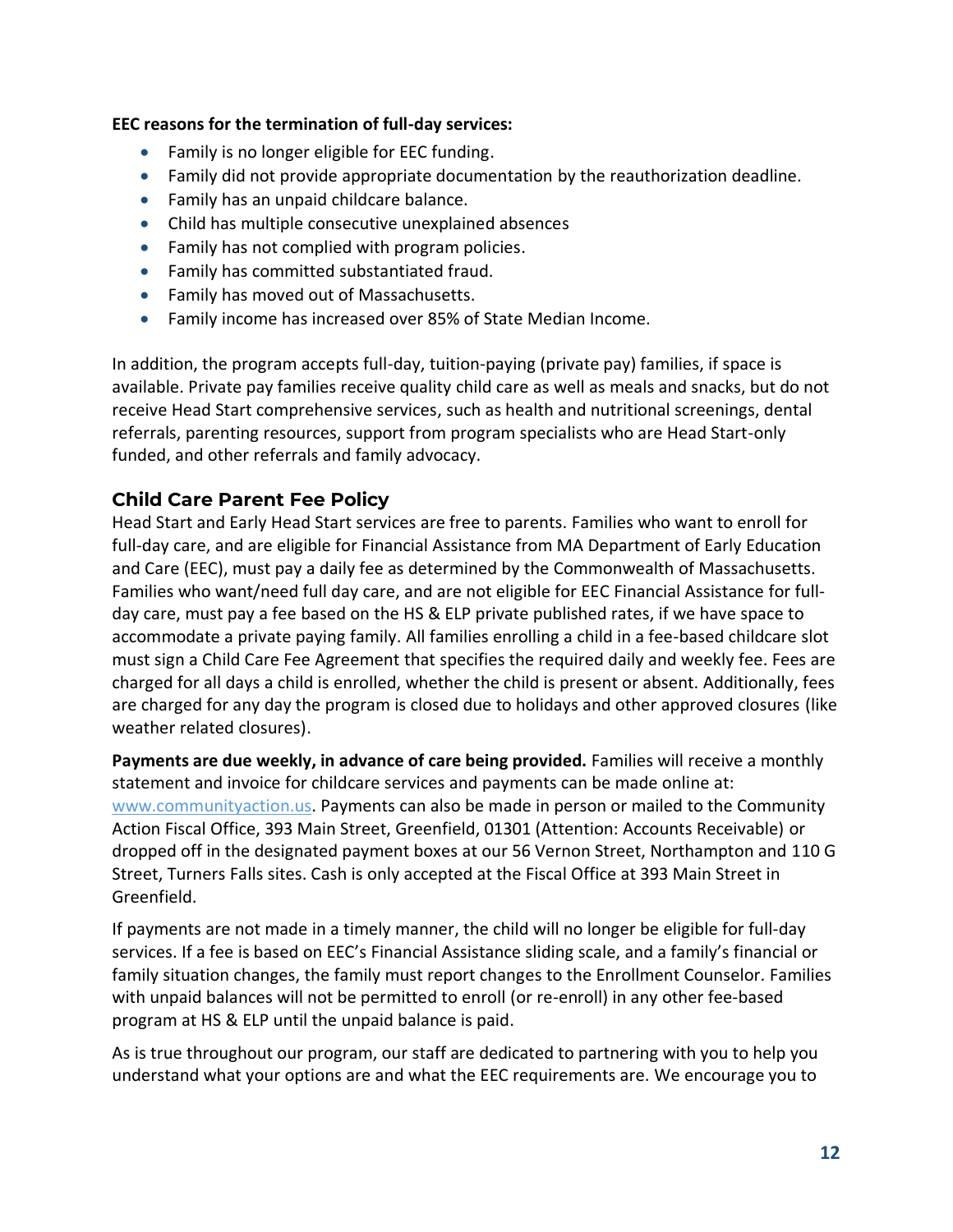reach out to a staff member in Enrollment, Business Operations, or your Advocate or Educator to understand our program options and what might best fit your family's unique needs.

# **Termination Notices**

Parents/guardians of children in full-day, full-year state-subsidized childcare slots are required to give a two-week notice when withdrawing from the program. Parents are responsible for any parent fees for childcare until the end of the two-week period. Once a parent gives notice, HS & ELP is required to immediately begin the process of enrolling a new family into the slot. Therefore, once a notice has been given, the child may return to the slot only if it is still available; otherwise, he/she will be prioritized on the waitlist for continuity of care.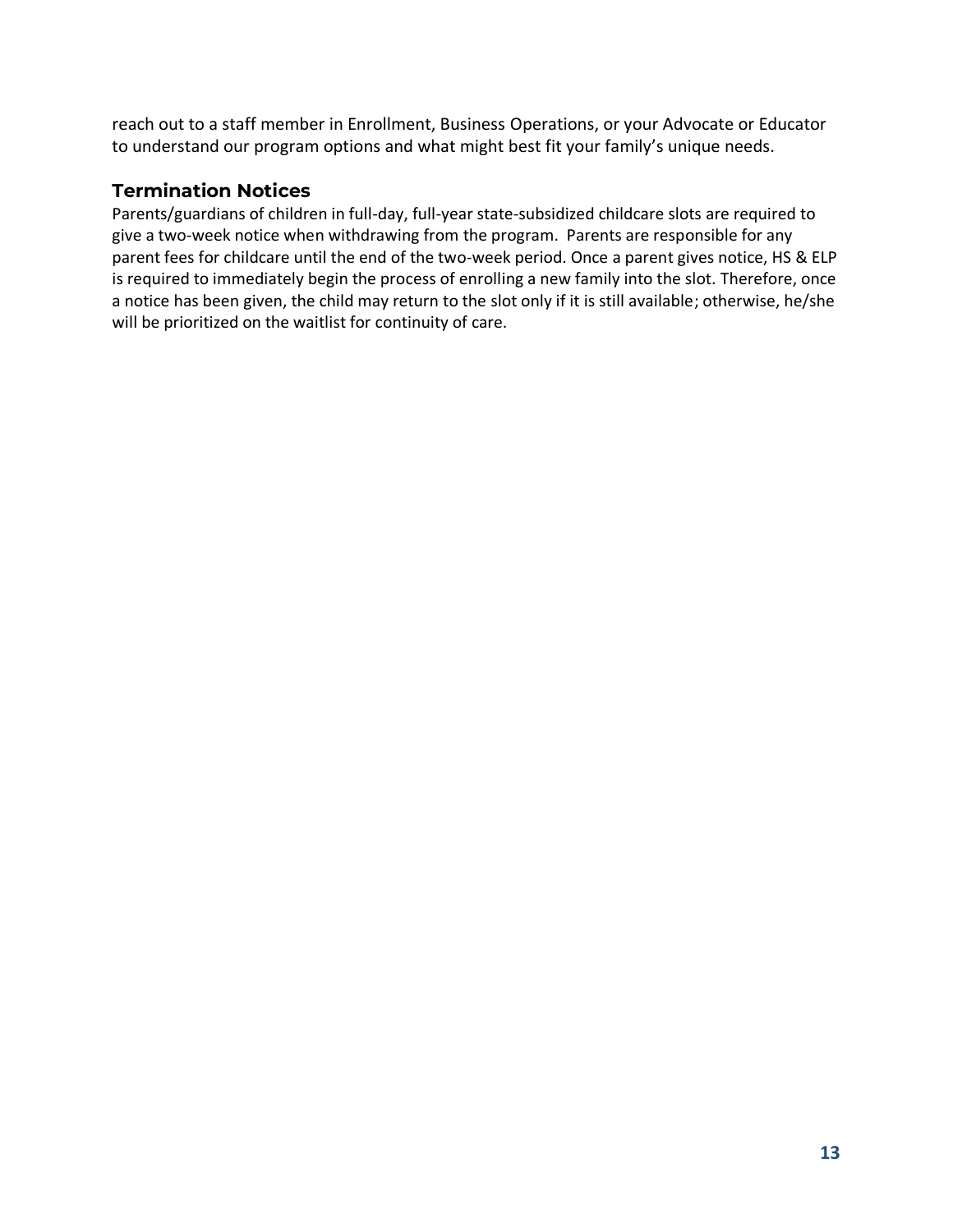# **Health**

In partnership with parents, our Health Staff ensure that children have an ongoing source of continuous accessible health care, which is referred to as a medical home and a dental home for oral health care. The Health Staff monitor children's immunization status to make sure they are up-to-date on their immunizations according to the Massachusetts Department of Public Health standards. Child wellness exams are monitored to ensure that children receive preventative care in accordance with the schedule outlined by the Commonwealth of Massachusetts Early and Periodic Screening, Diagnosis, and Treatment (EPSDT) schedule. This schedule incorporates the requirements for age-appropriate preventive and primary care including medical, dental, and mental health.

# **COVID-19**

Extreme events, such as a pandemic, may alter standard health practices. Some of the practices described below have been altered or suspended temporarily (e.g. children may not be brushing teeth in classrooms). HS & ELP has extensive COVID-19 protocols that are regularly updated as pandemic conditions change and new local, state, and federal guidance becomes available. For our most current COVID-19 protocols, visit www.communityaction.us/parenthandbook.

# **Health Requirements for Program Participation**

**Immunizations and physicals are required in order for children to be accepted into the program.** Physicals with incomplete information must be completed within 30 days of the child beginning in care. Massachusetts General Law (c.76, § 15) and related regulations (105 CMR220.400) state that "no child shall attend a preschool program without a certificate of immunizations documenting that the child has been successfully immunized in accordance with current Massachusetts Department of Public Health (MDPH) recommended schedules against diphtheria, tetanus, pertussis (whooping cough), poliomyelitis, measles, mumps, rubella (German Measles), *Haemophilus influenzae* type b (Hib), hepatitis B, varicella (chicken pox) influenza, rotovirus, hepatitis A and pheumococcal (PCV13) and other communicable diseases as specified by MDPH in accordance with the recommendations of the Center for Disease Control." MDPH allows limited exemptions to these regulations and families must consult with our Health Specialist before being enrolled if such exemptions are needed**.** 

### **MDPH allows limited exemptions to these regulations under the following circumstances:**

- **1.** A **medical exemption** is allowed if a physician submits documentation attesting that an immunization is medically contraindicated.
- **2.** A **religious exemption** is allowed if a parent or guardian submits a written statement that immunizations conflict with their sincere religious beliefs.
- **3. Other exemptions**: In accordance with the McKinney-Vento Act and EEC Priority Populations policy, children who are homeless, teen parents, or in supportive care (DCF) are allowed to enroll in the program without proof of a current physical and up-to-date immunizations. The Family Advocate will work with the family to obtain these documents within a 90-day period. A reminder letter will be sent out to the family by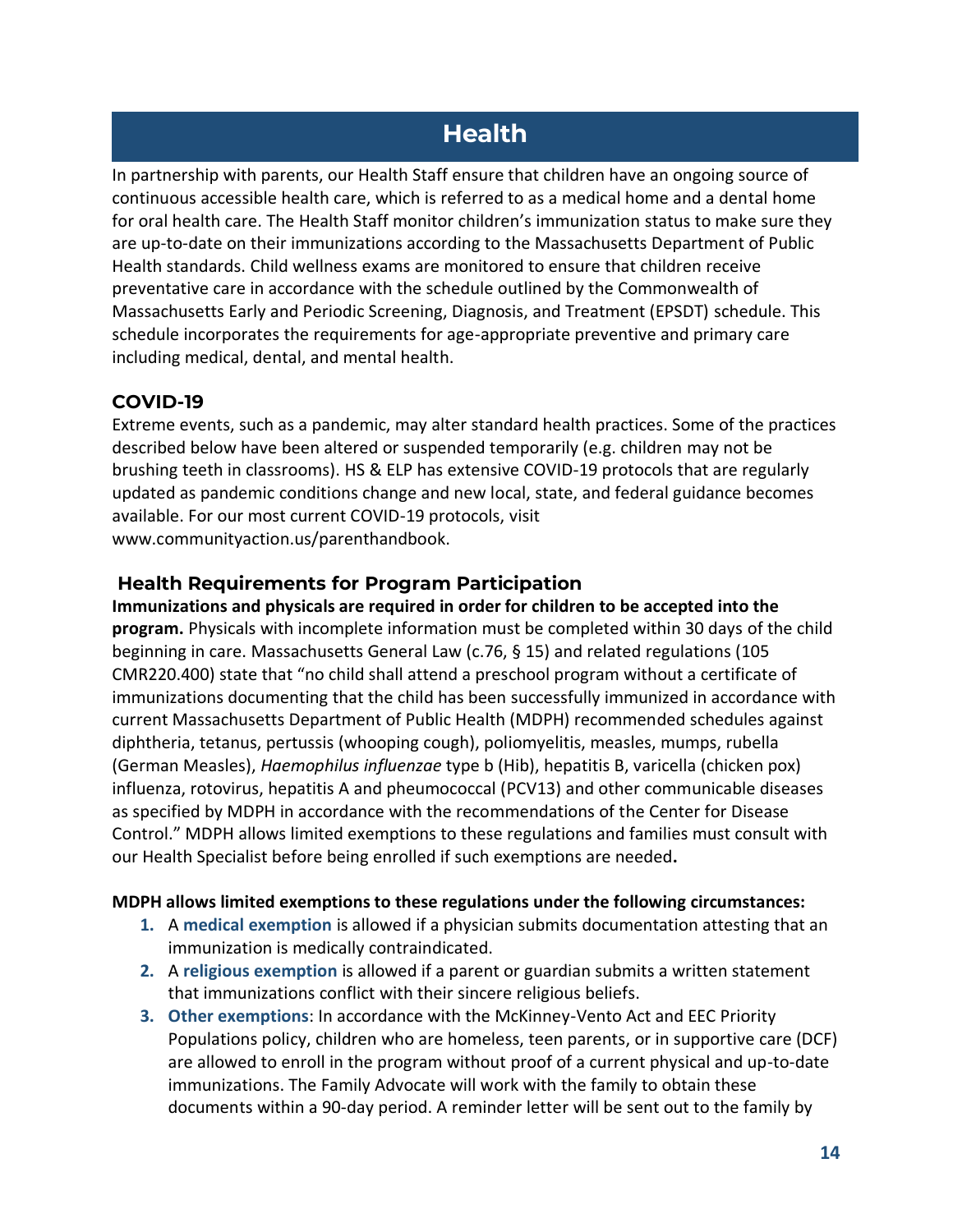the Health Office at the 90-day mark. The letter will identify any missing or outdated health information.

In the event of an outbreak of a disease that is preventable by immunization, the child will be excluded from the program for a designated amount of time as determined by MDPH for that particular disease. If a child is enrolled in a full-day/full-year slot that requires a fee, parent/guardians are responsible for paying the fee regardless of whether the child is in attendance or absent. During the enrollment process, parents who are claiming an exemption to immunizations for their child will meet with the Health Specialist to review this policy and sign a statement informing them of possible exclusion.

# **Chronic Medical Conditions**

All children with a chronic medical condition diagnosed by a licensed health care practitioner must have an Individual Health Plan signed by the health care practitioner and parent/guardian that includes:

- A description of the condition.
- Its symptoms.
- Any medical treatment that may be necessary while the child is in care.
- The potential side effects of that treatment.
- The potential consequences to the child's health if treatment is not administered (per regulation CMR.7.11 (3)).

# **Illness**

# **Please notify program staff if your child will not be attending due to an illness or if someone else is ill in your home. An ill child should stay home if s/he has/is:**

- A fever, until the temperature is normal for 24 hours without medication (i.e. Tylenol, Ibuprofen).
- Vomited two or more times in the past 24 hours.
- Head lice until properly treated and no live lice are present. Nit removal from child's hair after treatment is also highly recommended.
- A rash accompanied by fever or behavior change until child has been seen by a physician and cleared to return to care.
- Impetigo, until after treatment is begun.
- Scabies, until free of all mites.
- Diarrhea, until diarrhea-free for 24 hours.
- Strep infection, until after treatment is begun and the child has been without a fever for 24 hours.
- Chickenpox, until the last blister has healed over.
- Difficulty breathing, until resolved or proper treatment and/or Individual Health Plan is obtained.
- Mouth sores, until child has been seen by a physician and cleared to return to care.
- Any other infectious disease (including COVID-19) until cleared by a physician and symptoms are resolved as per Massachusetts DPH guidelines.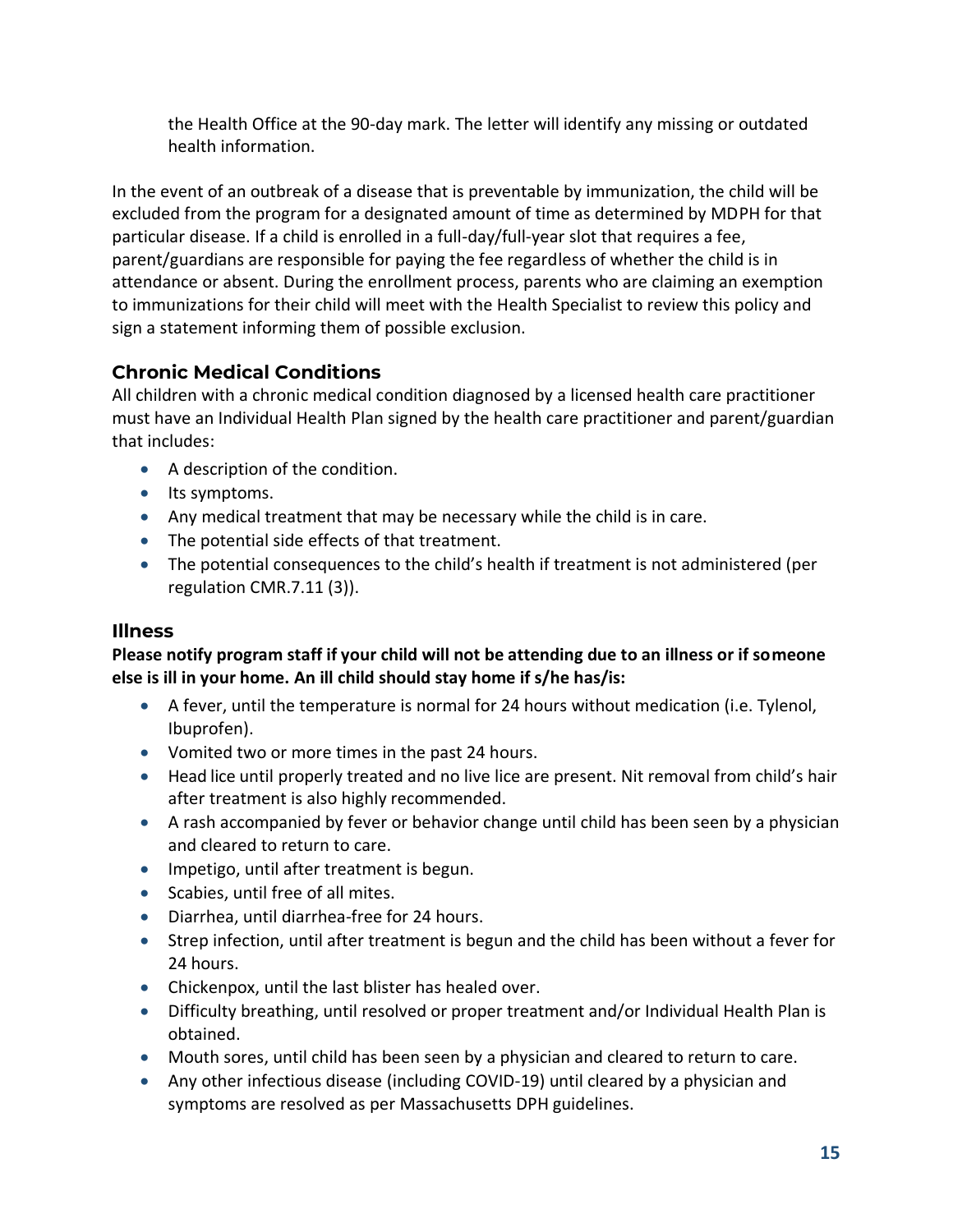- Any condition that renders the child unable to fully participate in program activities.
- Or, if HS & ELP has not received clarification directly from a physician about any condition that might compromise the child's or other's health or safety.

### **Children Who Become Ill While in Care**

When a child becomes ill while in care, he/she will be offered a place to lie down. Our Educators are trained to take temperatures and do minor health assessments. We make every effort to keep children in care when possible; however, a child that shows any of the symptoms listed above will not be able to remain in care and we will contact the parent to pick up the child. Parents should arrive as quickly as possible or arrange for another authorized person to pick up the child. If a child or family member becomes ill at the time of a scheduled home visit, please call your Educator/Home Visitor to reschedule. This is sometimes the only way to stop the spread of infections and to assure that others remain healthy.

### **Head Lice Policy**

#### **Live Lice**

When live lice are found on a child's head, Educational Staff will notify the parent. As long as treatment is started at home, the child can return to school the next day. Lice or nit treatment may be delayed until the end of the day as long as treatment is started before returning the next day. Educational Staff at the site will give the parent a copy of the Information Sheet, Lice Removal Checklist for Home, and this Policy at pick-up**. A child can return to school after treatment has started and they are free of live lice.**

#### **Untreated Nits**

If a child is found to have **untreated nits** in their hair, the child's parent will be notified but it is not necessary to send the child home in the middle of the day. The parent will be sent or given a copy of this information sheet and the child must be treated before returning to care. **A child will not be excluded if nits are found in their hair and they have been treated.**

#### **Checking for Lice and Notification of Parents**

As soon as a child has been identified as having live lice, staff will check the heads of all children and staff on a daily basis, for a minimum of 10 days. In addition, all other parents in the classroom or Family Child Care Home will be notified that one or more children in their child's classroom or Family Child Care Home has been identified as having live lice and will be given an information sheet.

### **Application of Insect Repellent and Sunscreen**

Skintastik Insect Repellent or equivalent (as determined by Head Start Health Office) are used in the program when necessary. No-Ad or Water Babies (SPF 15 or higher) or equivalent (as determined by Head Start Health Office) will be topically applied to your child as needed throughout the year. We do not use sunscreen on infants under 6 months unless written permission by a health care provider is received. If infants are brought outside, they are always completely shaded from the sun.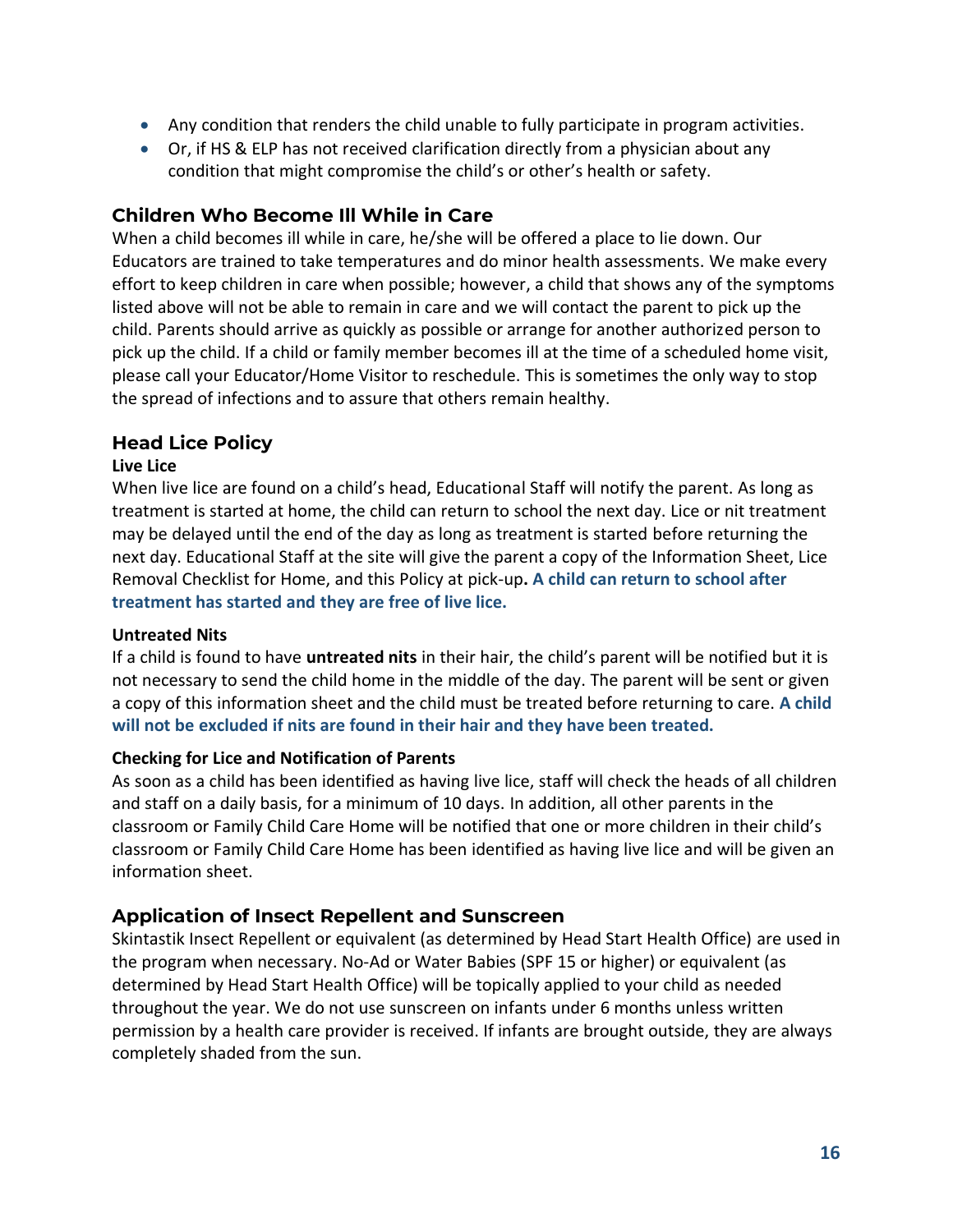### **Hand Washing**

Since washing hands is one of the best ways to prevent illness, children wash their hands with liquid soap and running water many times during the day: upon entering the classroom, before and after water play, before and after handling food, after toileting or diapering, after coming into contact with bodily fluids or discharges (including sneezing and coughing), and after handling animals or their equipment.

# **Oral Health and Tooth Brushing**

Proper oral health begins at home. Educators in centers and Family Child Care homes reinforce good oral health practices with your child each day by assisting them with tooth brushing. All preschool and toddler children brush their teeth at least once a day while in the program. For children under the age of one or first tooth eruption, the educators wipe the child's gum line with a clean gauze pad daily. It is a Head Start requirement that children have their first dental visit no later than 12 months of age and parents are encouraged to take their children to the dentist every 6 months thereafter.

# **Scent-Free Guidelines**

Community Action has scent-free guidelines. Because there are children and adults in our program with asthma and other respiratory conditions, for the safety of others please do not send your child to the program wearing cologne or other scented products or wear cologne or other scented products when attending HS & ELP functions or volunteering in classrooms.

# **Sudden Infant Death Syndrome (SIDS) & Safe Sleep Policy**

### **Understand SIDS**

Sudden Infant Death Syndrome is the sudden death of an infant younger than 1 year that remains unexplained after a thorough investigation, including performance of a complete autopsy, examination of the death scene, and review of the clinical history. SIDS is the leading cause of death for infants 1 month to 12 months old.

One in five SIDS deaths occurs while an infant is in the care of someone other than a parent. Because the cause of SIDS is not known, it is not curable; however, there are steps both parents and providers can take to reduce the risk.

### **HS & ELP procedures and policies for children 12 months and under:**

Based on clinical data and EEC Regulations, Head Start & Early Learning Programs has established the following policies and procedures in order **to reduce the risk of infant death in childcare settings from SIDS:**

- Parents of children 12 months of age and younger will be notified of SIDS risk and reduction practices, sleep positioning policies, and arrangements for sleeping all infants on their backs.
- Every infant 12 months of age and younger must be placed on his/her back for sleeping, unless the child's health care professional orders otherwise with a specific medical reason in writing.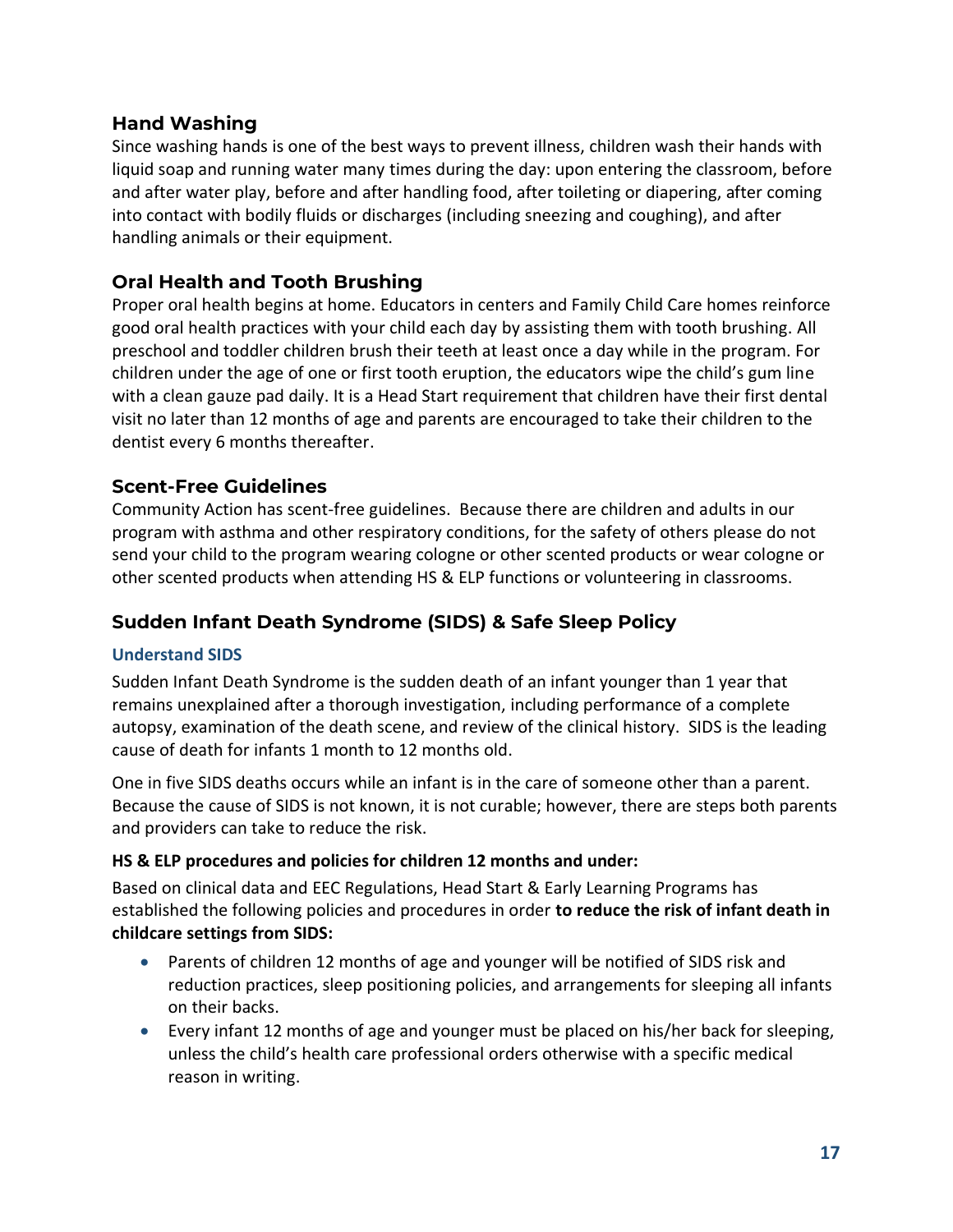- No child under 12 months of age shall nap with pillows, stuffed animals, or other soft, padded materials.
- Children younger than 6 months of age at the time of enrollment must be under direct visual supervision at all times, including while napping, during the first 6 weeks they are in care. After 6 weeks, they will be checked on frequently and remain within field of vision and hearing of staff. Children shall be kept from overheating while sleeping room temperature no higher than 72 degrees and not bundled in heavy clothing. Strollers and infant or car seats will not be used for routine napping.
- No blankets will be used to cover napping children under the age of 12 months. Blanket sleepers/sacks may be used.
- No child will have his/her head covered during sleep.
- When awake, infants will receive supervised time on their tummies (*tummy time*) to encourage physical development.
- **All educators will pledge to keep all sleep and play environments smoke-free.**

### **Action to be taken in case of a SIDS emergency:**

Each individual infant/toddler classroom and Family Child Care Educator will have a written posted list of steps to be taken in case of a SIDS emergency. All staff will be aware of their particular role and practice their CPR and First Aid skills on a regular basis. Procedures to be followed include: initiating CPR; calling 911; notifying supervisor; contacting parents; contacting physician; documenting all events that take place prior to, during, and following a SIDS emergency, including time and date; and collecting infant's file/health history to be sent with transport to the hospital.

Group child care programs must include this sleep safety policy among their program policies and procedures, must train staff to follow this policy, and must provide a copy of the policy to parents. Family Child Care Educators must also train their assistants to follow this policy in addition to notifying parents of safe sleep practices. All sites have a clear and established plan outlining individual responsibilities and actions to be taken in case of a SIDS emergency, including CPR and call for emergency assistance.

# **Medication**

When at all possible, parents are encouraged to administer medications (prescription and nonprescription) to their children at home. If medication must be given during care hours, a designated Educator will be responsible to give the medications to your child. Designated Educators will be trained by the Health Specialists on the appropriate procedures for giving the medication.

### **An Individual Health Care Plan or Authorization to Administer Medication Form, signed by the parent and the medical prescriber, is required for any medication to be given in care:**

- A written doctor's order must be received for every medication whether prescription or non-prescription (over-the-counter). The order will be valid for 1 year.
- The medication must be in its original container and the child's name must be clearly written on the label.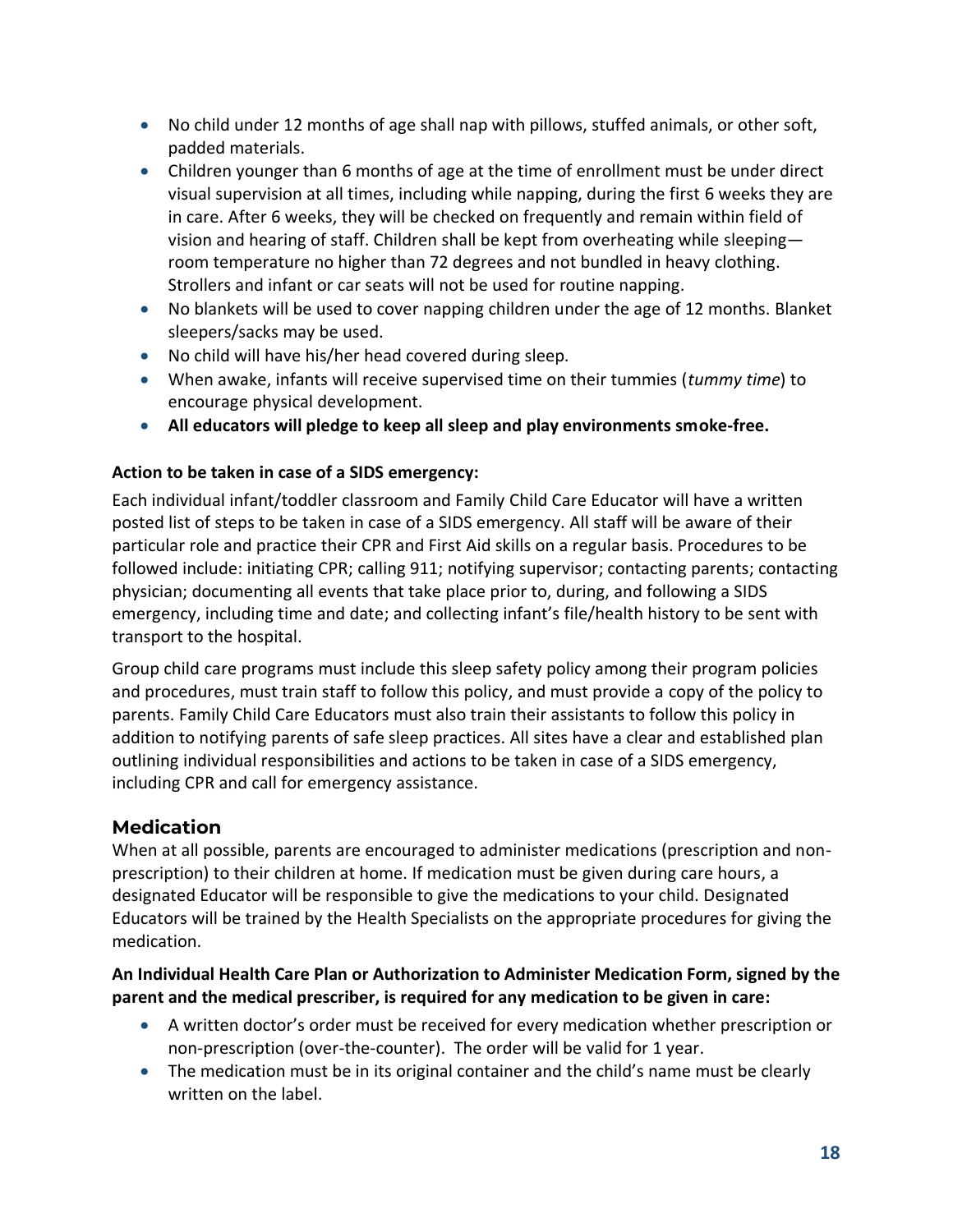- No "first dose" of a medication may be administered at school.
- Topical non-prescription medication such as diaper cream requires an Authorization to Administer Medication Form signed by both a medical prescriber and parent.

# **Food at Center-Based Programs**

# **Head Start, NAEYC and USDA Regulations**

According to **Head Start Performance Standard** 1302.44, all Early Head Start and Head Start grantee and delegate agencies must use funds from the United States Department of Agriculture (USDA) Food and Consumer Services Child Nutrition Programs as the primary source of payment for meal services. According to the **National Association for the Education of Young Children (NAEYC)** guideline 5.B.01, if a program provides food for meals and snacks, the food is prepared, served, and stored in accordance with the **USDA Child and Adult Care Food Program (CACFP)** guidelines.

# **At HS & ELP**

Head Start & Early Learning Programs follows strict guidelines set forth by the USDA in regards to the preparation and storage of foods for our children. All of our centers are nut-free. All kitchens that are contracted to prepare and serve meals to our classrooms require food permits that are issued by its city or town and are supervised by a ServSafe certified staff member. Our Nutrition Specialist provides a wide range of services to our program, including creating and overseeing menus and monitoring child food allergies and intolerances. Families are encouraged to share favorite recipes and cultural preferences with the Head Start Nutrition Specialist. In addition, HS & ELP accommodates medically based diet modifications when supported by physician documentation, and whenever feasible.

# **Foods Not Prepared by HS & ELP or Other Contracted Kitchens**

In order to be in compliance with all state, federal, educational, and nutritional requirements, and to ensure proper monitoring of food allergies and intolerances, HS & ELP cannot permit parents/guardians and family members to bring outside food into the center-based classrooms during regular school hours. This includes homemade items as well as commercially bought foods. We believe that this creates a safer environment for all the children we serve. However, parents/guardians and family members are encouraged to bring outside foods in for homebased socializations occurring at our centers, family meetings, and parent/classroom celebrations such as end-of-the-year parties, as sharing food builds community. It is the responsibility of the child's parent/guardian to monitor food intake at these events.

# **Infant Nutrition Policy**

# **Breastfeeding**

- Head Start & Early Learning Program welcomes nursing mothers and supports current knowledge regarding the benefits of breastfeeding.
- Educators and Staff encourage expectant mothers to breastfeed, as appropriate.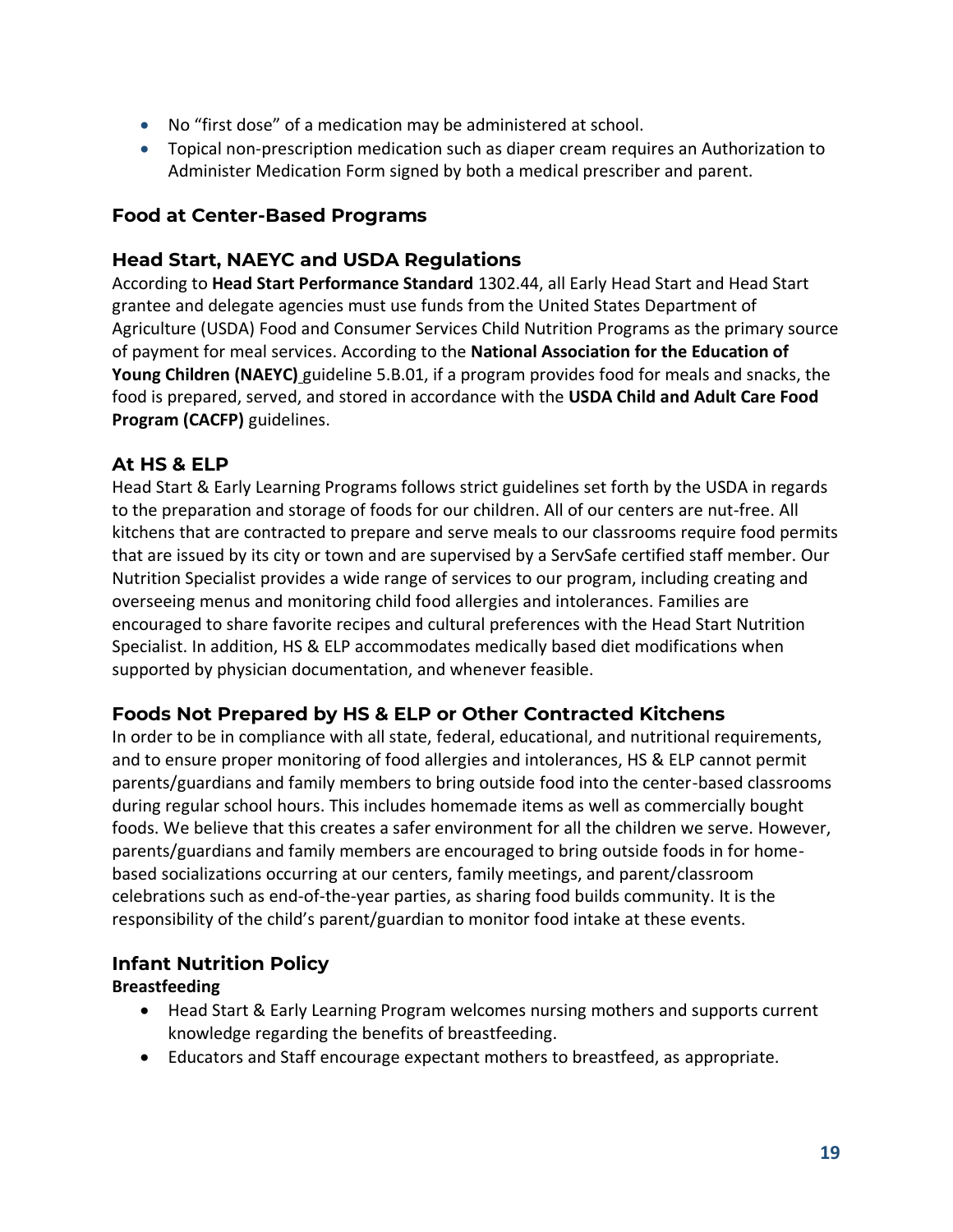- Educators and Staff provide information on the benefits of breastfeeding to pregnant and nursing mothers, as needed. The Health Office maintains a list of community breastfeeding resources (i.e. WIC, local breastfeeding groups) for reference.
- For those who choose to breastfeed while at HS & ELP programs, arrangements are provided as necessary. Educators work to provide a comfortable space at each of our programs for any mother who wishes to breastfeed on site and during program hours.
- Refrigerator and freezer space in HS & ELP programs is made available for labeled, pumped breast milk.

### **Formula**

- HS & ELP welcomes bottle-feeding infants and their families.
- Educators and Staff only serve formula from factory-sealed containers, and prepare it according to manufacturer's instructions.
- Educators and Staff mix formula with water that is filtered/bottled. In the event filtered/bottled water is unavailable, tap water can be used only after it has been boiled for one minute and allowed to cool for at least 10 minutes prior to mixing.
- Bottle feedings must not contain solid foods unless the child's healthcare provider supplies a written medical justification for this practice.
- All formula-fed infants are provided with iron-fortified formula and EHS center-based infants under 4 months of age shall be provided with Ready-to-Feed formula.
- Infants who require special formula (any formula that is different than what is provided in care) need documentation from infant's healthcare provider prior to offering it.
- Infants will be served formula until 1 year of age unless HS&ELP is provided with a written note from the healthcare provider with a written medical justification for this practice.

# **Storage/Warming**

- Educators and Staff ensure breast milk is labeled with the date expressed (families provide this information) and the child's name. Breast milk may be stored in a freezer up to 3 months or kept thawed in the refrigerator for up to 72 hours. It may be thawed under cool tap water for immediate use only. Oldest milk must be used first and no breast milk should be re-frozen.
- Formula is stored in the original factory container, which contains the name of the formula and the expiration date, and labeled with the date the container was opened. No formula will be used after the expiration date. Formula may not be frozen. Liquid concentrated formula must be tightly sealed to maintain freshness and must be stored in the refrigerator once opened; it may be kept in the refrigerator for up to 48 hours and unused formula must be discarded. Mixed powdered formula that has not been served may be stored for up to 24 hours in the refrigerator and then unused formula must be discarded. Ready-to-Feed infant formula must be marked with the date and time of opening and may be kept in the refrigerator and used within 48 hours of opening.
- All bottles must be labeled with the child's name and the date the formula was mixed, or the date the breast milk was thawed or received in liquid form.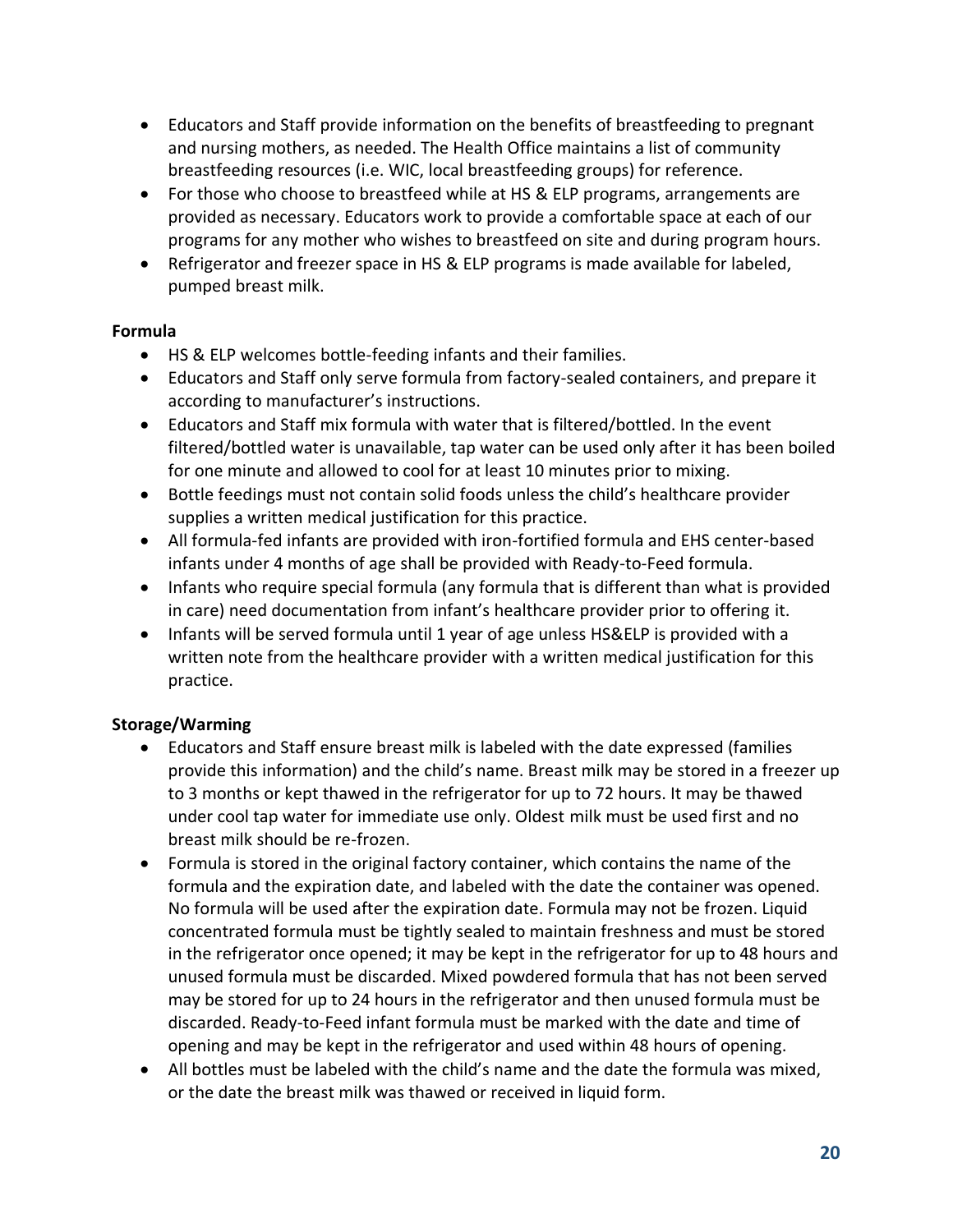- Formula and breast milk must be disposed of after a feeding is complete, or if formula or breast milk has been at room temperature for more than 2 hours.
- Formula and breast milk must not be warmed in any manner other than running under warm tap water.

### **Introduction of solid foods**

- HS&ELP will work in partnership with families (and with healthcare providers' recommendations, if applicable) to introduce solid foods according to individual infant needs.
- Solid foods may be introduced at 6 months of age or when developmentally ready, unless directed otherwise by the infant's healthcare provider.
- For infants 4-6 months of age, solid foods may be introduced when requested in writing by the parent or infant's healthcare provider.
- No solid foods will be provided to infants younger than 4 months of age without written documentation from the infant's healthcare provider.
- Beginning at 6 months (or when infant is developmentally ready), one solid food will be introduced at a time. A new food will be given for one week before introducing another new food. Educators and Staff will work closely with parents/guardians to support solid food introduction and to help determine appropriate actions with food introduction.

# **USDA Non-Discrimination Statement for Child and Adult Care Food Program**

In accordance with Federal civil rights law and U.S. Department of Agriculture (USDA) civil rights regulations and policies, the USDA, its Agencies, offices, and employees, and institutions participating in or administering USDA programs are prohibited from discriminating based on race, color, national origin, sex, disability, age, or reprisal or retaliation for prior civil rights activity in any program or activity conducted or funded by USDA.

Persons with disabilities who require alternative means of communication for program information (e.g. Braille, large print, audiotape, American Sign Language, etc.), should contact the Agency (State or local) where they applied for benefits. Individuals who are deaf, hard of hearing or have speech disabilities may contact USDA through the Federal Relay Service at (800) 877-8339. Additionally, program information may be made available in languages other than English.

To file a program complaint of discrimination, complete the USDA Program Discrimination Complaint Form, (AD-3027) found online at:

[http://www.ascr.usda.gov/complaint\\_filing\\_cust.html,](http://www.ascr.usda.gov/complaint_filing_cust.html) and at any USDA office, or write a letter addressed to USDA and provide in the letter all of the information requested in the form. To request a copy of the complaint form, call: (866) 632-9992.

Submit your completed form or letter to USDA via:

• Mail: U.S. Department of Agriculture Office of the Assistant Secretary for Civil Rights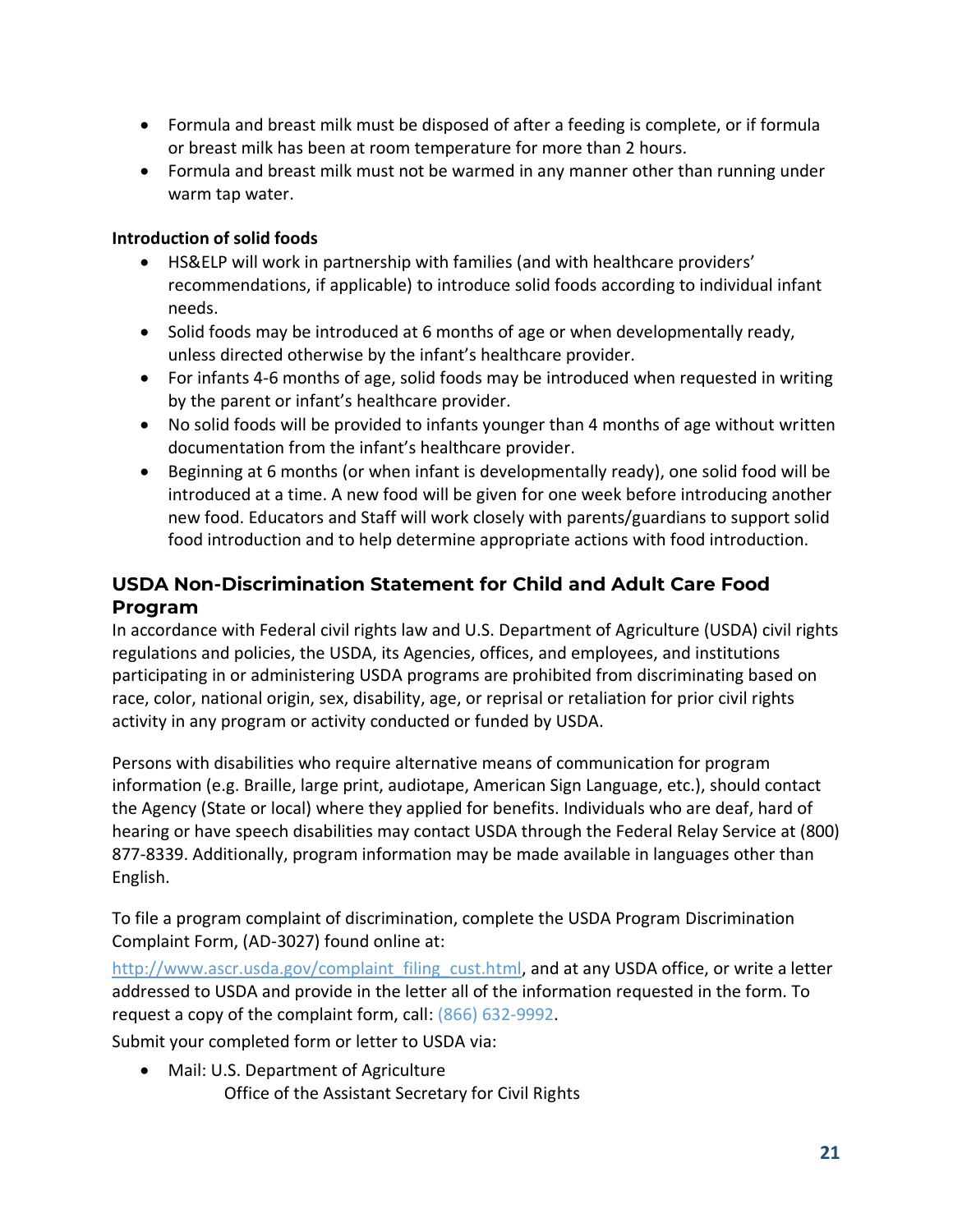### 1400 Independence Avenue, SW Washington, D.C. 20250-9410;

- Fax: (202) 690-7442; or
- Email: [program.intake@usda.gov](mailto:program.intake@usda.gov)

This institution is an equal opportunity provider. This institution is an equal opportunity provider.

# **Food at Family Meetings and Policy Council**

While Head Start regulations do not require that food be provided for family meetings and at Policy Council, HS & ELP supports family involvement in whatever ways we can and will therefore continue to budget for meals for as long as it is feasible. Please remember that HS & ELP must comply with all Health and ServSafe regulations.

### **Some things to know:**

- We provide a variety of nutritious foods prepared in our own kitchens.
- Due to Health and ServSafe regulations, any leftover food may not be sent home.
- We welcome your suggestions about our menus; please contact the HS & ELP Health Manager, at: (413) 387-1268.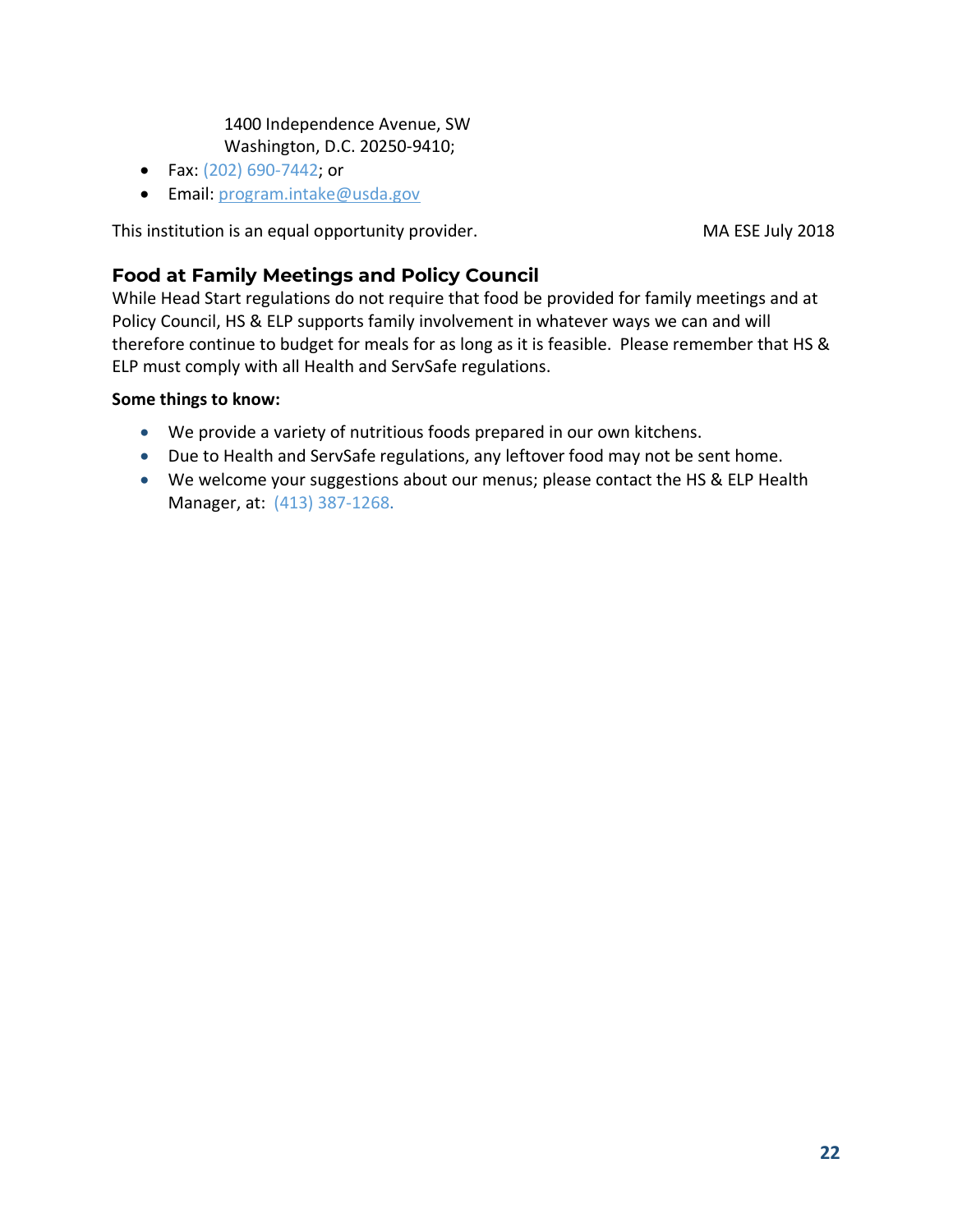# **Parent Leadership**

### **Governance**

Parents of enrolled children form the membership of our Family Meetings and take on the important role of representing their children at meetings for your site, Family Child Care home, or home visiting group. At Family Meetings, current parents give feedback to the program on any areas of interest or concern, elect their Policy Council representative and receive ongoing governance reports, and advise staff on how to meet the needs of children and families. Family Meetings are a great chance to connect with other parents, get to know staff better and give input on curriculum, activities, fundraising, events, and trainings!

As mentioned, at Family Meetings, parents are elected as Policy Council members, whose role it is to participate in the process of decision making about the mission and operation of our program. At Policy Council, members review all staffing decisions (including hires and terminations); funding applications; program goals; budget, enrollment, and attendance reports; and program policies—just like the ones in this document. Policy Council members are also an active voice in our ongoing planning and monitoring activities. Policy Council meetings provide a great opportunity to take leadership, learn new skills, understand more about the program, and ensure that your community is represented. Policy Council meets once a month. In normal times, meetings are held in Northampton and members receive a meal, childcare, and reimbursement for gas. Due to the uncertainty of COVID-19 and regulations regarding gathering in large groups, meetings may be held over Zoom. Zoom may also be used in the event of weather and other obstacles to in-person meetings.

### **Parents as Learners**

We are committed to fostering an environment where both our staff and parents are lifelong learners. We offer opportunities for all enrolled parents to learn more about child development and parenting, by participating in learning opportunities such as the home-based program, groups offered by other Community Action programs, workshops with established community programs, and groups run by our own staff trained in the Touchpoints Parenting Curriculum. At our fall Family Meetings, we survey parents to understand what topics you are interested in learning more about and try to plan our training calendar accordingly. Learning opportunities are tailored to the needs and resources of all the towns we serve; talk to your Educator, Home Visitor, or Advocate for details about how you can get involved!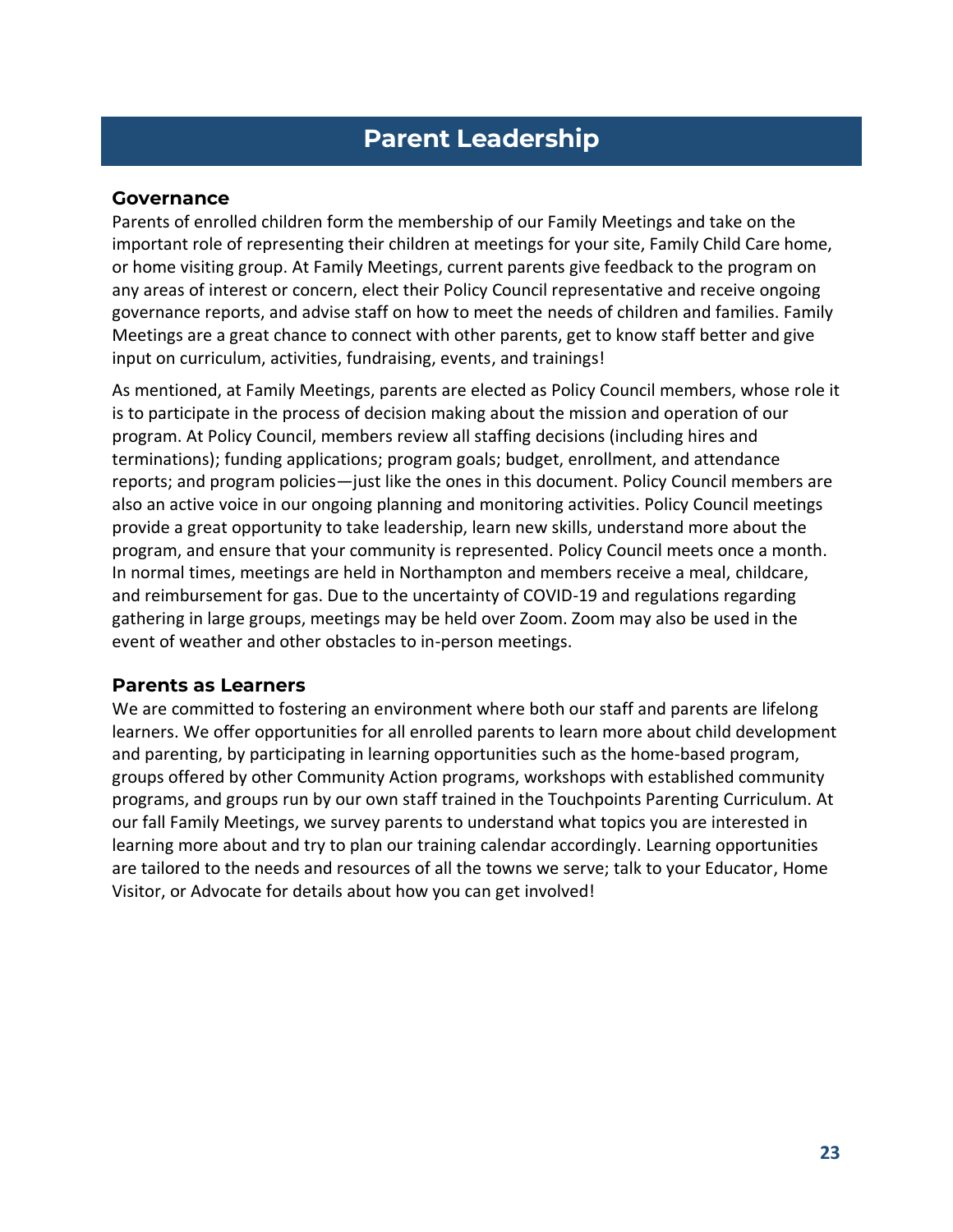# **Parent Activity Fund and Fundraising**

# **Parent Activity Fund**

Each Head Start/Early Head Start site and program option has a sum of money available called the Parent Activity Fund. As Head Start regulations require, funds must be provided to help achieve the goal of parent participation in the education and development of their children.

### **Some things to know:**

- The funds must be spent on educational materials and/or field trips with an educational component, e.g., to a museum or zoo. Included would be an event such as an end-ofyear celebration, which may have an entertainment component tied to curriculum and learning.
- Families must approve a motion at a Family Meeting on how to spend the money. Family Meeting Minutes must include a record of the vote with the specific amount and purpose. The Family Meeting Secretary will forward a copy of the Minutes to the appropriate staff person (such as the ESS or Advocate) for approval at the next Policy Council Meeting. The Family Services Manager collects this documentation from all staff to bring to Policy Council.
- Policy Council must approve the request for use of funds.
- After approval, the appropriate staff will be notified so that families can start planning their event and copies of approved requests and meeting minutes should be forwarded to the HS & ELP Business Office to support expenses.
- The funds must be spent and receipts submitted to the HS & ELP Business Office by September 30 each year; the funds cannot be carried over to the next fiscal year.

# **Fundraising Conducted by HS Families**

We welcome family interest in fundraising activities to benefit children in the program. The Federal Government has clear guidelines and restrictions for staff. All Head Start/Early Head Start staff are required to follow all agency and program policies and procedures. Detailed meeting minutes, fundraiser planning forms, and request forms will all help ensure a smooth fundraiser and follow-up event. See the bottom of this section for suggestions from parents of successful fundraisers. The list of possible fundraisers is meant as a guide, not a final list.

### **Getting Your Fundraiser Approved**

Family members must initiate all fundraising projects as early in the year as possible through their Family Meeting and choose a parent to be the Fundraising Coordinator.

- At Family Meeting, a motion and vote to approve fundraising projects and the proposed use of funds must occur and be reflected in the Family Meeting Minutes.
- A copy of the Minutes and Fundraiser Plan form should be submitted to the Director of Business Operations for approval no later than March 15, which will allow enough time for execution of the fundraising event and delivery of the product before the school year ends.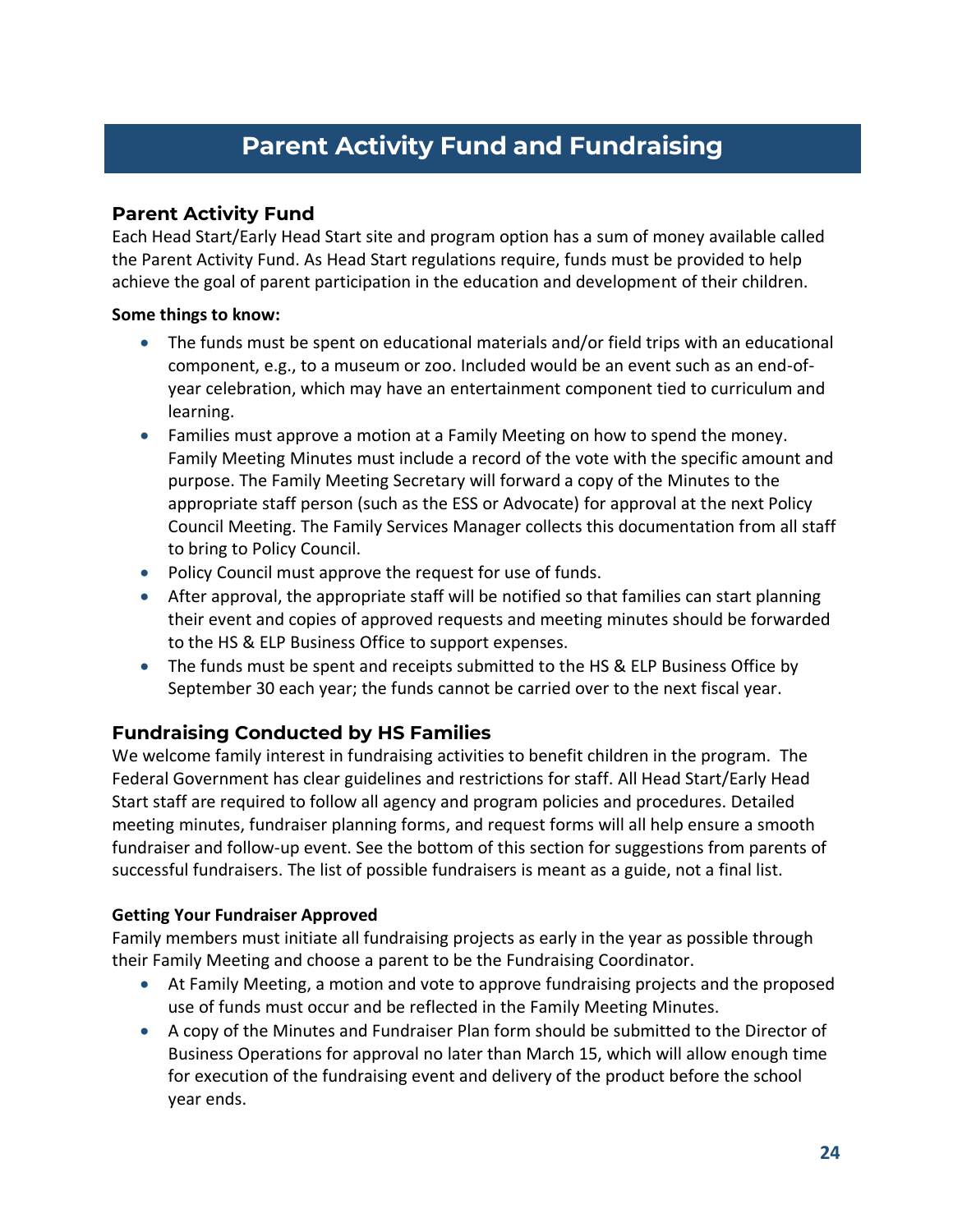- Parents work closely with Site Supervisors/Family Services Supervisor/Family Child Care Advisors to ensure that all Community Action and HS & ELP Fiscal and Public Relations policies are followed, including review of all flyers, advertisements and other publicity prior to release. Use of "Community Action" and/or "HS & ELP" names or logos on any materials is prohibited, except for rare exceptions, which require prior approval of the HS Director.
- Once the fundraising plan has been approved by the Director of Business Operations, families are responsible for preparing, organizing, and coordinating the fundraising activity or event. **HS/EHS staff may not participate in asking for donations and/or fundraising activities because it is not allowed by the Federal Office of Management and Budget.**

### **Collecting, Documenting and Depositing of Funds**

- The parent Fundraising Coordinator is responsible for documenting and collecting payments and donations related to the fundraiser.
- The Fundraising Coordinator is supported by the Site Supervisor/Family Services Supervisor/Family Child Care Advisor in ensuring that all goods paid for are received. The Fundraising Coordinator is responsible for distribution of any items to families.
- Checks and money orders should be made payable to Community Action Pioneer Valley (CAPV). Under no circumstances may checks/money orders be made out to a staff member or parent.
- No CAPV site, employee, parent, or volunteer may maintain a checking or savings account in the name of the agency or use the agency's tax-exempt number. Violation of this policy will lead to disciplinary action, up to and including termination.
- All checks, money orders, and cash should be placed in a secure, locked space at the site until the Fundraising Coordinator, in the presence of a second parent, can issue receipts and/or deliver funds to the CAPV Fiscal Office. Receipts will be issued for all cash, check, and money orders received. The receipts will be signed by the Fundraising Coordinator after reviewing the donation and co-signed by the witnessing parent whenever possible. If a second parent is not available, a staff person may initial the receipt.
- Before funds are taken to the Fiscal Office, the total amount received for the fundraiser will be verified by the Fundraising Coordinator and another parent. They will identify how much was collected in checks, money orders, and cash.
- All funds are to be delivered to the CAPV Fiscal Office at 393 Main Street in Greenfield when the fundraiser is complete.
- All payment vouchers, purchase orders, and invoices should be delivered to the HS & ELP Business Office to approve and process expenses accordingly.
- Due to our very large geographic area and the cost of gas and cars, if it is not possible for a parent or family member to get to the Fiscal Office, staff may deliver the funds to the Fiscal Office. In this case, the Accounts Receivable staff member will mail receipt of total deposit to the Fundraising Coordinator's home address**.**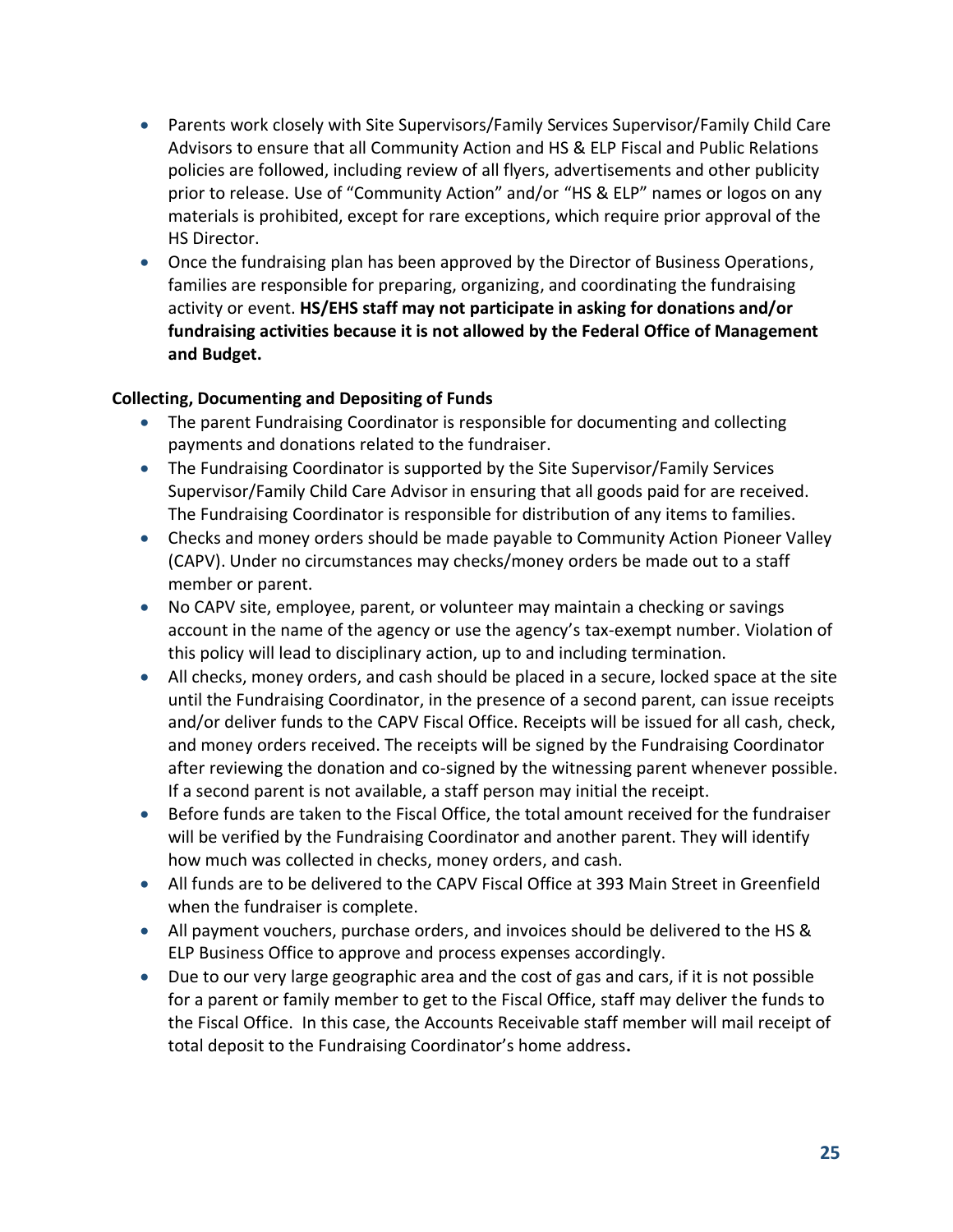### **Accessing Monies Raised**

All activity expenses must be paid for from the parent-fundraising account, residing at Community Action. Activity expenses might be:

- Mailings
- New receipt books
- Lock box
- Copying

A Fundraising Disbursement Form, including a record of the minutes of the meeting where the fundraiser was approved, must be completed and signed by the Fundraising Coordinator and submitted to the Director of Business Operations in order for funds to be released. This process may take two weeks or more.

All invoices related to the fundraiser must be paid by Community Action using Community Action checks. Under no circumstances should a vendor be paid in cash or by a check other than one issued by Community Action. No payments or reimbursements will be processed without the appropriate invoices or receipts.

### **Successful Fundraising Ideas**

- Mo's Fudge
- Maredy
- Hillside Organic Pizza
- Yankee Candle
- Original Works
- Kringle Candle
- ABC Fundraising
- Butter Braid
- Uncle Jerry's Tees
- Local florist selling plants
- Nature's Vision
- Pierce Bros Coffee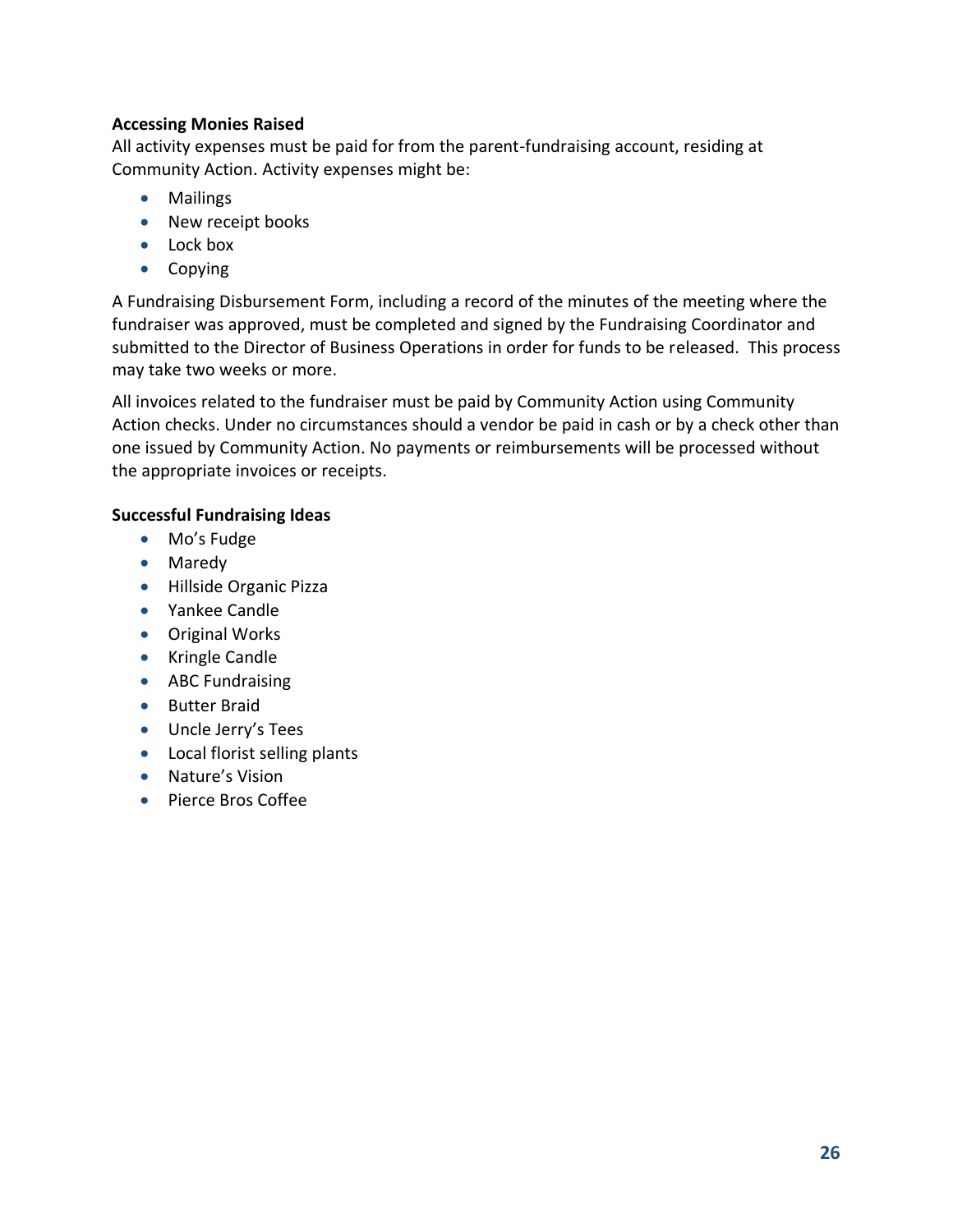# **Background Checks & Other Conditions of Employment**

Prior to hiring, Community Action requires a Background Record Check (BRC) which includes: a Criminal Record Offender (C.O.R.I), check with the Department of Children and Families (DCF), a Sex Offender Registry Information (SORI) check and a finger-print based national CORI for all Head Start/Early Head Start Employees. Community Action also requires background checks for volunteers and interns. Contractors who regularly conduct business at Head Start sites are also required to complete background checks and provide Community Action with written assurances of compliance.

Continued employment is contingent upon successful completion of the fingerprint based national CORI.

All Head Start/Early Head Start employees must be mentally and physically able to perform the duties assigned to them with reasonable accommodation as required by law. As such, as a condition of employment, all new hires are required to obtain a physical prior to employment to assure that they do not, because of communicable diseases, pose a significant risk to the health or safety of others.

All new hires, as a condition of employment, must participate in training and orientation provided by Community Action. Head Start/Early Head employees will additionally be trained in the goals and underlying philosophy of early childhood education and care, including Head Start, and the ways in which they are implemented.

# <span id="page-25-0"></span>**CAPV Employee Conduct**

Professional and ethical behavior is the guide for all of the activities of Community Action's employees. Our value systems and our standard of service are designed to promote the mission of the organization and are in accordance with our customer service standards. It is essential that we conduct ourselves and our business so that everyone we work with, our participants, our colleagues, our supervisors and our community, know that we have committed ourselves to an excellence built upon the foundation of outstanding ethical performance.

All employees are expected to comply with the expectations and policies of the agency as detailed in the CAPV Personnel Handbook. Since it is not possible to detail in the Personnel Handbook all the standards of conduct that are unacceptable, Community Action expects that employees will use common sense and good judgment in achieving a standard of professional behavior. Employees may not excuse their conduct simply because the Employee Handbook does not specifically prohibit the action or behavior.

All employees will adhere to the following expectations at a minimum:

1. All employees are expected to protect and respect the privacy of program participants, other staff and providers.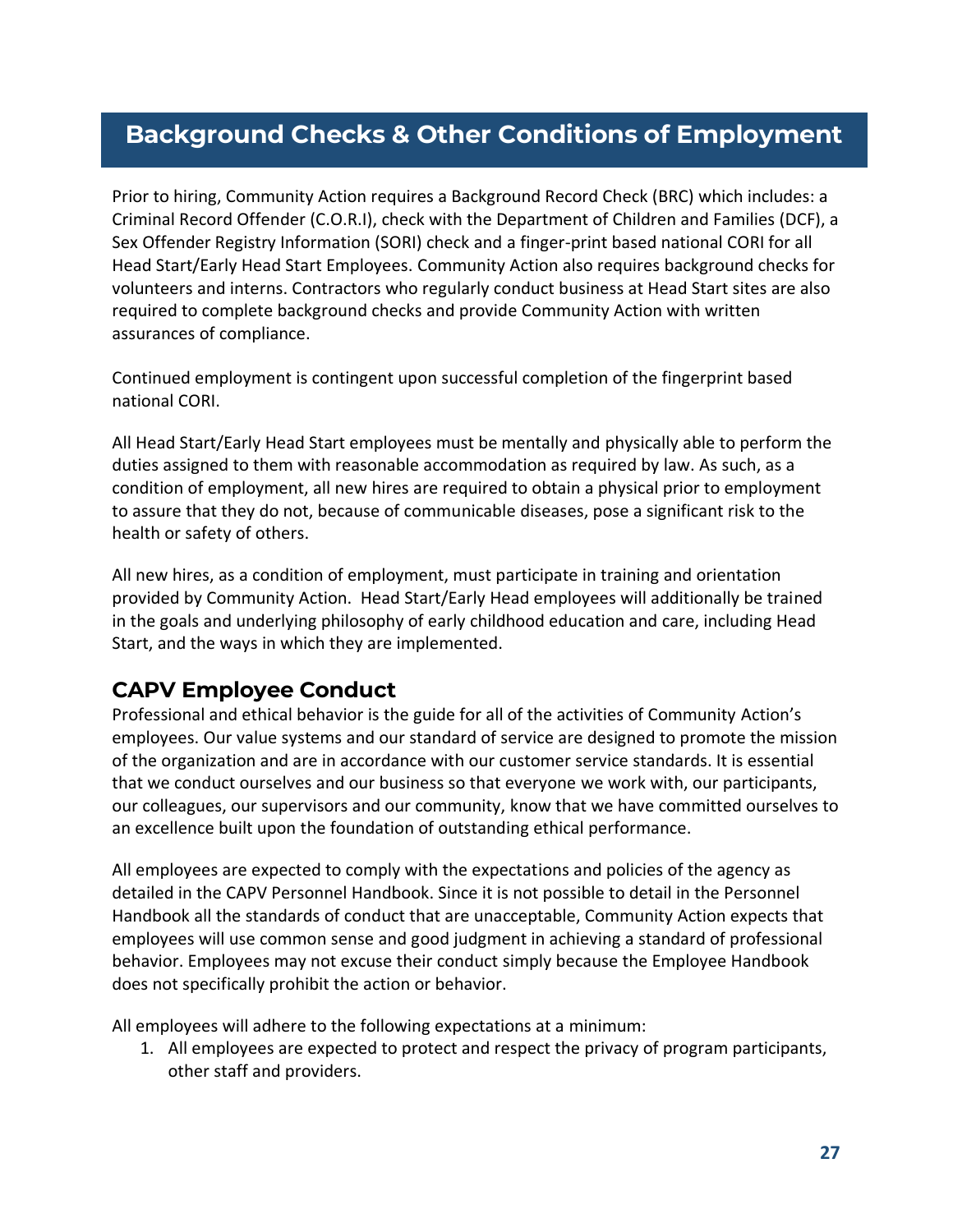- 2. Employees should always make a point of being neat, clean and well-groomed as appropriate to the job and setting.
- 3. Employees should refrain from using loud, abusive or obscene language at any time in the presence of participants or outside providers.
- 4. Employees may not bring weapons, including but not limited to knives, guns, pepper spray, of any kind to any work site or work related site.
- 5. Employee shall not report to work under the influence of drugs, marijuana, or alcohol; employees shall not possess, distribute, sell, or use, or operate under the influence of alcohol, marijuana, illegal drugs, or other controlled substances during work time or while on agency business.
- 6. Employees may not refuse to perform work within the scope of their duties as outlined in their job description.
- 7. Harassment of any kind of any employee or client will not be tolerated.
- 8. Employees should avoid any situation that involves a conflict of interest (as detailed in the Conflict of Interest Policy) with their duty to, or with any interest of, Community Action. Employees have an obligation to advise their supervisor of any matters that might be considered sensitive in preserving Community Action's reputation for honesty and integrity.
- 9. Employees are permitted from entering into a relationship with a participant/client. Employees should inform the supervisor of any pre-existing relationship with a program participant or person served by Community Action. If appropriate, the supervisor will reassign the participant to another employee.
- 10. Employees will not remove Community Action property from its premises without written authorization.
- 11. Any employee who is representing Community Action or attending a Community Action sponsored or related event such as a conference, staff party or other work-endorsed activity whether on paid time or not, is expected to conduct her/himself in a professional, responsible and respectful manner.
- 12. No employee may use the resources of Community Action for any purpose other than work of the agency unless specifically allowed by policy.
- 13. Falsification of time sheets or reimbursement requests will lead to immediate termination. Employees using Community Action's electronic timesheet system are strictly prohibited from sharing their password to the system or from having another employee submit a timesheet on their behalf.
- 14. It is the employee's responsibility to notify their supervisor directly (in person, by e-mail, voicemail or telephone) within one hour of the beginning of the workday that any type of leave is being taken absent extenuating circumstances. If notification is not made, this will be considered an unexcused absence and the employee will be required to use annual leave accruals, unless otherwise protected by state or federal law (MA Sick Leave Law) If such absence without notification continues for three days, it will be declared an abandonment of the position by the employee and dismissal will be immediate.

# **All Head Start/Early Head Start Employees must comply with the additional Standards of Conduct which reflect the Head Start Performance Standards which are listed below.**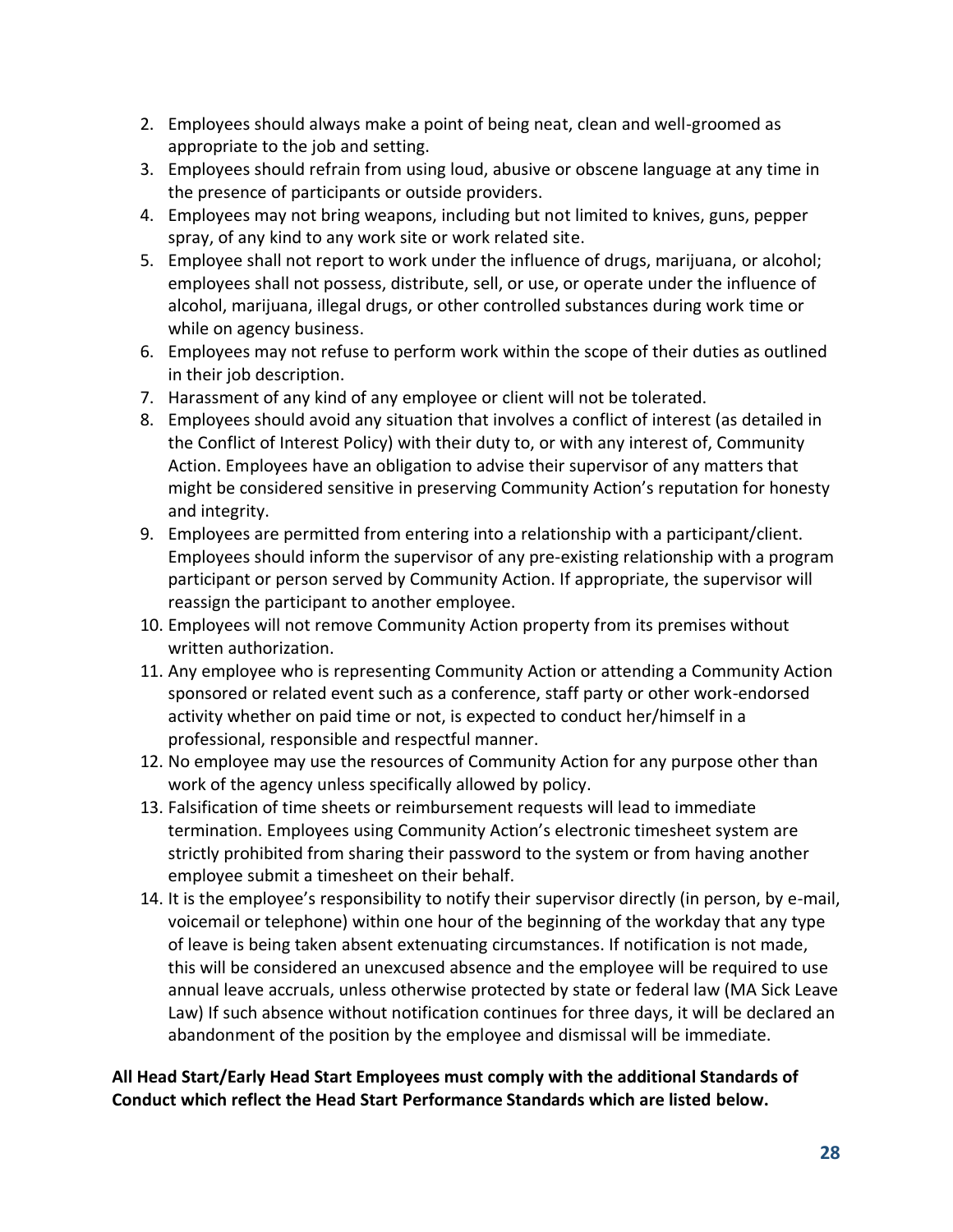There is an expectation that staff, consultants, contractors, and volunteers will conduct themselves in a professional manner at all times while representing Community Action or HS & ELP in any capacity. This includes, but is not limited to: the workplace; attending conferences paid for or sponsored by HS & ELP; participating on committees; attending meetings with other agencies or community members. Staff, consultants, contractors, and volunteers will also adhere to privacy and confidentiality guidelines at all times (see below).

The following additional Standards of Conduct apply to all Head Start/Early Head Start staff, consultants, contractors, and volunteers:

- 1. Will respect and promote the unique identity of each child and family and refrain from stereotyping on the any basis, including gender, race, ethnicity, culture, religion, disability, sexual orientation, or family composition.
- 2. Will follow the program's Privacy and Confidentiality policies concerning information about children, families and other staff members (see below).
- 3. No child will be left alone or unsupervised while under the care of Community Action, HS & ELP, Family Child Care Homes, consultants, contractors, or volunteers while under their care.
- 4. Will use positive methods of child guidance and will not engage in corporal punishment, emotional or physical abuse, or humiliation. In addition, they will not employ methods of discipline that involve isolation, the use of food as punishment or reward, or the denial of basic needs (see also Child Guidance Policy).
- 5. Will not maltreat or endanger the health or safety of children, including, at a minimum that staff must not:
	- a. Use corporal punishment;
	- b. Use isolation to discipline a child;
	- c. Bind or tie a child to restrict movement or tape a child's mouth;
	- d. Use or withhold food as a punishment or reward;
	- e. Use toilet learning/training methods that punish, demean, or humiliate a child;
	- f. Use any form of emotional abuse, including public or private humiliation, rejecting, terrorizing, extended ignoring, or corrupting a child;
	- g. Physically abuse a child;
	- h. Use any form of verbal abuse, including profane, sarcastic language, threats, or derogatory remarks about the child or child's family;
	- i. Use physical activity or outdoor time as a punishment or reward.

Any instance of inappropriate conduct can be cause for discipline, up to and including immediate termination.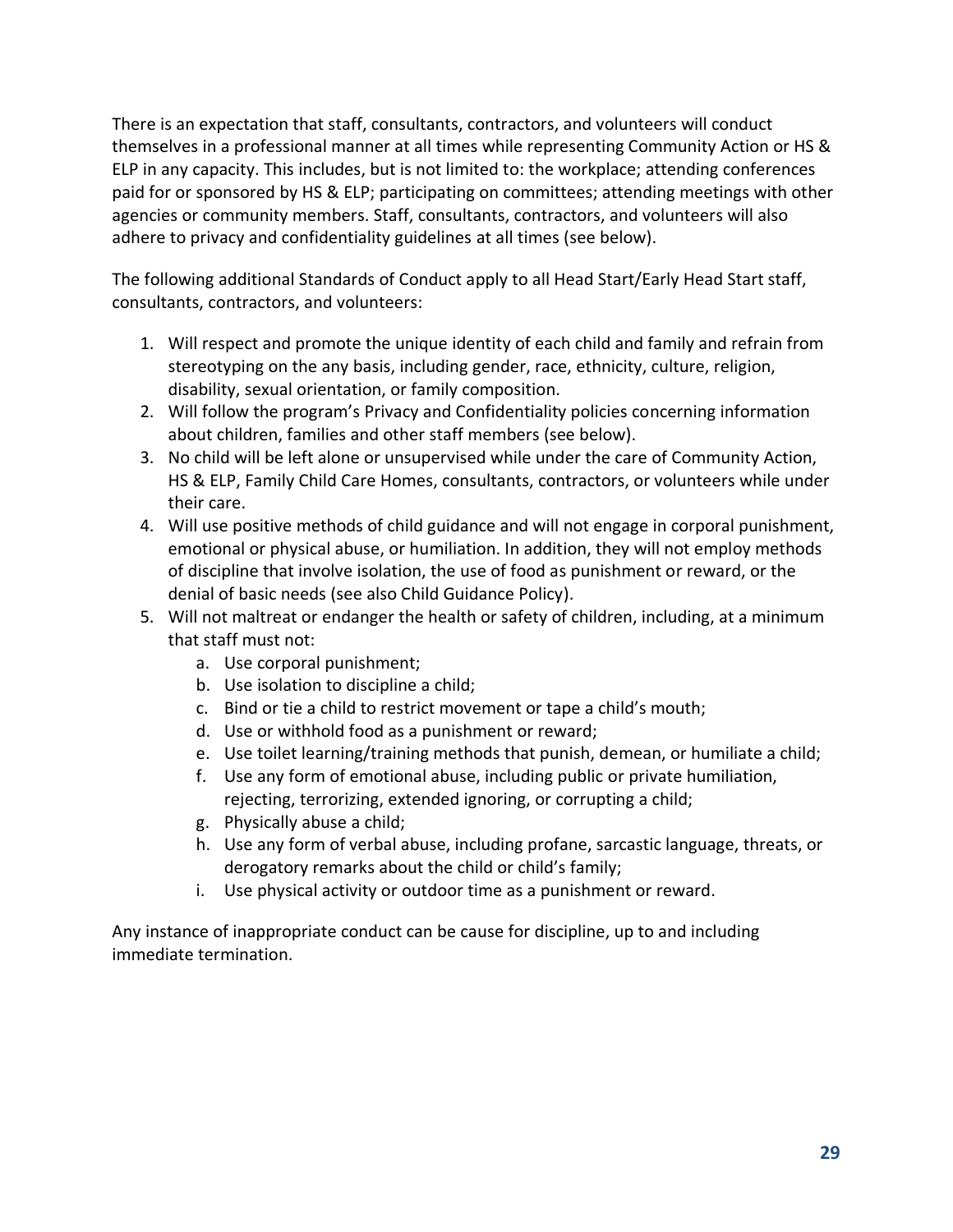# **Child Abuse & Neglect Policy**

Chapter 119, Section 51A of the Massachusetts General Laws requires all HS & ELP staff members and Family Child Care Educators to file a report with the Massachusetts Department of Children and Families ("DCF") when they have reasonable cause to believe that a child is suffering from abuse or neglect. HS & ELP complies with Section 51A and DCF regulations and protocols by making timely reports of such concerns in accordance with this Policy. DCF then screens and investigates reports of suspected child abuse and neglect. The Policy also complies with the requirements of 45 CFR §1302.47(b)(5)(i) and §1302.102(d)(1)(ii) of the Head Start Performance Standards, which requires reporting to the U.S. Department of Health and Human Services of any reports regarding Community Action Pioneer Valley ("CAPV") staff or volunteer compliance with laws addressing child abuse and neglect or laws governing sex offenders.

# **Definitions of Abuse and Neglect under DPH Regulations (110 CMR 2.00)**

### **Abuse**

"The non-accidental commission of any act by a caretaker upon a child under 18 which causes, or creates a substantial risk of physical or emotional injury, or constitutes a sexual offense under the laws of the Commonwealth or any sexual contact between a caretaker and a child under the care of that individual. Abuse is not dependent upon location (i.e. abuse can occur while the child is in an out-of-home or in-home setting)."

| <b>Physical Abuse</b>                                                                                                                                                                                                                                                                                          |                                                                                                                                                                                                                                                                                                                                         |  |
|----------------------------------------------------------------------------------------------------------------------------------------------------------------------------------------------------------------------------------------------------------------------------------------------------------------|-----------------------------------------------------------------------------------------------------------------------------------------------------------------------------------------------------------------------------------------------------------------------------------------------------------------------------------------|--|
| The non-accidental commission of any act by a caretaker, with the responsibility for a<br>child's health or welfare that inflicts physical injury onto a child.                                                                                                                                                |                                                                                                                                                                                                                                                                                                                                         |  |
| <b>Physical</b><br><b>Injury</b><br>includes:                                                                                                                                                                                                                                                                  | Death<br>$\circ$<br>$\circ$ Fracture of a bone, a subdural hematoma, burn, impairment of any organ and<br>any other such nontrivial injury<br>$\circ$ Soft tissue swelling or skin bruising depending upon such factors as the child's<br>age, circumstances under which the injury occurred, and the number and<br>location of bruises |  |
| <b>Emotional and Verbal Abuse/Neglect</b>                                                                                                                                                                                                                                                                      |                                                                                                                                                                                                                                                                                                                                         |  |
| When a caretaker, as defined above, displays behaviors that impair the child's emotional<br>development or feelings of self-worth including belittling, blaming or rejecting a child;<br>constantly treating siblings unequally; and a persistent lack of concern by the caretaker<br>for the child's welfare. |                                                                                                                                                                                                                                                                                                                                         |  |
| <b>Emotional</b><br><b>Injury</b><br><b>Means:</b>                                                                                                                                                                                                                                                             | An impairment to or disorder of the intellectual or psychological capacity of a child<br>as evidenced by observable and substantial reduction in the child's ability to<br>function within a normal range of performance and behavior.                                                                                                  |  |
| <b>Sexual Abuse</b>                                                                                                                                                                                                                                                                                            |                                                                                                                                                                                                                                                                                                                                         |  |
| Contact with or without force between a caretaker or CAPV staff member and a child,<br>including rape, fondling and exhibitionism, and/or the child being exploited for an adult's<br>sexual gratification.                                                                                                    |                                                                                                                                                                                                                                                                                                                                         |  |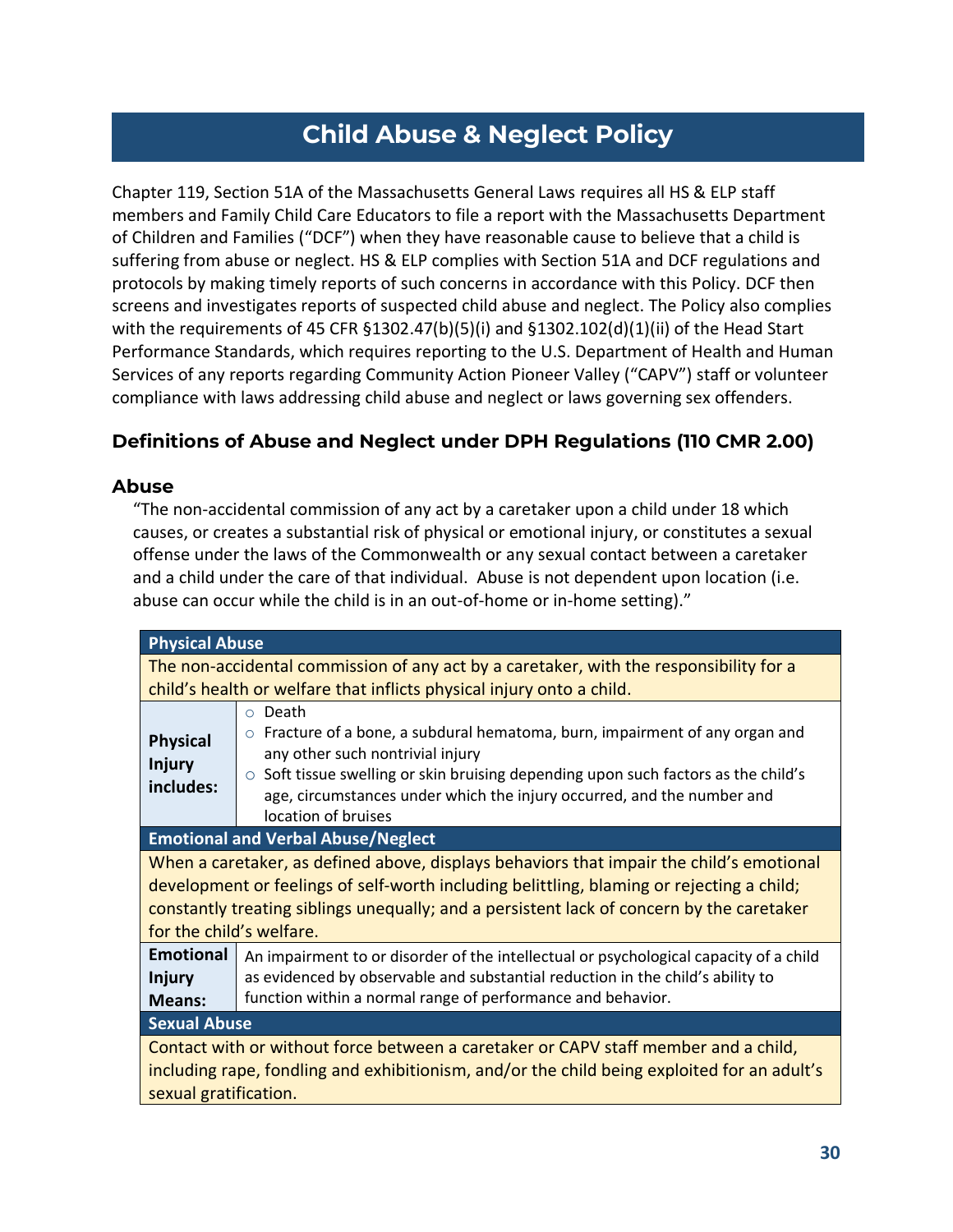# **Neglect**

When a caretaker fails, either deliberately or through negligence or inability, to take those actions necessary to provide a child with minimally adequate food, clothing, shelter, medical care, supervision, emotional stability and growth, or other essential care, provided however that such inability is not due solely to inadequate economic resources or solely to the existence of a handicapping condition.

# **Training**

HS & ELP provides all staff with training to familiarize them with the symptoms of child abuse and neglect, their reporting responsibility, agency protocols for reporting, and DCF procedures. This training is provided for all staff during staff orientation upon hire and annually thereafter. Training is also provided through online training from the state District Attorney's office and through the local Child Protection Agency and HS & ELP ensures that all staff have received the training through ongoing monitoring.

# **Disclosure or Suspicion of Abuse**

**If there is a disclosure of abuse or neglect or when there is reasonable suspicion of abuse or neglect of a child, a staff member must immediately:**

- Attend to the emotional and physical safety of the child.
- Obtain needed information through simple open-ended, non-repetitive questions.
- As soon as reasonably possible, report the disclosure to his/her/their supervisor or another available Supervisor, Manager, or Program Director.
- Factually document the disclosure as soon as is reasonably possible (including in MyHeadStart database). Information should be documented exactly as spoken, in quotes as possible (must include who, where, what, and when). Documentation must be accurate, precise and legible, and include the staff member's printed name, signature, and date and time of the incident.
- As soon as possible, a committee will confer to determine whether the information requires a mandatory report to DCF. The committee must include, at minimum:
	- o Director of Child and Family Support Services or Director of Education or Program Director
	- o Family Services Manager or Supervisor
	- o Education Manager or Supervisor
	- o Person who received the disclosure
	- o Other involved staff as applicable or needed
- If the committee makes a decision that the information received requires a mandatory report (51A) to DCF, a designated Lead will prepare the report for submission.
- The Lead will make the report to DCF by telephone and online 51A Portal within 48 hours of the telephone report.
- The Lead will monitor the outcome of the report and follow up with the original reporter and committee members regarding any outcomes (see Documentation of a 51A Procedure located on SharePoint).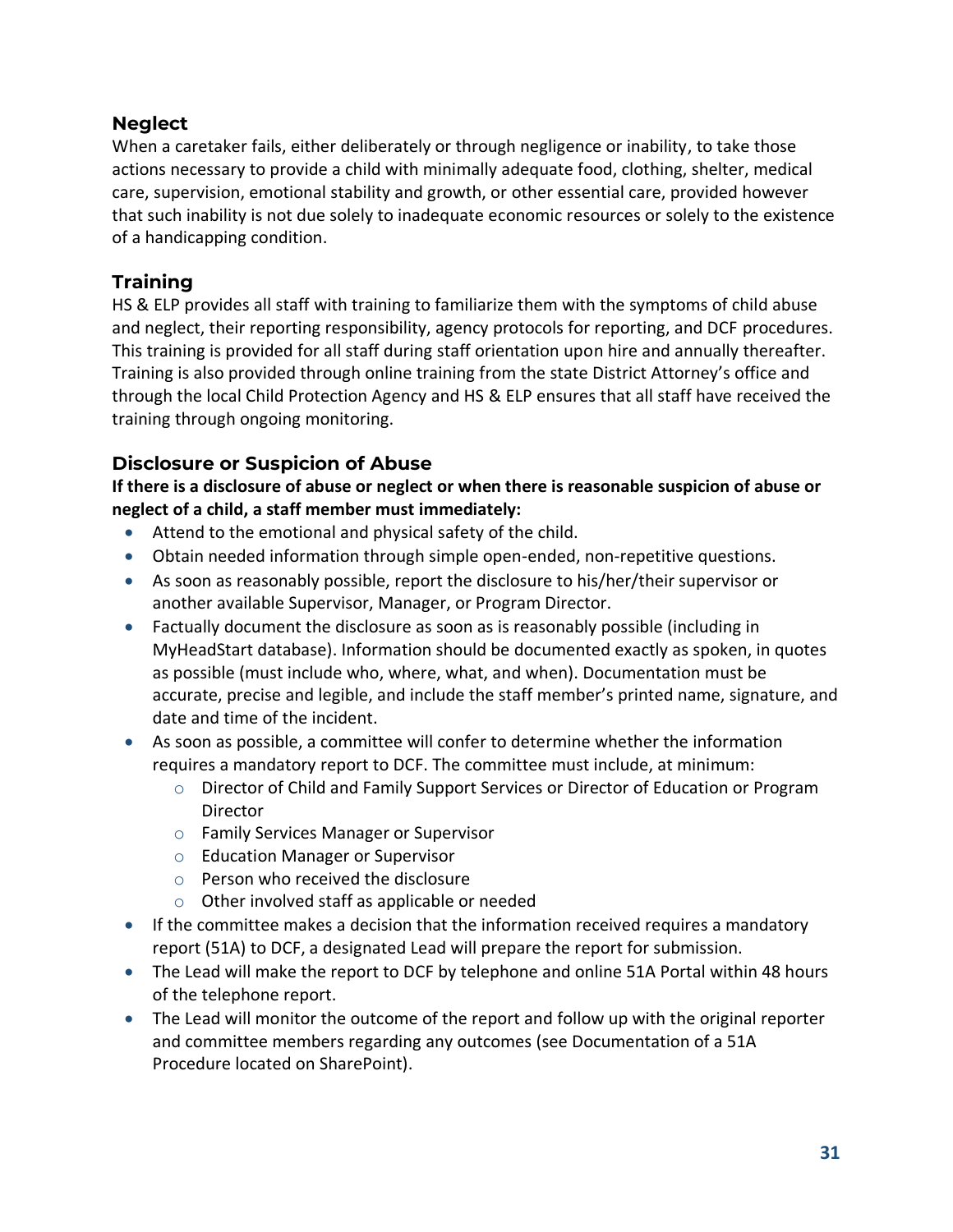### **Additional Staff Responsibility:**

- If the committee makes the decision not to file a report with DCF, every staff/FCC Educator is still mandated individually, and may file a report with DCF independently if they have reasonable cause to believe that the suspected abuse or neglect did occur. Every effort will be made to reach group consensus.
- There will be no retaliation from Community Action against any person who, in good faith, submits a report of child abuse or neglect.

# **Parent Notification**

Under no circumstance may a parent be informed of a filing in cases of suspicion of physical or sexual abuse by the parent or domestic violence. In situations not involving the elements above, each decision about whether to notify parents is made on an individual basis by the committee, taking into account relevant factors including any directives about notification given by DCF.

# **Allegations against a Community Action Employee, Subcontractor, or Volunteer**

When a report of child abuse and/or neglect is filed against Community Action or one of its employees, subcontractors or volunteers, the following procedures will be followed:

- At the time the complaint is received, the person who received the complaint will document the details of the complaint. Information should be documented exactly as received, in quotes as possible. Documentation must be accurate, precise and legible, and include the staff member's printed name, signature, and date/time of the incident. (Who, where, what, and when.)
- The staff immediately informs the Program Director or another available Director, who immediately shares the information with the Human Resources Director and the Executive Director.
- In accordance with the Massachusetts Department of Early Education and Care ("EEC") regulations, the person named in the complaint is not permitted to work with children and may be placed on administrative leave by the Human Resources Director until a Department of Children and Families (DCF) investigation is completed.
- In case of any allegation of abuse or neglect involving a child while in the care of our program, the supervisor or designee will also immediately notify that child's parent.
- The Program Director or designee reports the complaint to the DCF and EEC and, as soon as feasible after reporting to DCF and EEC, informs the Office of Head Start Regional Office of the nature of the report.
- Additional interviews with staff involved will be conducted by the Director of Human Resources and appropriate program staff.
- Upon completion of the interviews and/or results of the investigation by DCF and EEC, the Human Resources Director decides whether or not the person named in the complaint is subject to disciplinary action according to CAPV's personnel practices, up to and including immediate dismissal.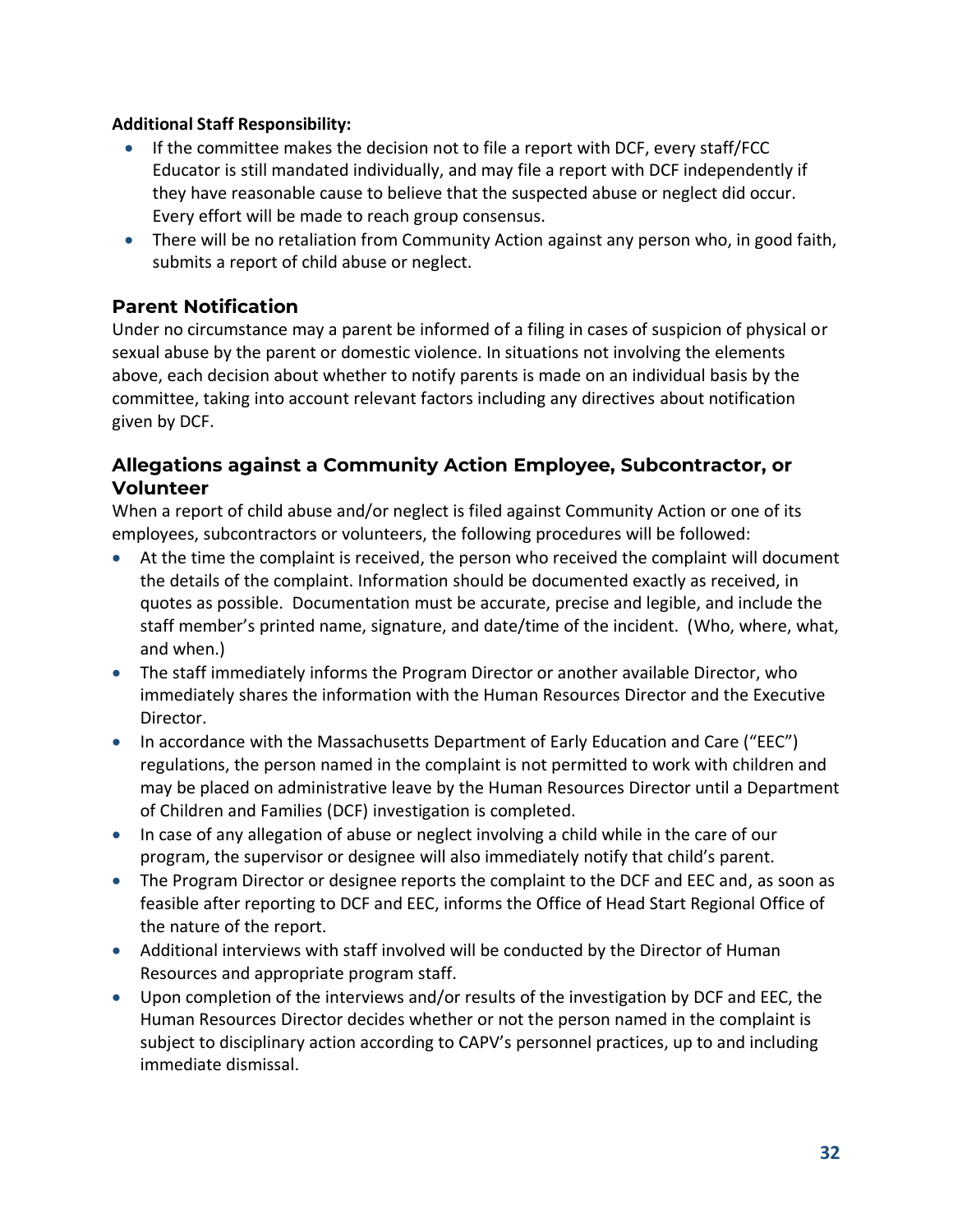• In the case of an allegation that is "unsupported" through an investigation by DCF and EEC, and with permission of Human Resources, DCF, and EEC, the staff member may return to their regular duties with children. Upon their return to work, a new Background Record Check (BRC) with the Department of Children and Families, Sex Offender Registry Information (SORI) check, and Fingerprint based national CORI's will be processed.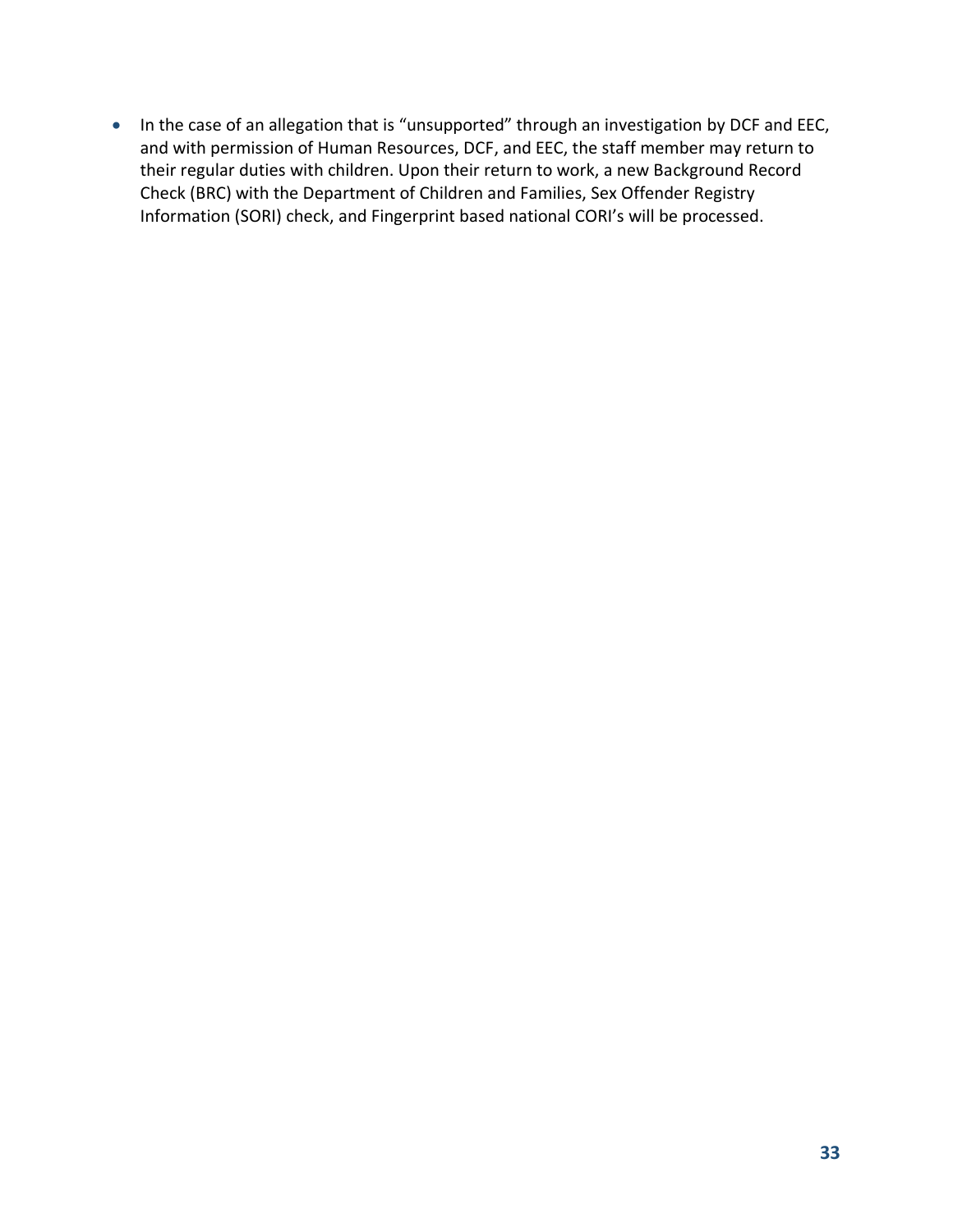# **Education**

# **Massachusetts Department of Early Education and Care**

The Department of Early Education and Care (EEC) is the agency that oversees early education and care and after school services for families in Massachusetts. As the agency that licenses childcare, EEC has quality standards for all licensed programs to ensure high educational value, as well as health and safety. Having a license means that the program/FCC Educator has demonstrated that the standards outlined in the EEC regulations have been met.

**To find more information on the EEC Child Care Regulations, you can go to their website at:** https://www.mass.gov/lists/licensing-regulations-for-group-and-school-age-child-careprograms

If you would like information about HS & ELP's (formerly the Parent-Child Development Center) regulatory compliance history, please contact the EEC Regional Office at: 1441 Main Street, Suite 230, Springfield, MA 01103, or: (413) 788-8401.

# **Classroom Volunteers, Substitutes and Interns Working in a Head Start Classroom**

Just like our staff, family members and other individuals who are regular volunteers in classrooms and interact with enrolled children must complete a satisfactory BRC. They will also need to provide proof of a physical exam within the last year, including proof of a current TB risk assessment and proof of immunity to Measles, Mumps and Rubella (MMR). Volunteers will be oriented in basic knowledge about their work space and appropriate/professional behavior in our environments. Classroom volunteers are supervised by education staff and are never left unattended with children.

# <span id="page-32-0"></span>**Child Guidance Policy**

At HS & ELP we work closely with families to support children's growth and development within our safe, nurturing and stimulating learning environments. We also know that healthy development does not progress in a smooth pattern that is always easy for both child and caregivers. Disruptions in behavior and skill development often occur just before important bursts and movement forward, and all this is necessary for progress! In our work, we assume that parents hold expert information about their children, and partner with them as they participate in and learn about their child's development. Building and supporting relationships is at the core of all we do, because children develop their most foundational early skills, such as trust in others, compassion, confidence and self-regulation, in the context of these relationships.

This policy outlines our daily practices for guiding and responding to children's behavior in ways that foster relationships and connections and limit the use of exclusionary practices such as suspension and expulsion. The Child Guidance Policy also outlines the case management system in place to support all children and families and the limited circumstances that warrant a pause in care.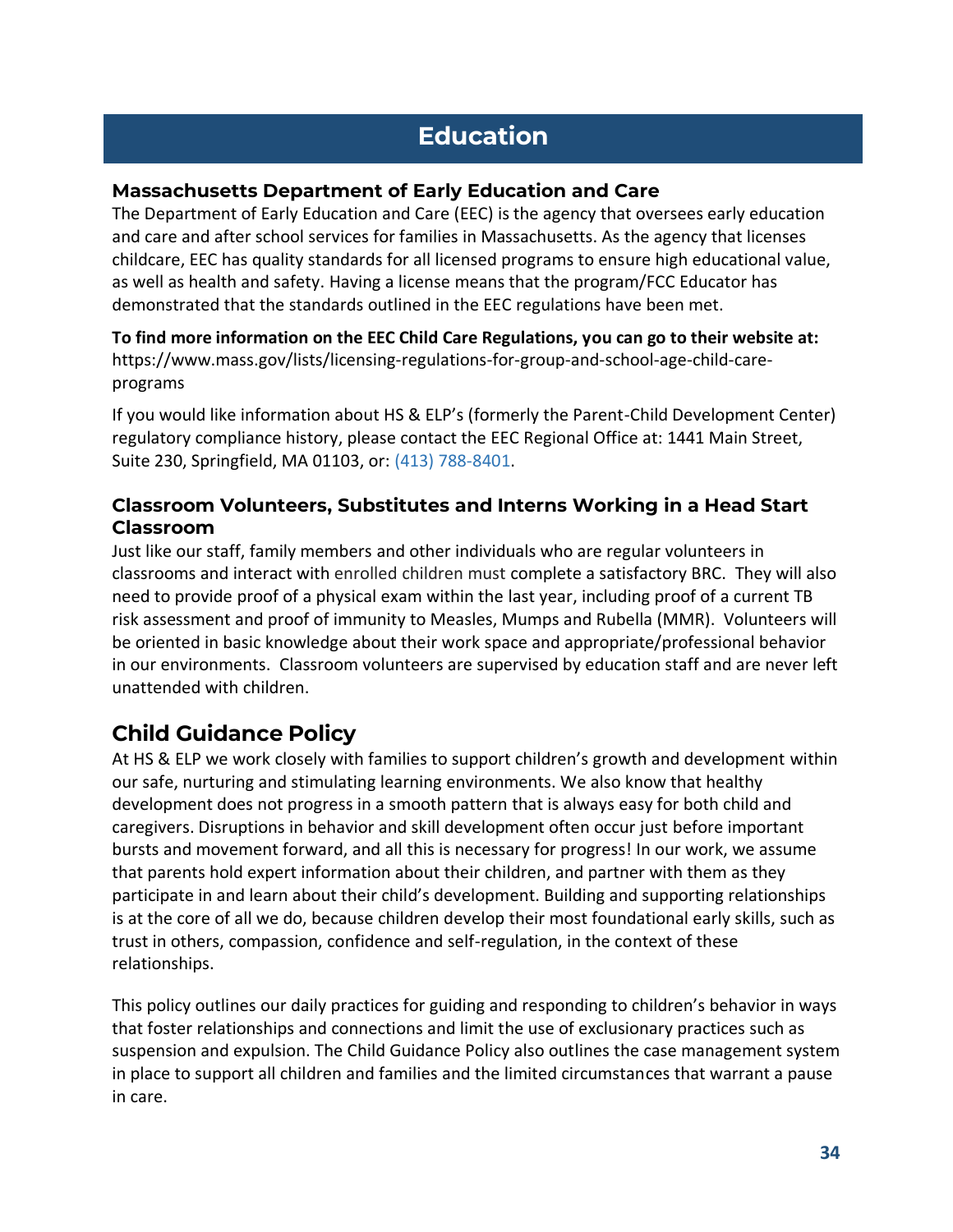# **Active Supervision:**

- 1. At Head Start & Early Learning Programs, children must be supervised at all times. No child will be left alone while in the care of HSELP. Preschoolers must be supervised primarily by sight and sound. Preschoolers may be briefly supervised by sound alone, such as when a child is in a bathroom stall, but they must never be left unsupervised.
- 2. Infants and Toddlers must be supervised by sight and sound at all times. While infants or toddlers are sleeping, staff must position themselves so that all children can be seen and heard. If some children are awake and some are sleeping, there must be someone engaging with the children who are awake and someone must also be attuned by sight and sound to the sleeping child/ren.

At HS & ELP we guide children's behavior through:

- 3. Maintaining frequent and ongoing communication with the family to plan and partner together for the child's success. Educators recognize the critical information families have to offer at each developmental stage.
- 4. Building trust and understanding by observing, listening and responding to children's verbal and non-verbal communication.
- 5. Individualizing for children, recognizing and respecting each child's unique temperament, learning style, culture, and family context.
- 6. Arranging the environment, including furniture and other materials, to encourage learning and independence.
- 7. Providing children with a schedule that is organized, predictable, and flows with plenty of time for children to enjoy activities of their own choosing at their own pace.
- 8. Fostering a sense of security by offering consistency in the daily schedule and routines.
- 9. Designing individual and group activities that offer scaffolded skill-building opportunities.
- 10. Guiding children's behaviors by modeling appropriate behavior, redirecting, positive reinforcement, humor, encouragement, and targeted instruction in social problem solving.
- 11. Providing children with positive expectations that are clear, developmentally appropriate, and applied in a consistent yet flexible manner.
- 12. Establishing rules and expectations collaboratively with children.
- 13. Supporting children to understand, manage, and express their feelings appropriately.
- 14. Anticipating challenges and intervening before a problem arises.
- 15. Working as a team to provide support and conditions conducive to skill-building among educators, family members and children. Educators and support staff are active learners.
- 16. Responding to unsafe situations using de-escalation, acknowledgement, and repair strategies.
- 17. Using the HS & ELP Case Management System for ongoing support.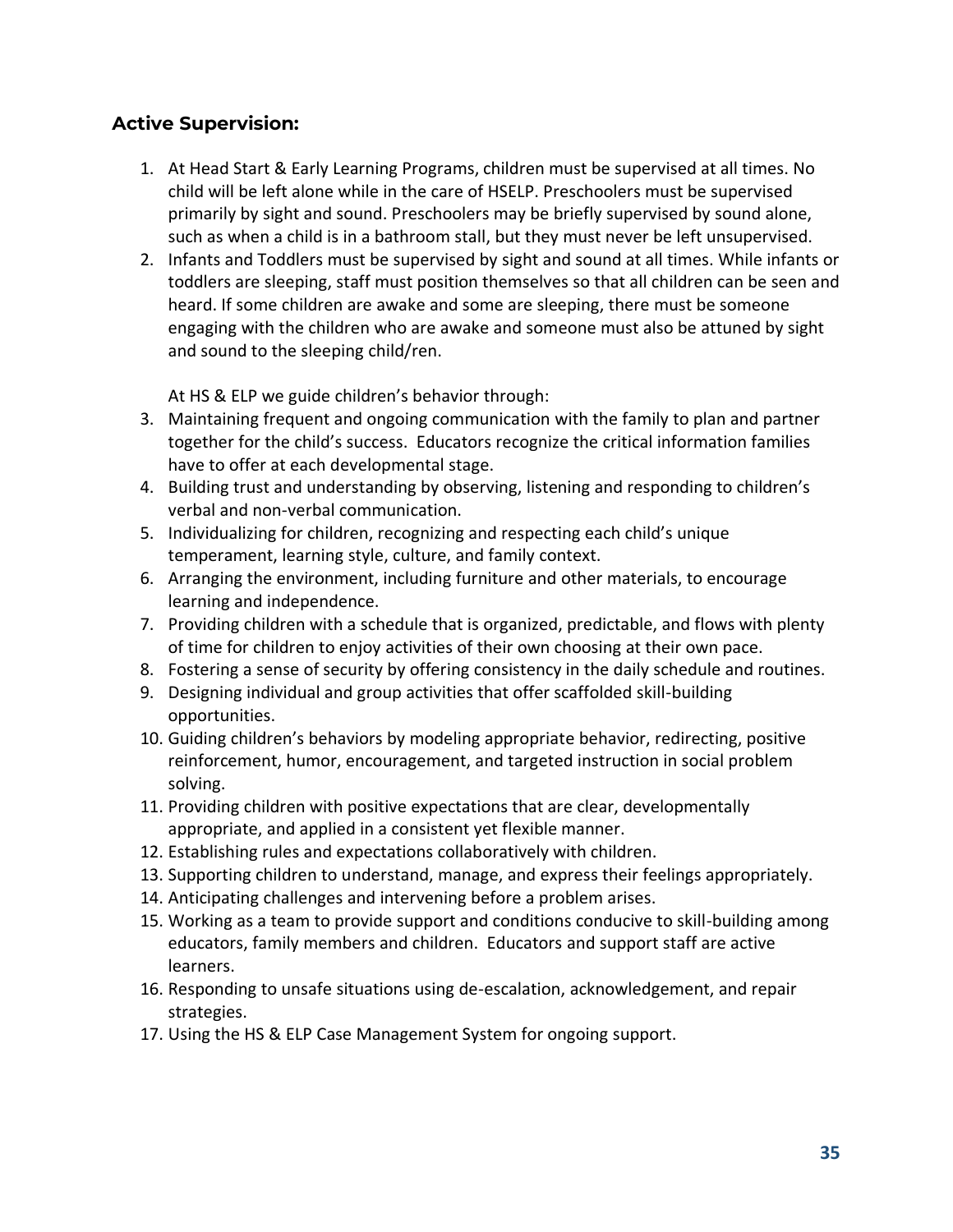### **At HS & ELP, we never use:**

- 1. Corporal punishment in any form.
- 2. Isolation to discipline a child.
- 3. Binding or tying a child to restrict movement or taping a child's mouth
- 4. Food as punishment or reward
- 5. Toilet learning/training methods that punish, demean, or humiliate a child
- 6. Any form of emotional abuse, including public or private humiliation, rejecting, terrorizing, extended ignoring, or corrupting a child
- Physical abuse  $\Box$ Physical neglect, such as leaving a child
- unsupervised or failing to meet their  $\Box$ needs
- Any form of verbal abuse, including  $\Box$ profane, sarcastic language, threats, or derogatory remarks about the child or
- $\Box$ the child's family Physical activity or outdoor time as a punishment or reward

### **In Addition:**

In extreme circumstances, when there is an immediate risk to health and safety, caregivers may physically assist a child to prevent injury to self or others, such as removing a child from a fence or furniture, or preventing access to an unsafe situation.

### **Case Management System**

Case management is at the heart of supporting children and families. It is used for assessment, planning, facilitation, care coordination, and advocacy. HS & ELP uses three levels of case management: universal, targeted, and intensive. All children receive universal case management, and children are identified for targeted or intensive case management based on their needs.

When a child's behavior interferes with participation in the learning environment or places themselves or others at risk for immediate harm, the education, family services, health and developmental services teams use the targeted case management process and tools for support. Steps consistently taken include:

- **1. Ongoing partnership with the family**.
- **2. Educator Reflection & Planning Tool** used to reflect on the influences on the child's behavior and the best way to provide support.
- **3. Behavior Tracker** to track influences on the behavior over time, and the strategies that most effectively support the child.
- **4. Consultation** with the Developmental Services Specialists.
- **5. Referrals** for early intervention, special education, or behavioral health services as applicable**.**
- **6. Targeted Support Plan (TSP)** developed with the family to outline proactive and responsive supports.
- **7. TSP Tracker** to track implementation of TSP strategies and whether they successfully support the child.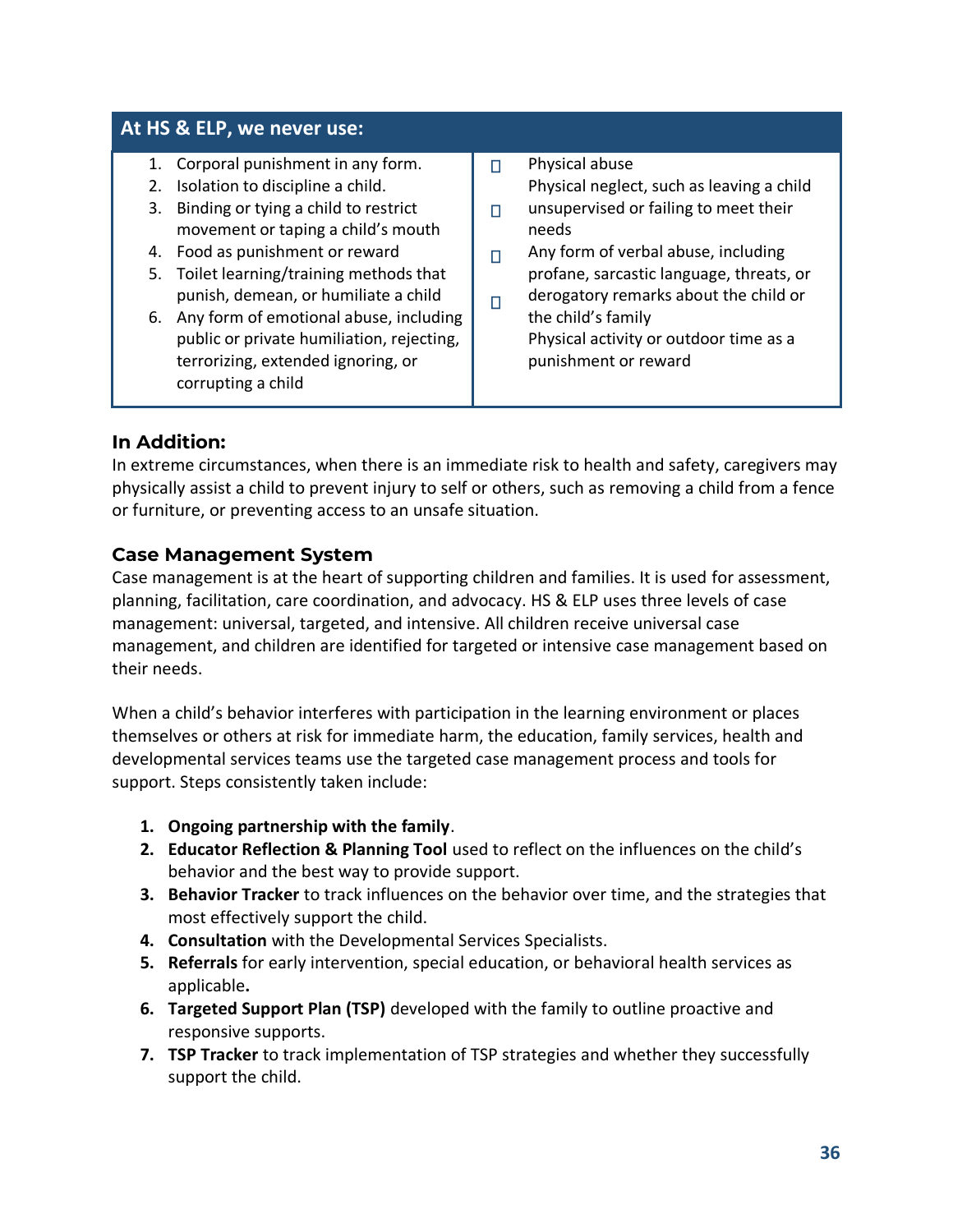When TSPs do not effectively support the child's needs or the child's actions continue to place themselves or others at risk for harm, program managers consider reasonable program adaptations in accordance with federal and state civil rights laws to support the child, educators, and overall program setting. Some of the areas program managers will consider for reasonable program adaptations include:

- Staffing ratios
- Groupings of staff and children
- Routine and schedule
- Physical room arrangement
- Purchase of additional calming/regulation tools and materials
- Individual child arrival/departure times
- Alternative activities (e.g., small group/different location) for difficult periods of the day

# **Pause in Care**

A pause in care is used in limited circumstances where there is a serious safety threat that cannot be minimized by reasonable modifications to HS & ELP. The purpose of a pause in care is to develop and/or strengthen program adaptations to support the child within their existing classroom or program. The child's slot will be reserved while there is a pause in care, allowing time for additional supports to be put in place while keeping the child and others safe. The Pause in Care Plan must include the following:

- 1. Documentation of serious safety threat.
- 2. Reasonable modifications provided.
- 3. Consultation and support provided.
- 4. Professional development, coaching, and support for educators.
- 5. Home visiting and family support during the pause in care.
- 6. Targeted Support Plan.
- 7. Plan for transition back to care.

# **Suspension and Expulsion**

In accordance with Head Start Performance Standard 1302.17, the use of suspension (see Pause in Care above) and expulsion due to a child's behavior are severely limited. If, after implementing and documenting all steps described above, in consultation with the parents, the child's educator, the agency responsible for IDEA (if applicable), and the mental health consultant, HSELP determines that the child's continued enrollment presents a continued serious safety threat to the child or other enrolled children and determines the program is not the most appropriate placement for the child, HSELP will work with such entities to directly facilitate the transition of the child to a more appropriate placement.

**All persons working directly with children or having contact with children are required to abide by this policy. Any violation of this policy will be grounds for disciplinary action, up to and including termination of employment.**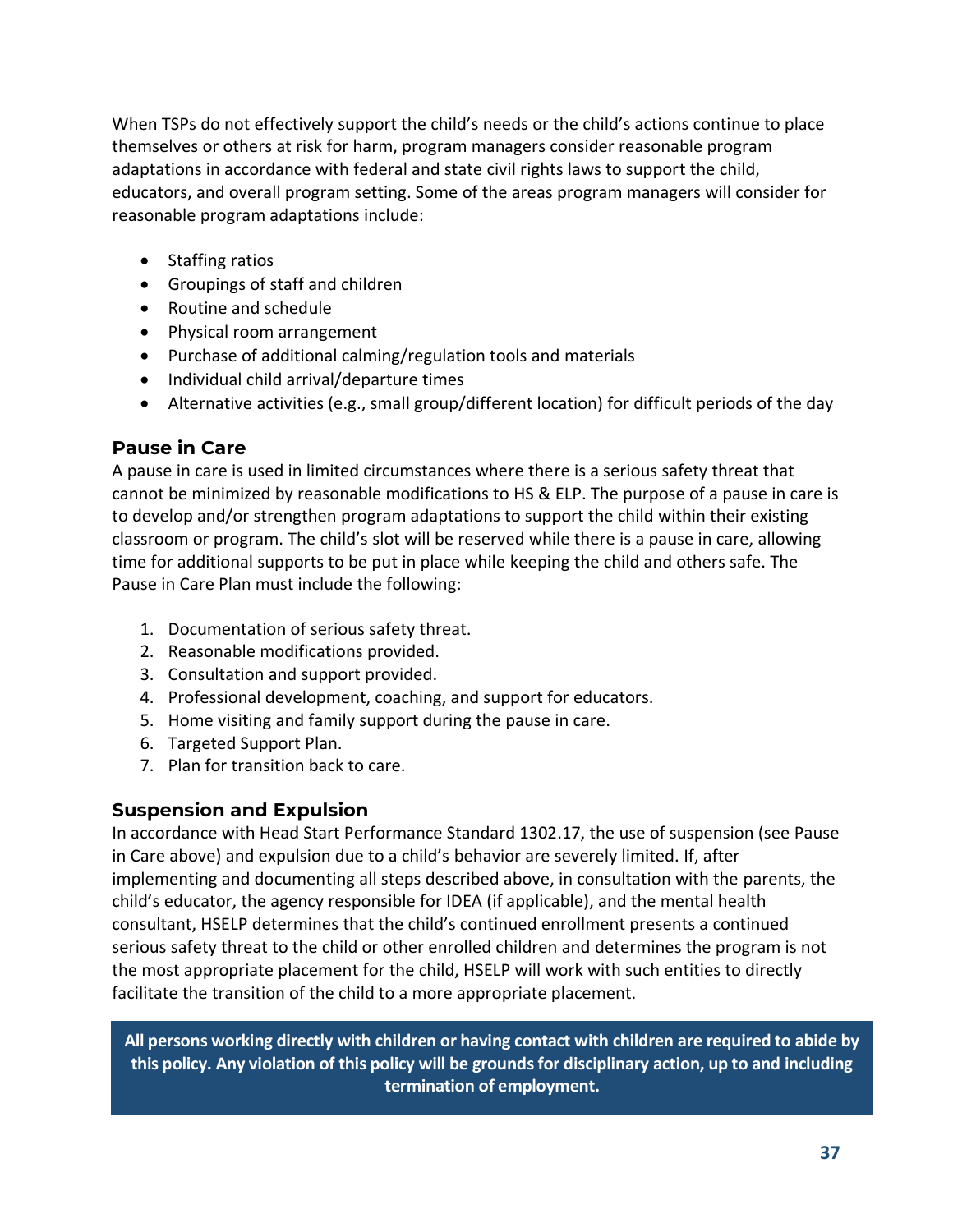# **Developmental Services Guide**

The Head Start &Early Learning Programs (HSELP) Developmental Services Guide outlines the framework, services, practices, and procedures used to support all children and their families. Our program is rooted in the Brazelton Touchpoints™ approach, where it is understood that all development occurs in the context of relationships. This process is not smooth, but characterized by regressions, bursts and pauses. In addition, the approach emphasizes that a child's health and development depends on the strength of their relationships with the adults who care for them, and that early care and education staff are critical partners in supporting and scaffolding those relationships. HS & ELP staff are trained in this reflective approach and use multidisciplinary teams to ensure that each family has a strong network of support both within HS & ELP and within their community. HS & ELP developmental services are designed with individual children, groups of children, staff, and families in mind.

Together with parents, HS & ELP uses a continuum of developmental services to support the health and well-being of children in culturally responsive ways. This continuum of services includes proactive supports, consultation, responsive supports, and case management.

HS & ELP uses a pyramid model framework of layering support from the bottom up, starting with relationships and universal supports and working up toward intensive supports. The pyramid model is a way to support social emotional competence in infants and young children. The foundation of the pyramid is relationships, including the parent-child relationship, educator-child relationships, parent-educator relationships, staff-staff relationships, and peer relationships.

At the foundation, relationships are the starting point and the most important component. This is where the Touchpoints™ strength-based assumptions and guiding principles scaffold educators in their relationships with children, families, and each other. The next layer of the pyramid is the learning environment, including the space and materials, as well as routines, activities, ratios, group dynamics, and the emotional tone. The third layer of the pyramid focuses on targeted socialemotional supports to help children learn communication, coping, and other skills to help them



regulate their emotions and behavior. At HS & ELP, this layer includes intentional teaching and curriculum such as Second Step, as well as co-regulation strategies designed to help children develop and use skills in the moment (e.g. breathing techniques). The top layer of support is individualized to the child within their family system and specific HS & ELP setting.

# **Supervision Procedure**

Children are always supervised in our care. Preschool Educators are responsible for supervising children primarily by sight and may supervise by sound for brief periods, such as when a child is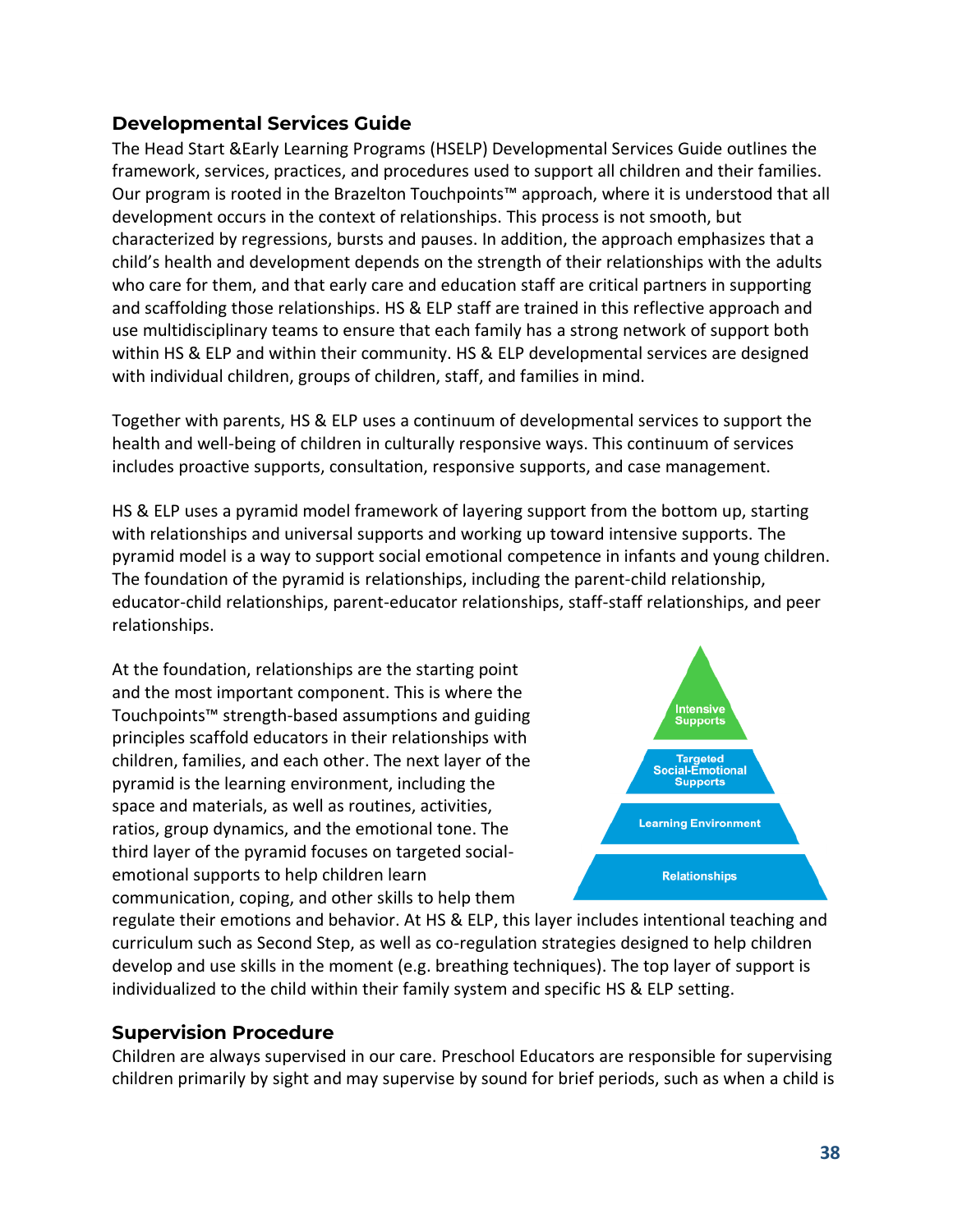in a bathroom stall. Infant/Toddler Educators must supervise children by sight and sound at all times.

### **Here are some additional measures we have in place to ensure supervision at all times:**

- When groups change locations, such as when moving from the classroom to the playground or from the playground to the bus, attendance must be taken at each departure and arrival point.
- When attendance is taken, each child's name must be called and the Educators must verify each child's presence. Counting heads is not sufficient for attendance verification.
- When on field trips or neighborhood walks, a "field trip bag" will always be with the group. This bag must contain first aid materials as well as emergency contact, medical, and release information for each child in the group.
- If Health Plans warrant it, emergency medications must also be transported in the field trip bag.
- The field trip bag should be kept out of children's reach.
- A working cell phone (either personal or agency) will always be with the group when off-site.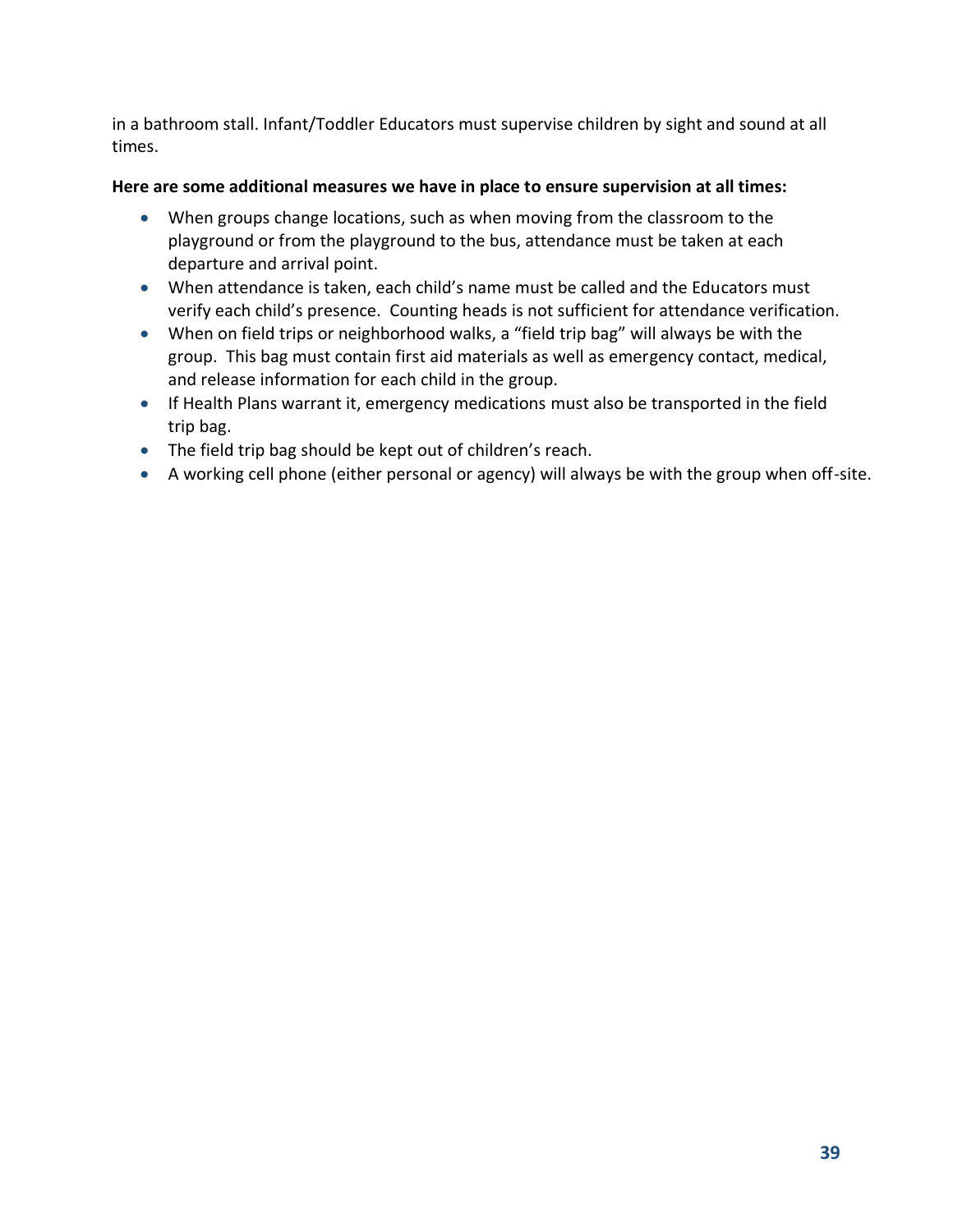# **Family Child Care**

HS & ELP subcontracts with Family Child Care Educators whose programs are licensed with the Massachusetts Department of Early Education and Care (EEC). Listed below is additional information EEC requires programs to share with parents before your child's start in a Family Child Care home:

# **Enrollment/Capacity**

The number of children your FCC Educator may have in care at one time is posted on their license. At any one time, an Educator may only care for the number of children that is listed on the license; this number includes the Educator's own children depending on their ages. In addition, The Department of Early Education and Care (EEC) regulations state that an FCC Educator cannot care for more than three (3) children under the age of two (2) with one of those children being at least 15 months old and walking unassisted, unless they have an assistant. If the FCC is providing Head Start services, the Educator may not care for more than two (2) children under the age of 2. If the Educator employs an assistant (see below), up to four (4) children may be under the age of 2.

# **Assistants in Family Child Care**

FCC Educators may have an assistant to help care for the child care children, provided they are approved by EEC. If and when an assistant is used, the Educator is required to let you know ahead of time, and you should have an opportunity to meet the assistant that will be working in the program. The Educator may also use volunteers from time to time, and although they will not be directly providing for the care of children in the program, they will be on the premises and assisting with the care of the children.

### **Program Hours/Closures**

The FCC Educator will provide you with an outline of the policies regarding hours of care and any policies that are different from those in this handbook. When possible, FCC Educators will give advanced notice regarding closures to families.

# **Family Child Care/Substitute Care Needs**

Alternative care is made available, if possible, whenever a HS & ELP Family Child Care Educator needs to close due to illness or vacation. Your child's FCC Educator will inform you of the closing and set up substitute care at the home of another HS & ELP FCC Educator, if available. Emergency contact information and other vital information are given to the substitute FCC Educator.

Due to specific requirements of location or drop-off/pick-up times, age of child, or availability of FCC Educators with openings, HS & ELP may not be able to arrange substitute care in all situations. Families may also refuse substitute care. No fee is charged if HS & ELP is unable to offer alternative care or if care is refused. Should substitute care be arranged and accepted, the parent will be charged the fee whether or not the child actually attends.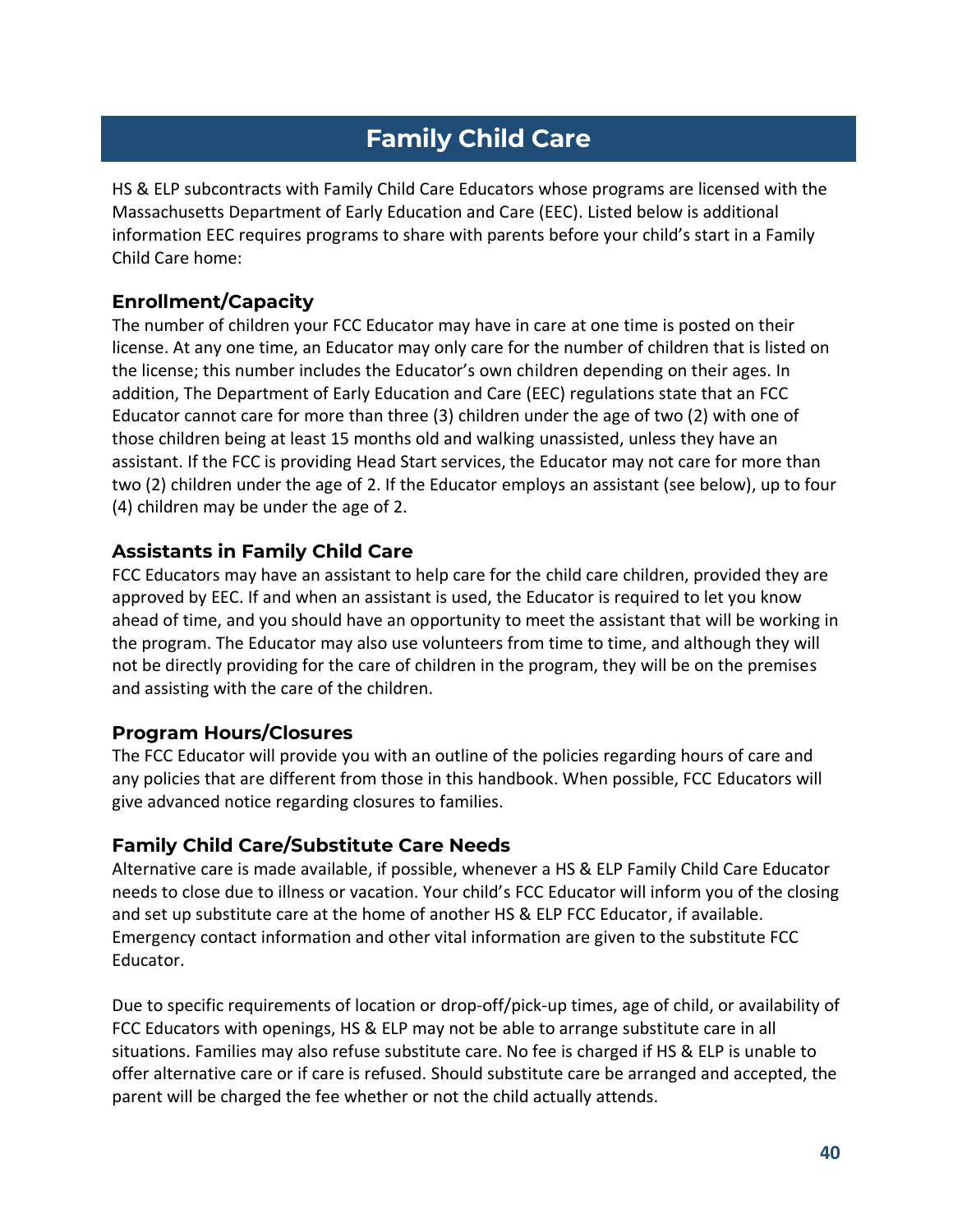Please note that often children enjoy the change when going to a new FCC Educator, as there are different toys and new friends. You are welcome to visit the substitute care home before making your decision about accepting the temporary placement. Please do not discuss changing your child's care on a permanent basis with a substitute care FCC Educator. It puts them in an awkward position. If you feel at any time that your current placement is not appropriate or not meeting your child's needs, please call the Enrollment office or the Education Manager.

# **Family Child Care Health Policies**

Family Child Care Educators have their own Health Policies. Please talk with your Family Child Care Educator about their policies.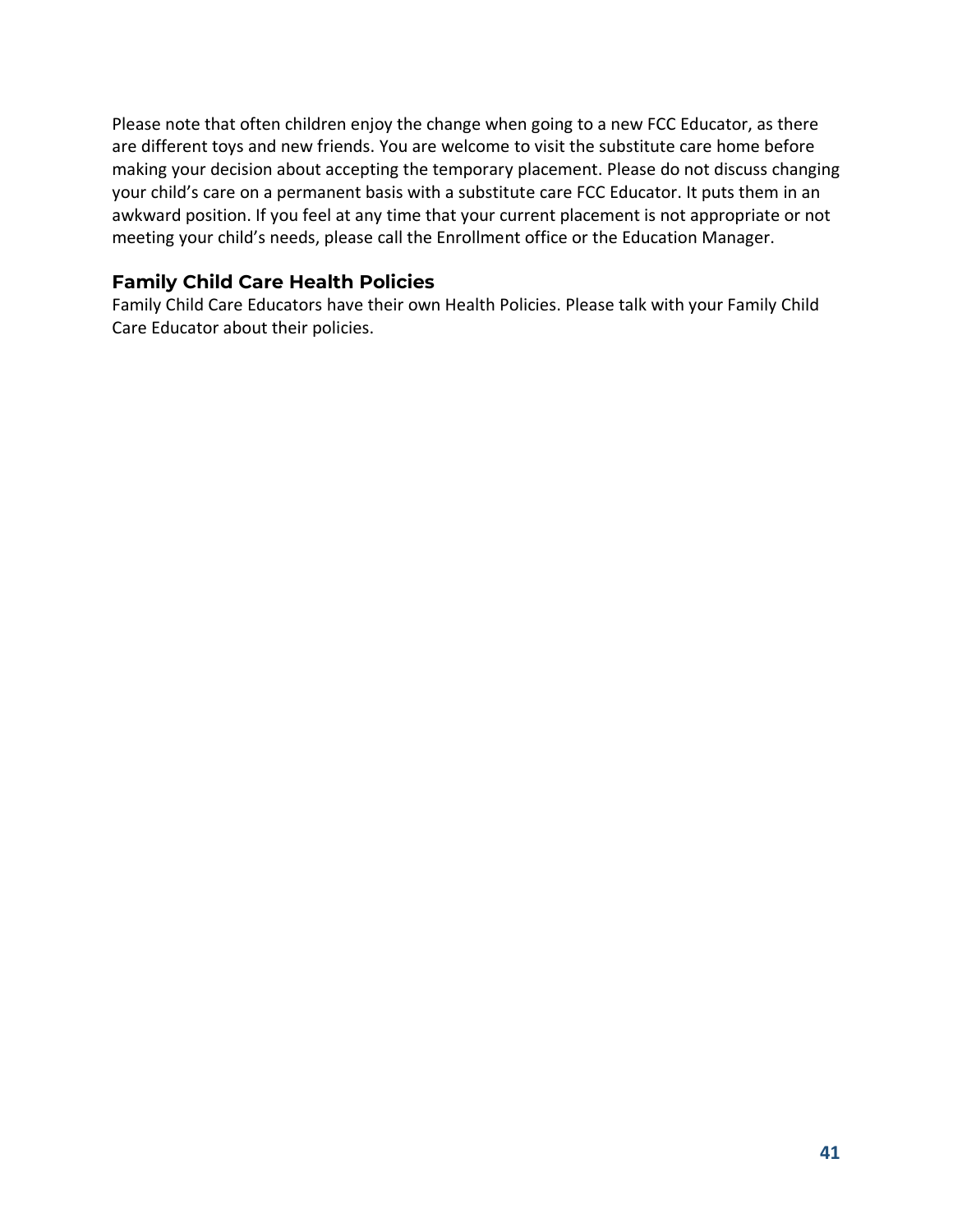# **Transportation**

Transportation at HS & ELP is provided to children either by the program or by contract with a local bus company. If your family needs transportation services, the Enrollment Staff or your Family Advocate will be able to assist you by filling out a Transportation Request Form. Decisions to offer transportation are made by assessing family need, availability of space, and funds, as well as compliance with the Department of Early Education and Care (EEC) that the bus route can be completed in 45 minutes or less.

Transportation policies below may be impacted by our COVID-19 protocols. For the most up to date protocols, visit [www.communityaction.us/parenthandbook.](http://www.communityaction.us/parenthandbook)

### **Cancellation Lines**

Once your child is receiving bus transportation, you will be required to call the cancelation line by 6:30 AM if your child will not be using the transportation services on any given day. Here are the cancelation line numbers:

| (413) 584-1264 |
|----------------|
| (413) 475-1430 |
| (413) 654-1775 |
| (413) 387-1282 |
| (978) 575-0522 |
|                |

# **Transportation Services**

During the year, there may be times when transportation services to families may need to be reassessed based on the following: start of a new school year; change in family address or educational setting; access to transportation; or change in priority points. If it is found that your child is no longer eligible for transportation, you will be given a two-week cancellation notice so that you can make other arrangements.

# **Transportation Signature Sheet**

Children come to the program locations in different ways, including private vehicle, public transportation, walking, and by school buses provided through HS & ELP or local public schools. EEC requires us to collect information about how you intend to drop-off and pick-up your child at school and this form requires your signature in agreement of your transportation choices.

# **Private Vehicle Transportation**

Parking is available at each site. Parent/guardians are required to accompany a child into the classroom or Family Child Care home and must ensure Educators are aware you have transferred supervision to them. Drivers should drive slowly (5mph) and use caution when driving in or around a childcare site. Parking is not allowed in designated school bus zones. No child may be left alone in a parked vehicle. Unattended vehicles should not be left idling.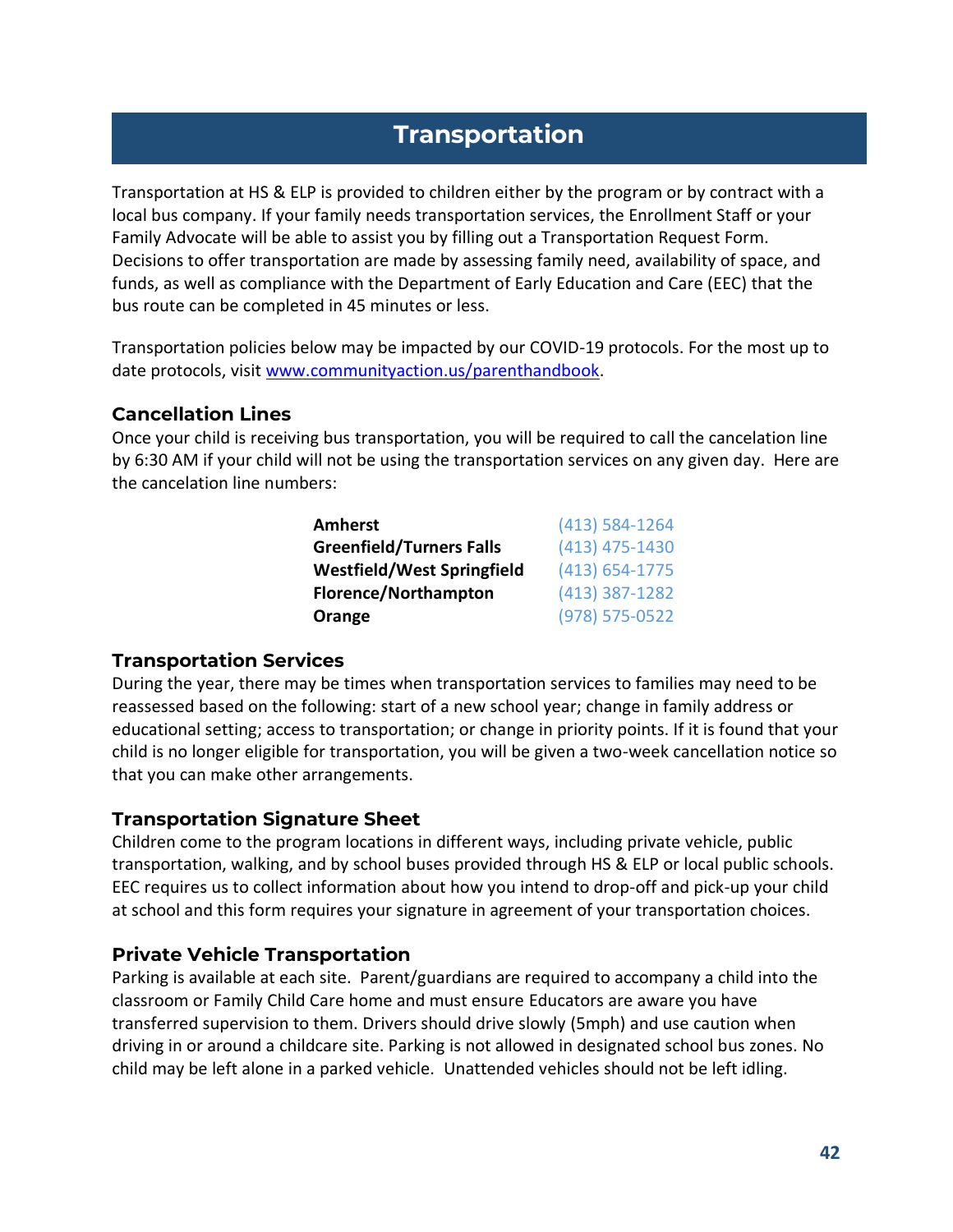# **Public Transportation and Walking**

Contact the site if you need assistance with public transportation times and locations or if you have any concerns about conditions of crosswalk markings. Parents/guardians are required to accompany a child into the classroom or Family Child Care home.

### **Pedestrian Safety**

Pedestrian Safety is taught to the children in HS & ELP within the first 30 days of their entrance into the program and a brochure about pedestrian safety is shared with parents at intake.

### **We encourage families to reinforce the following pedestrian safety rules with their children:**

- Cross streets at a corner, using traffic signals and crosswalks.
- The bus signal lights and school bus stop sign are not a guarantee that traffic will stop for the bus. Make eye contact with the driver, wait for the red school bus lights and a thumbs up signal from the driver before crossing in front of the bus. Do not assume that because you can see the driver that the driver can see you.
- Look left, right, and left again when crossing, and keep looking at traffic as you cross. Walk, do not run, across the street.
- Walk on sidewalks or paths. If there are no sidewalks, walk facing traffic as far to the left as possible.
- Watch for cars that are turning or backing up.
- Parents and children must hold hands in parking lots, at bus stops, and when crossing streets.

# **Authorizing Others to Pick Up Your Child**

During the intake process, the parent/caregiver is asked to give written authorization to HS & ELP to release the enrolled child to other adult(s) the parent/caregiver deems appropriate. Written authorization must be given for any adult other than the parent who is actually signing the childcare agreements to pick up the child. Parents can add or remove names from the Authorization: Release of Child list at any time by notifying HS & ELP in writing. Parents are urged to keep this list current and to use great care in selecting substitute persons to bring their child home in the event the parent is not available. Please only include people whom you are reasonably confident could be available to pick-up your child within a 30-minute time frame, when needed.

### **If a parent or other authorized adult appears to be under the influence of drugs or alcohol when a child is being released:**

- The staff person will encourage and assist the parent or authorized adult to make other arrangements for transporting and/or supervising the child, such as calling another authorized person on the Authorization: Release of Child Form.
- Staff are not allowed to stop a child from being picked-up by the legal guardian; however, if alternative arrangements are not made, the staff may, out of concern for the safety of the child, call the police for assistance and notify a supervisor/manager as soon as reasonably possible.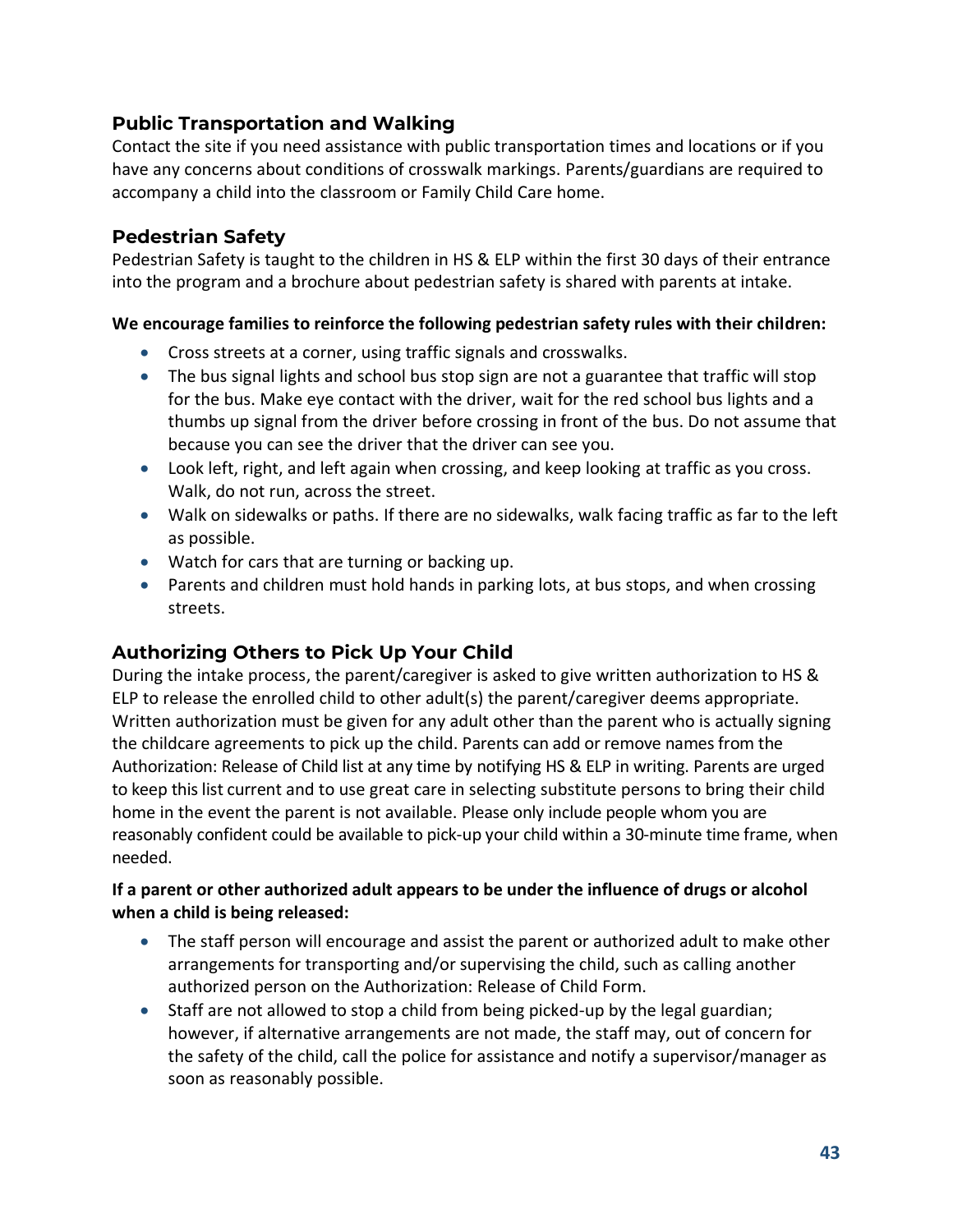• If the authorized adult is not the legal guardian, staff do not have to release the child. The staff person will contact the child's legal guardian to inform them of the concern and make a plan for release of child.

# **Contact and Release of Information**

Adults with legal custody are the only people able to remove a child from the bus or childcare setting without a signed release. All other adults including older siblings (16 and older) must be listed on the Authorization Release of Child Form and Emergency Contact forms. Please keep your Authorization, which includes Release of Child Form, Emergency Contacts, and Permission to Leave Premises, current. Also, be sure to notify staff/FCC Educators of all changes in address and telephone numbers. Parents and authorized adults must show a picture identification before the child is released to them until they are recognizable by transportation and program staff. Program staff will not release the child to anyone without the written authorization of the parent/guardian. In the case of emergency, a person not previously on the release list may pick up the child, provided the custodial parent provides text, email, or, in an extreme emergency and with program manager or director approval, verbal permission. Biological parents who do not live with their children must provide proof of custodial rights before being on the release list, except at the discretion of the custodial parent.

# **Bus Safety**

Each contracted and HS & ELP school bus is equipped with a two-way radio communication system and/or cell phone. There is a Bus Monitor on all vehicles used to transport children to and from HS & ELP to monitor children's safety and social-emotional well-being. All Bus Drivers and Monitors have received training through the Massachusetts Department of Early Education and Care on transporting children for the protection of children in vehicles. All Monitors have been certified in First Aid and CPR. The Bus Driver completes pre-trip and post-trip safety inspections. Both Bus Driver and Monitor keep track of attendance as children board and exit the bus. The Bus Driver and Monitor walk through the bus to ensure that all children have been unloaded. Children are accompanied to and from the bus at the center or Family Child Care home by program staff under the supervision of an EEC certified Educator.

### **Bus safety also includes maintaining a safe riding environment for children, families, and staff. We ask that:**

- Children do not bring food, money (or other small items) or medications onto the bus.
- You do not smoke within 100 feet of the bus.
- You refrain from inappropriate language or behavior on or near the bus.

We thank you for your cooperation in the above matters. Families who do not follow these guidelines may have their child's transportation services temporarily suspended until a meeting can take place to discuss a plan. If you have any concerns, please contact your Family Advocate or Educator for assistance.

**Due to time constraints, the bus is not able to wait if a child is not at the designated stop at the designated window of time. We would appreciate your cooperation with the following guidelines:**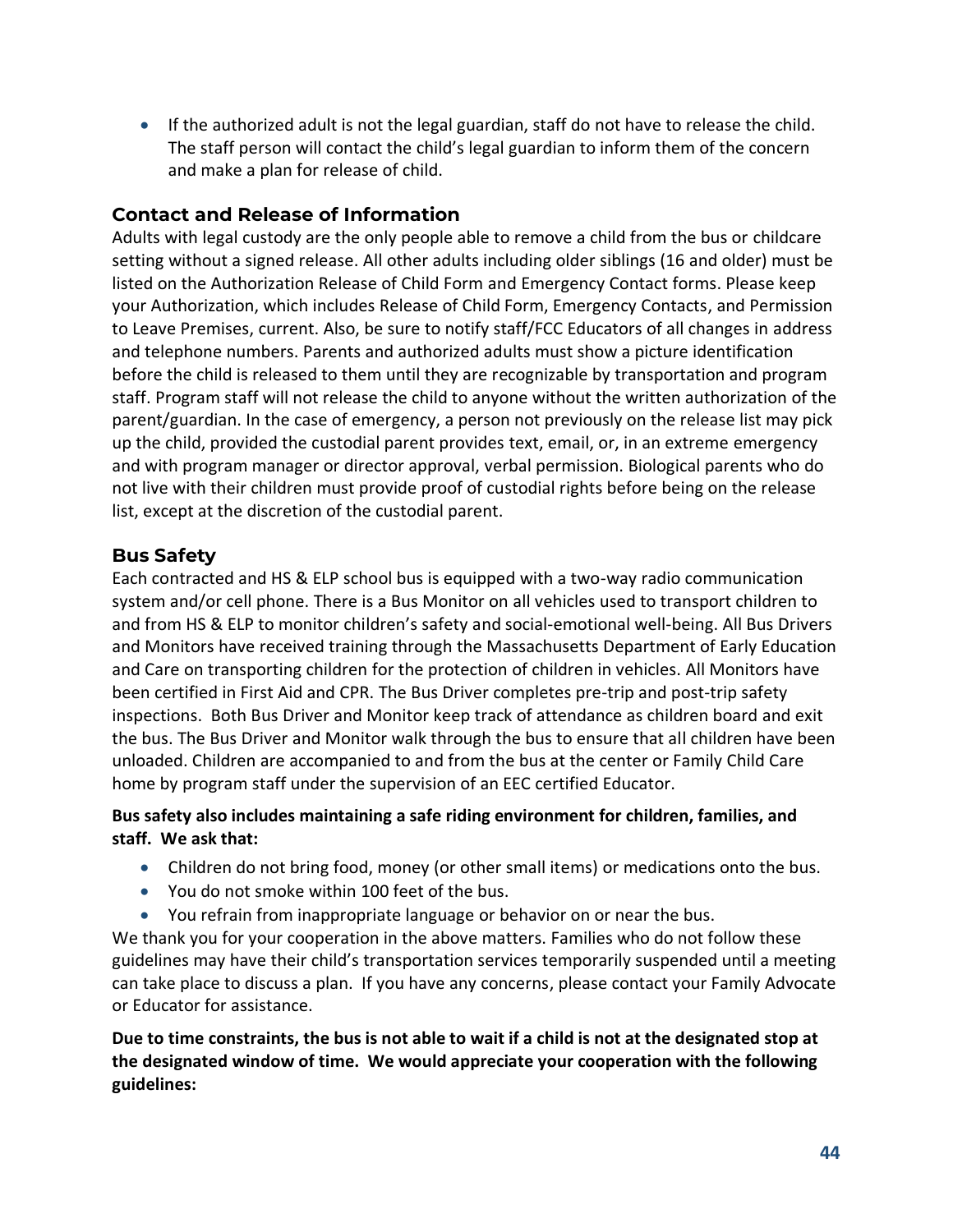- Have your child ready at the bus stop at least 10 minutes before the scheduled bus pickup time.
- Be outside at the bus stop ready to receive your child off the bus at least 10 minutes before the scheduled drop-off time.
- If for some reason transportation is delayed, please wait at least 10 minutes after pick up and drop off time before you call the site or Family Child Care Educator. Please do not call the bus company.
- Wait with your child and bring your child to the bus for pick-up and be at the designated drop-off location when your child returns home. For safety reasons, please wait with your child at your designated bus stop at least five feet from the road. Remember to stay out of the bus "danger zone" area because the bus driver cannot see you. You are responsible for your children until they are safely on the bus and for assisting your child off the bus in the afternoon. Children must be accompanied to the bus and picked-up by an authorized adult or youth 16 years of age or older.

### **Safe Riding Practices**

- All buses are equipped with appropriate seat restraints for the age and weight of the child. Special accommodations are made as necessary for children with disabilities. Children should not bring any items onto the bus except closed backpacks, carry-on bags, diaper bags, etc. For safety purposes, no food, drink, money (small items) or medication is allowed on the bus. All belongings are safely stored out of exit pathways. The Bus Monitor is responsible for ensuring that each child is secured correctly in the appropriate restraint seating system and that all children's belongings are safely secured.
- The Child Guidance Policy is followed for staff/child interactions on the bus. The Bus Monitor establishes clear and consistent bus safety rules with the children and maintains a predictable routine. When a child's behavior presents as unsafe, including undoing a seat belt or standing up, the Bus Monitor redirects the child. If the unsafe behavior persists, staff will partner with families to find ways to support the child.

# **Field Trips**

Any field trip initiated by parents or staff will be shared in writing with each parent so that each family may have the opportunity to understand and agree to the trip and the choice of transportation. Parents sign the Permission to Leave Premises form to agree to walking trips to a local park or other event/location within the community.

### **Please note the following procedures in our program:**

- A first aid kit containing required supplies is taken on all field trips. The Educator brings a list of all emergency contact numbers and takes attendance of everyone on the bus. Once the bus is loaded, the attendance information is shared with the transportation office and driver.
- In the case of an accident, the procedure for accidents listed below will be followed.
- The Educator will review safety guidelines with all adults going on the field trip before leaving.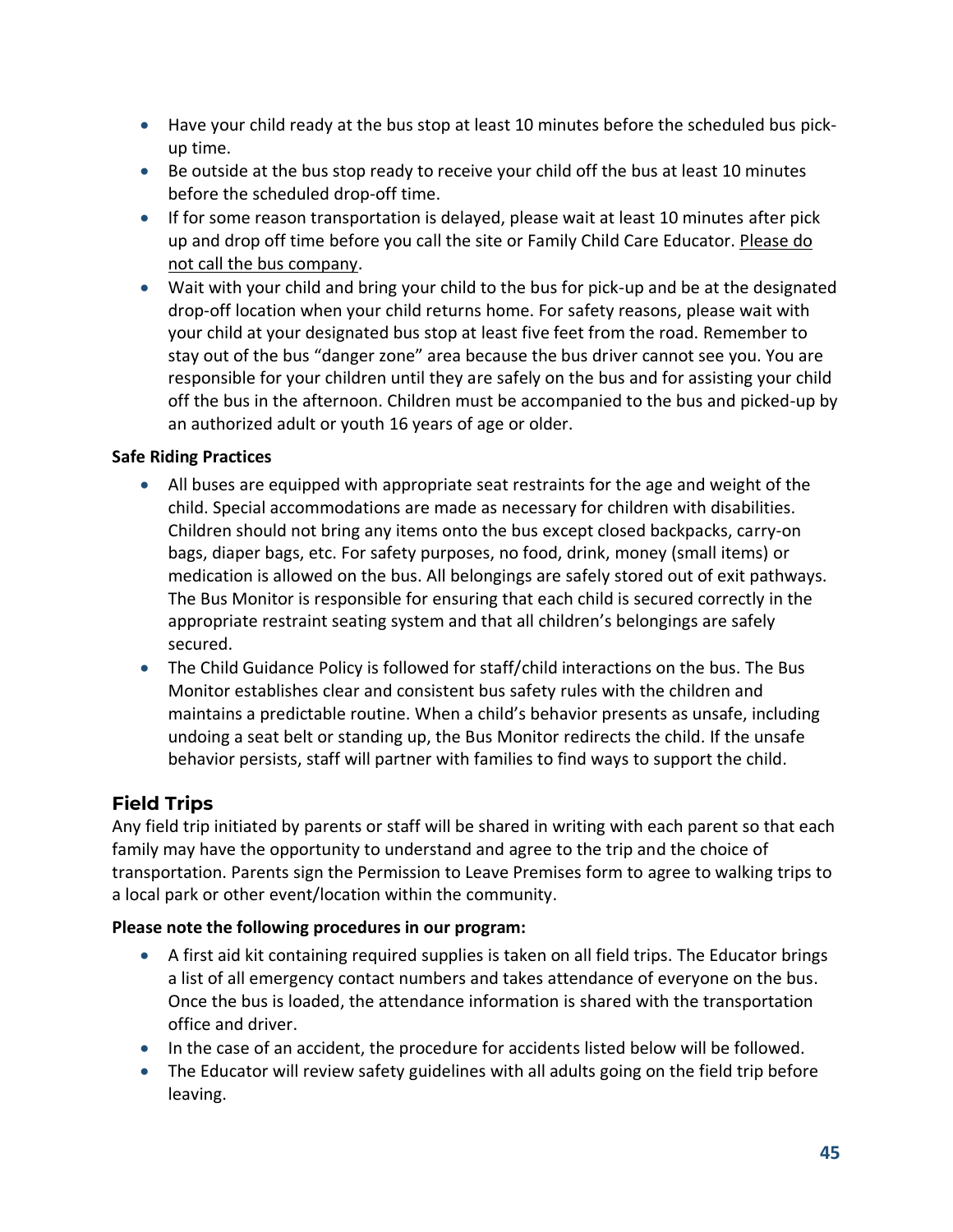• In some circumstances, the parent/guardian may be asked to accompany their child on the field trip.

# **When a Child Is Waiting Unattended at a Bus Stop**

If a child is waiting alone at the bus stop or near their designated pick-up area, the Bus Monitor's first concern will be the child's immediate safety. The child will be escorted onto the school bus.

**The bus will not leave the pick-up area until every reasonable effort has been made to locate the parent/guardian. This includes but is not limited to:**

- The Bus Driver will briefly sound the horn.
- The Bus Monitor will call the parent/guardian.
- If the parent/guardian has not been located within 5 minutes, the bus will proceed to the next stop; while on route staff will:
	- o Call the local police department and report the situation.
	- $\circ$  Report the incident to the Transportation Supervisor, Director, or Manager.

# **When the Authorized Adult is Not Present at the Drop-off Site**

**No child will be dropped off anywhere except for their designated bus stop.** The only exception is if a child's legal guardian retrieves their child at another stop on the bus route. If an authorized adult is not present at the drop-off location, the child will be brought to a designated site where an authorized adult will be responsible for picking up the child. In Franklin County, if siblings attend multiple sites and one or both are under 2.9 years old, they will be returned to Central St. Otherwise, siblings will be returned to the closest site to the completion of the bus route.

### **The Bus Driver will NOT make a second attempt to drop off the child**.

A staff member will attempt to contact the parent and those persons on the Authorization: Release of Child Form: Emergency Contacts. If the parent or other authorized person has not come to pick up the child within a reasonable period, the Department of Children and Families may be contacted.

### **For half-day and full-day programs:**

• Children will be returned to their classroom site.

### **For Family Child Care:**

- Children in the Greenfield/Turners Falls area are returned to the Central Street site.
- Children in the Amherst area are returned to the Amherst Community Child Care site.
- Children in the Northampton area are returned to the Vernon Street site.

# **Returned Children Protocol and Cancellation of Transportation Services**

If a child is returned to the site, program staff will contact the family to discuss why the child was returned and will support the family to help resolve the matter. Transportation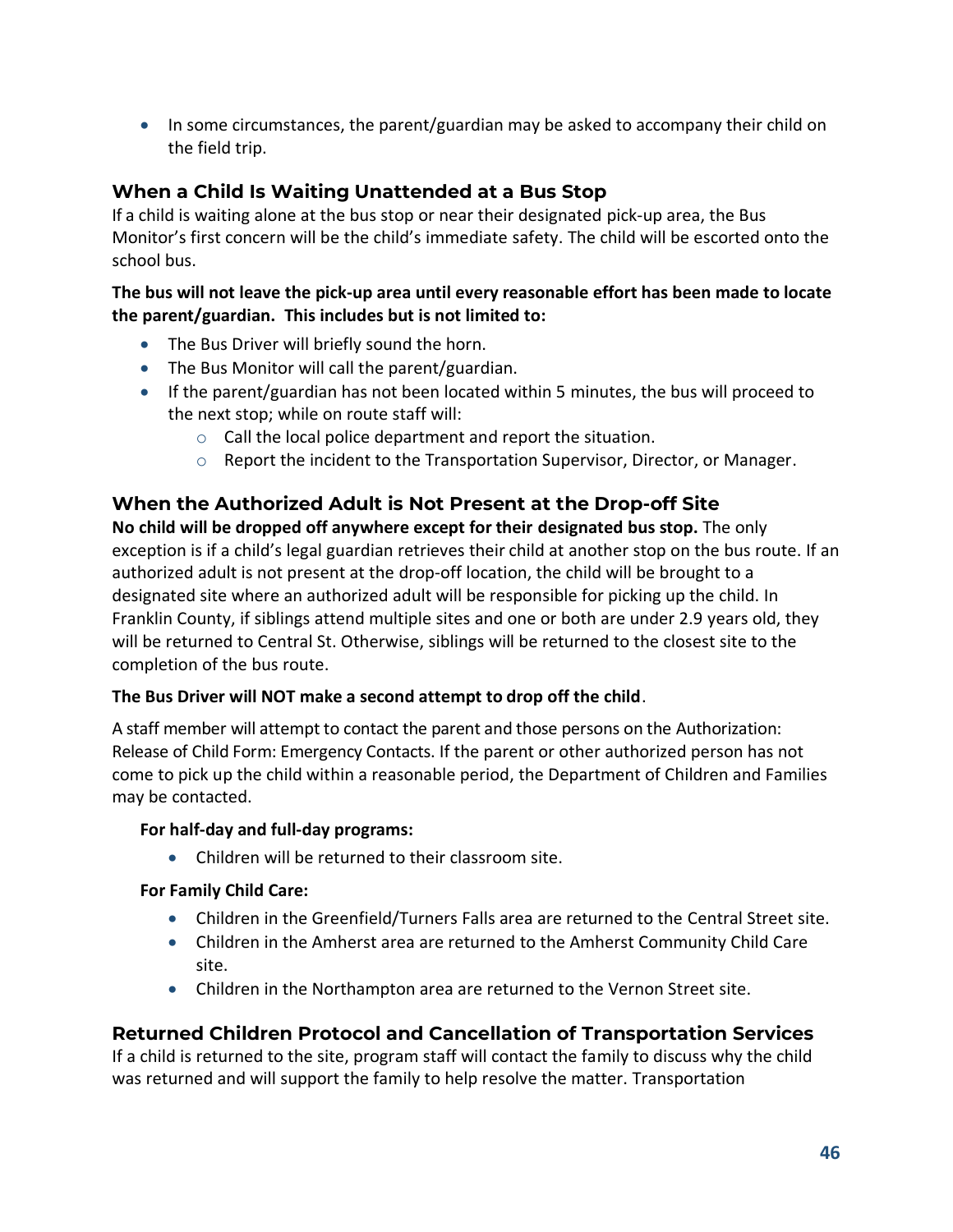expectations and drop-off options will be discussed and the Transportation Supervisor will be notified. **Transportation services may be cancelled after a child is returned 4 times.**

# **Emergency Situations in Transportation Disabled Vehicle**

If the school bus breaks down on route, the Driver and Monitor's first responsibility is to ensure the safety of the children and the vehicle. The Driver notifies the bus company and/or the Transportation Supervisor and a replacement bus is sent out. Children and seat restraints are safely transferred to the new bus, attendance is taken, and the bus finishes the route. In the meantime, the Bus Monitor contacts the sites or FCC Educator homes affected and asks them to contact parents to inform them of any delays that would affect them. A note from the Transportation Supervisor or designee goes home to parents informing them of the break down. An incident report is submitted to the Transportation Supervisor within 24 hours.

### **Accident Involving a Bus**

In the event of an accident, the protocol is similar. After ensuring the immediate safety of the children and vehicle, the Bus Driver secures the bus out of the way of traffic, if possible. The Bus Driver calls the police and the bus company. The Bus Driver and Bus Monitor determine if evacuation is necessary. If so, they follow the bus evacuation procedure, taking attendance before and after evacuation. The Bus Monitor checks each of the children for visible injury. First responders also evaluate all children for possible injuries and make any necessary recommendations for further treatment. See Medical Emergency below for responding to an injury. The Bus Monitor calls the Transportation Supervisor or Director or Manager as soon as possible. Appointed staff contacts parents/guardians of children on the bus by phone, with written notification to follow. The Director of Child and Family Support Services notifies the Department of Early Education and Care, the Region 1 Head Start Office, and the Department of Transportation in accordance with the appropriate regulations. The Bus Monitor submits an Incident Report to the Transportation Supervisor within 24 hours of the accident, as well as a bus seating chart to describe where each child was sitting at the time of the accident.

# **Medical Emergency**

If a medical emergency occurs while the bus is on route, the Bus Monitor will assess the situation, using First Aid and CPR training protocol. The Bus Driver will stop the bus and, if determined by the Monitor, the Driver will call 911. The Bus Monitor will also consult the essential medical information that travels with children on the bus. Buses are equipped with a first aid kit and a body fluid kit. First Aid/CPR is administered as needed. See health policies section for additional information. The Bus Monitor calls the Transportation Supervisor or a Director or Manager as soon as possible. Appointed staff notifies parents/guardians of children on the bus by phone, with follow up in writing. Upon arrival of the emergency response team, the Bus Monitor will provide any available medical information. The Bus Monitor submits an Incident Report to the Transportation Supervisor within 24 hours of the accident.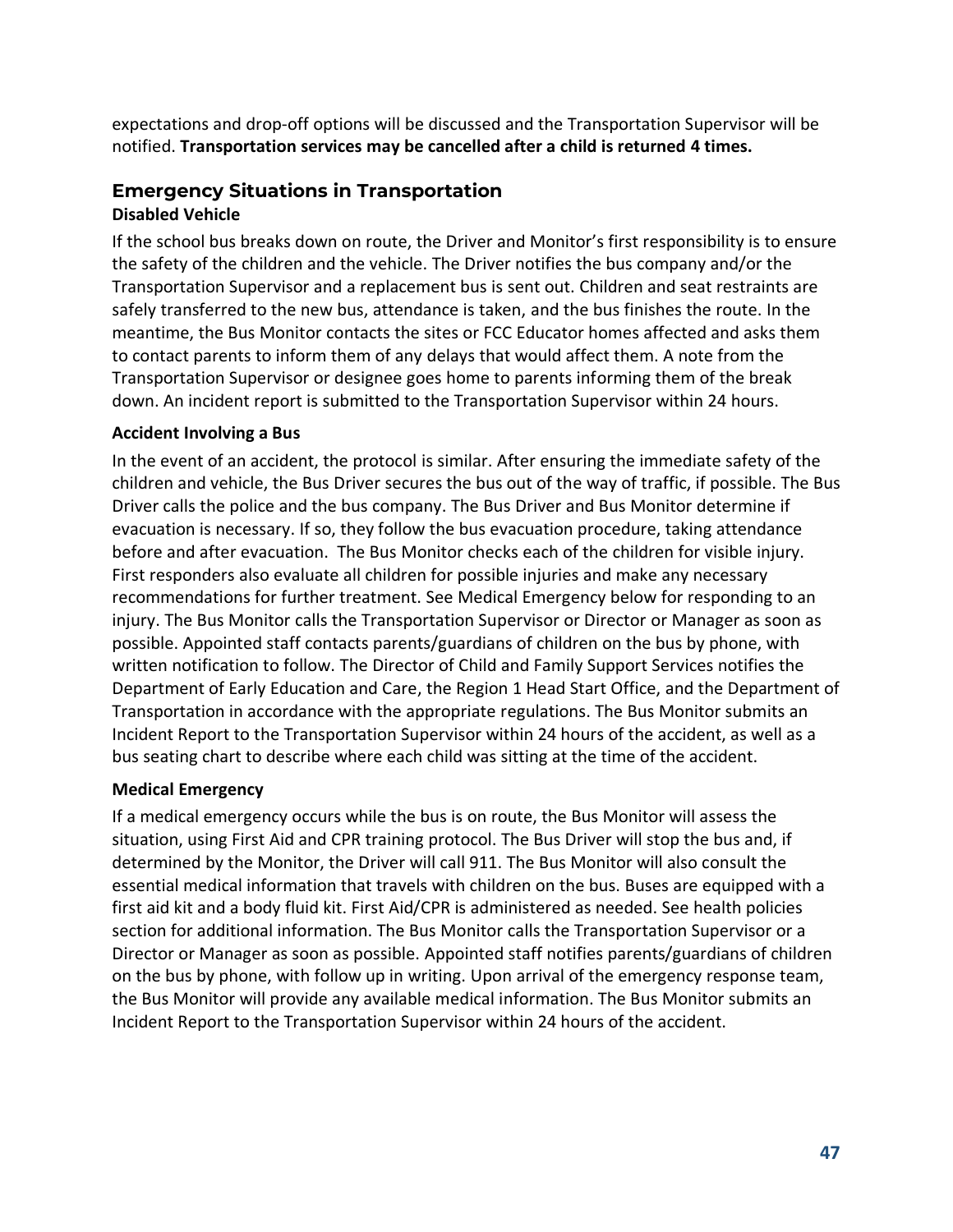# **Emergency Preparedness**

### **First Aid and Emergency Treatment**

By signing the parent permission page, you are giving permission for our staff, providers, or approved assistants to administer First Aid and/or CPR and enact emergency procedures if necessary, including but not limited to an epinephrine auto-injection for suspected exposure to a life-threatening allergen in the event that the parent cannot be reached and when delay would be dangerous to the health of the child. In addition, you are giving permission for program staff, providers, or approved assistants to access transport for a child to a medical facility and for the child to receive emergency medical treatment.

All HS & ELP Educators, Family Child Care Educators, and approved assistants are trained in the basics of First Aid and may need to treat your child when appropriate. Every effort will be made to contact you in the event of an emergency requiring immediate attention for your child. However, if you cannot be reached, HS & ELP may need to contact your child's physician. HS & ELP may also transport your child to your preferred hospital, listed on your face sheet (or the nearest hospital), and secure the necessary treatment for your child.

- In the case of an emergency (such as a serious fall, or a serious cut), the Educator will begin administration of emergency first aid and/or CPR and call 911 for assistance.
- A program staff member or FCC Educator will contact you to come and pick up your child or, if response time is a factor, you will be asked to meet your child and staff person at the hospital.
- When parents cannot be reached, those listed as emergency contacts will be called as a further attempt to reach parents. Until you are reached, a designated program staff person will continue to try to contact you. For this reason, please update us if any of your contact information changes.
- In the event of a serious injury, or an injury that requires that the parent pick up the child from care, the program will require a Doctor's note of medical clearance for the child to return to school.

Head Start & Early Learning Programs takes steps every day to ensure the health and safety of clients and staff. Educators are monitoring classrooms and playgrounds for hazards and minimizing risk in the environment. Maintenance staff works to keep buildings safe and free of hazards. Sites practice evacuation drills and sheltering in place for storms or other unsafe outside risks**.** 

# **Missing Child Procedure**

### **If attendance procedures fail, and a child becomes separated from the group, the following procedure must be implemented:**

- The Educator who is the first to become aware that a child is missing will immediately alert the rest of the education team in the room/location.
- One Educator will leave the room/immediate location to explore nearby areas to which the child may have wandered.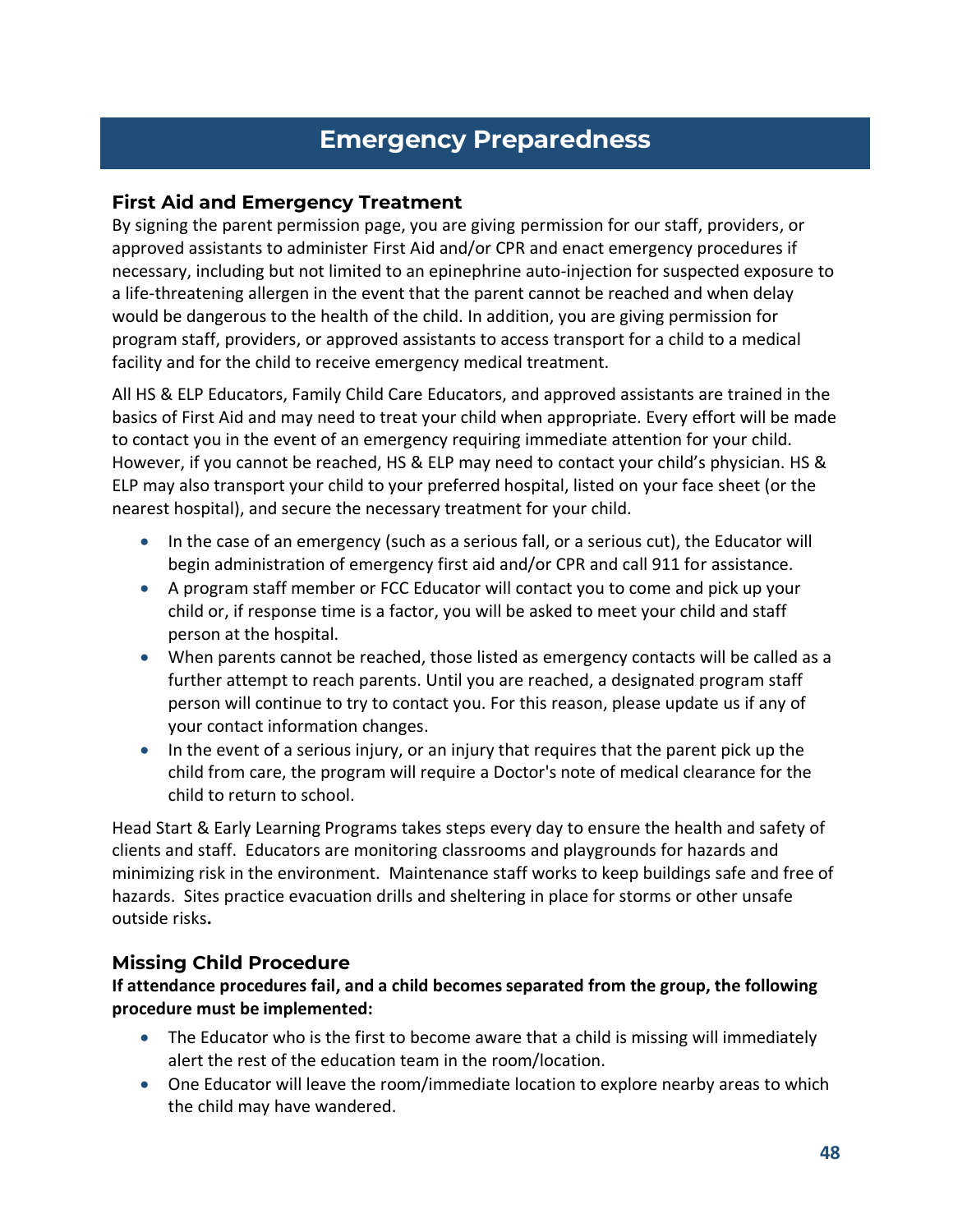- One Educator will immediately call the Supervisor or, if the supervisor is not available, another staff person in the building to enlist their help in searching. All available office workers should stop their work and assist in the search for the child.
- If a third Educator is present, that person should primarily engage the children who are present, to keep them occupied and calm.
- If the child is not found within a brief period (no longer than several minutes), the police and the family must be informed.
- Such incidents result in reports to and investigations by the Department of Children and Families (DCF) and the Department of Early Education and Care (EEC). HS & ELP must also report such incidents to the Office of Head Start. Staff members must cooperate with all such investigations.

# **Severe Weather**

Under certain severe winter conditions, sites may close and/or transportation may be cancelled. Any transportation cancellations, closings, or delays **will be announced on WGGB channel 40** [\(www.wggb.com\)](http://www.wggb.com/). Information about cancellations or delays can also be found on the HS weather line**. Sites closing for center-based services will be announced individually on the HS Weather Line on weather event days.** Families that opt into School Messenger will receive a text message about cancellations or delays.

In Family Child Care, if CAPV closes due to severe weather or other emergency, FCC Educators must close for HS & ELP children. If local towns experience school closings, an FCC Educator in that town may close. Contact your FCC Educator for information about closings. Transportation service cancellation will be announced on the HS Weather Line. FCC Educators are responsible for communicating with parents when there are changes in hours of operation. FCC transportation changes are listed on the Weather Line.

If you are receiving Home-Based services, your Home Visitor will be in touch will you if they are unable to deliver regular services due to weather conditions.

### **Weather Line**

**Franklin:** (413) 475-1560 **Hampshire:** (413) 387-1260 **Western Hampden:** (413) 654-1760

### **Power Outage/Loss of Heat or Water**

Power, heat, and water loss that cannot be corrected within a reasonable timeframe and as such would create an undue hardship on children and staff will cause the site to close. If the situation occurs during service hours, staff will assess the amount of time it will take to repair the problem. Care for the remainder of the day will be cancelled if the repair significantly affects heat, sanitation, lighting, and/or the overall safety of the program. Parents will be notified, and children will be transported home by contracted transportation, or parents will be asked to pick up their child.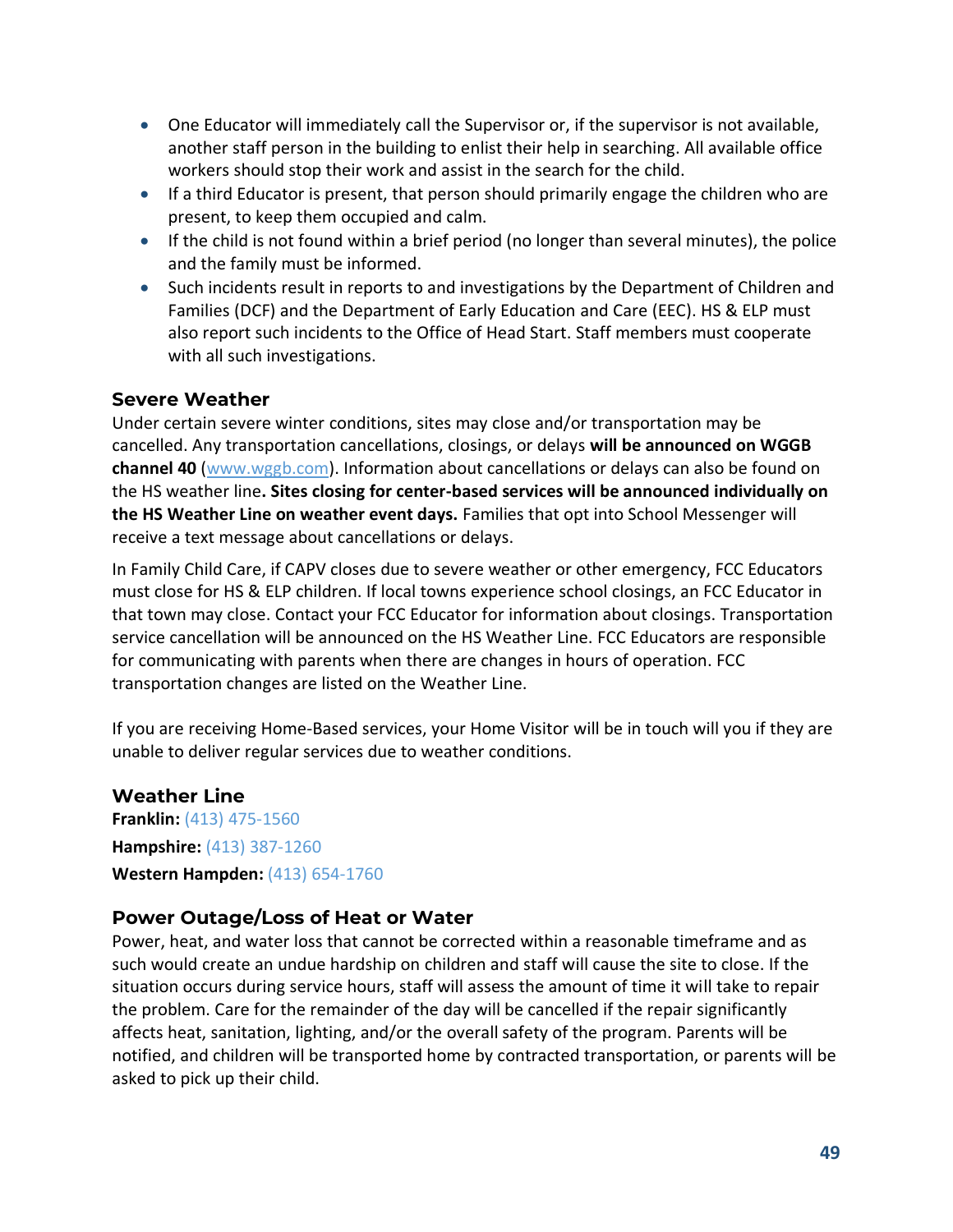# **Fire or Other Need for Emergency Evacuation**

Evacuation maps are posted in each classroom. During evacuation, staff assist children, including using evacuation cribs for infants. Individual plans are created for any child requiring special assistance during an evacuation. Attendance lists are carried by classroom staff during an evacuation, with attendance taken during and immediately following the evacuation of the building. Each classroom site has a designated meeting place for use during an evacuation or evacuation drill. Alarm systems communicate directly with the fire department.

# **Evacuation**

Parents will be notified in an appropriate and timely manner and children will be transported by staff/program vehicles or contracted services to the designated site. Parents will be asked to pick up their child, or the program will transport, as appropriate.

### **Franklin County**

- **Greenfield and Turners Falls classrooms** will be evacuated to Greenfield Community College (GCC) Main Campus, One College Drive, Greenfield, MA 01301.
- **North Orange classrooms** will be evacuated to Mahar Regional High School, 507 South Main Street, Orange, MA 01364.
- **Family Child Care homes in Franklin County** will be evacuated to GCC (One College Drive, Greenfield, MA 01301) unless directed differently by the local Emergency authority.

*These sites will be used unless directed differently by the local emergency authority.* 

### **Hampshire County**

**In the event of general evacuation for sites in Hampshire County, children will be evacuated to the nearest identified public school or library:**

- **For the Vernon Street site**, this is Northampton High School or JFK Middle School.
- **For the Easthampton site**, this is Easthampton High School, 70 Williston Avenue, Easthampton, MA 01027.
- **For the Amherst Community Child Care site,** this is Wildwood Elementary School, 71 Strong St., Amherst, MA 01002.
- **For the North Amherst site,** this is the North Amherst Library, 8 Montague Rd., North Amherst MA 01002.
- **For the Ware site,** this is Ware Public Library, 37 Main Street, Ware, MA 01082.
- **Family Child Care homes in Hampshire County** will be evacuated to the nearest identified public school unless directed differently by the local emergency authority.

*These sites will be used unless directed differently by the local emergency authority.*

#### **Hampden County**

**Sites in Agawam and Westfield will be evacuated to the nearest public school, church, or community building not involved in the evacuation:**

• **For Agawam,** they would go to the Benjamin Phelps School on Main Street.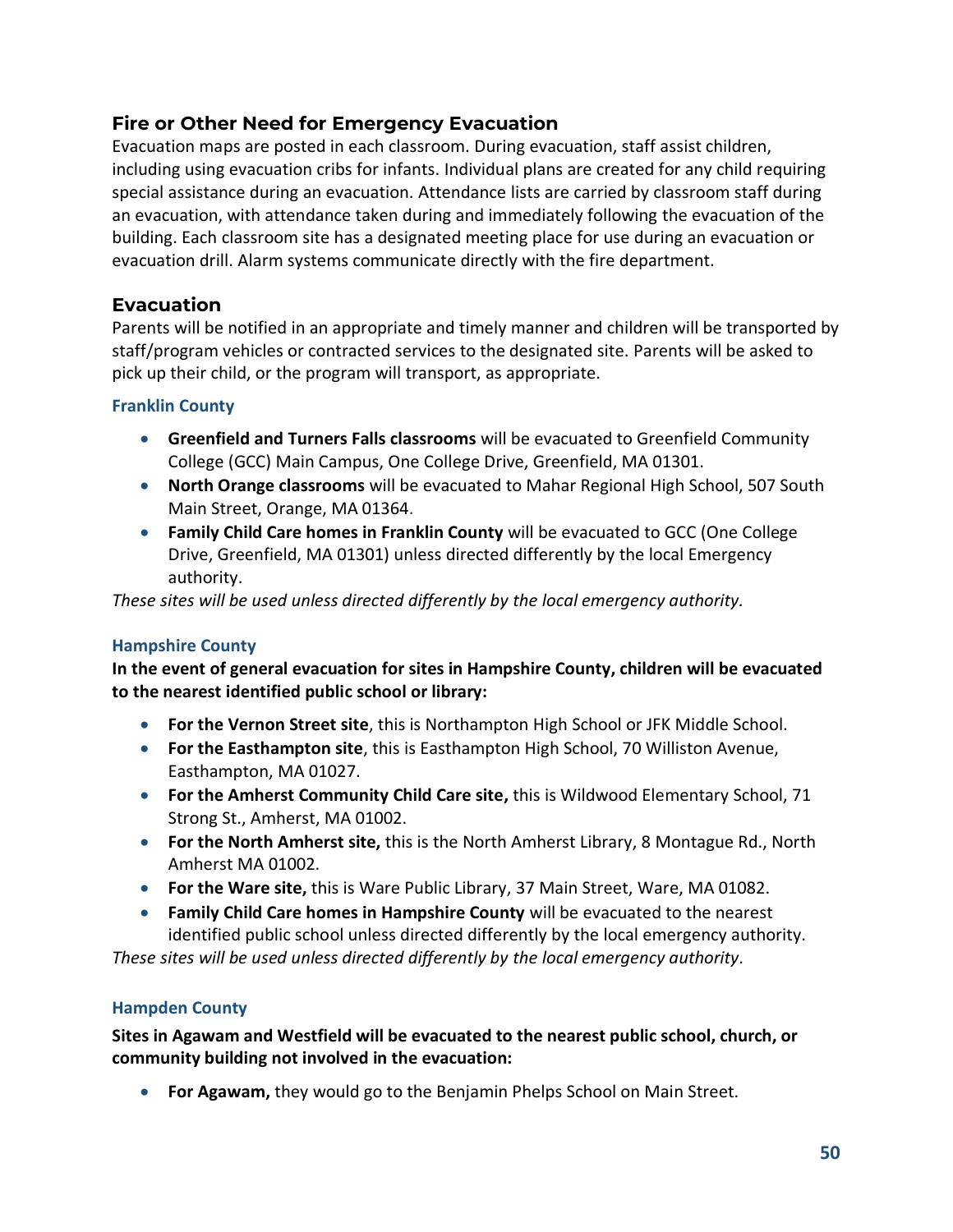• **For Westfield**, the school could be Southampton Rd Elementary School at 330 Southampton Rd. or North Middle School at 350 Southampton Rd.

### *These sites will be used unless directed differently by the local emergency authority.*

In order to transport the children as safely as possible if the school is too far to walk or the weather is questionable, we would activate our bus drivers and buses to pick up children at their site and move them to one of the nearby identified evacuation spaces.

**Sites have basic emergency supplies** for children in their care to be taken in case of area-wide evacuation. Supplies include food, water, diapers, a hand cranked flashlight, and a NOAA radio.

# **"Shelter in Place Order" During a Natural Disaster or Civil Emergency**

A "shelter in place order" is given when the emergency authority feels it is safer for children to remain in their current location than to be evacuated. Each site maintains emergency supplies for sheltering in place. Supplies include food, water, diapers, hand cranked flashlight, and a NOAA radio for such situations. Direction will be taken from the local emergency authority.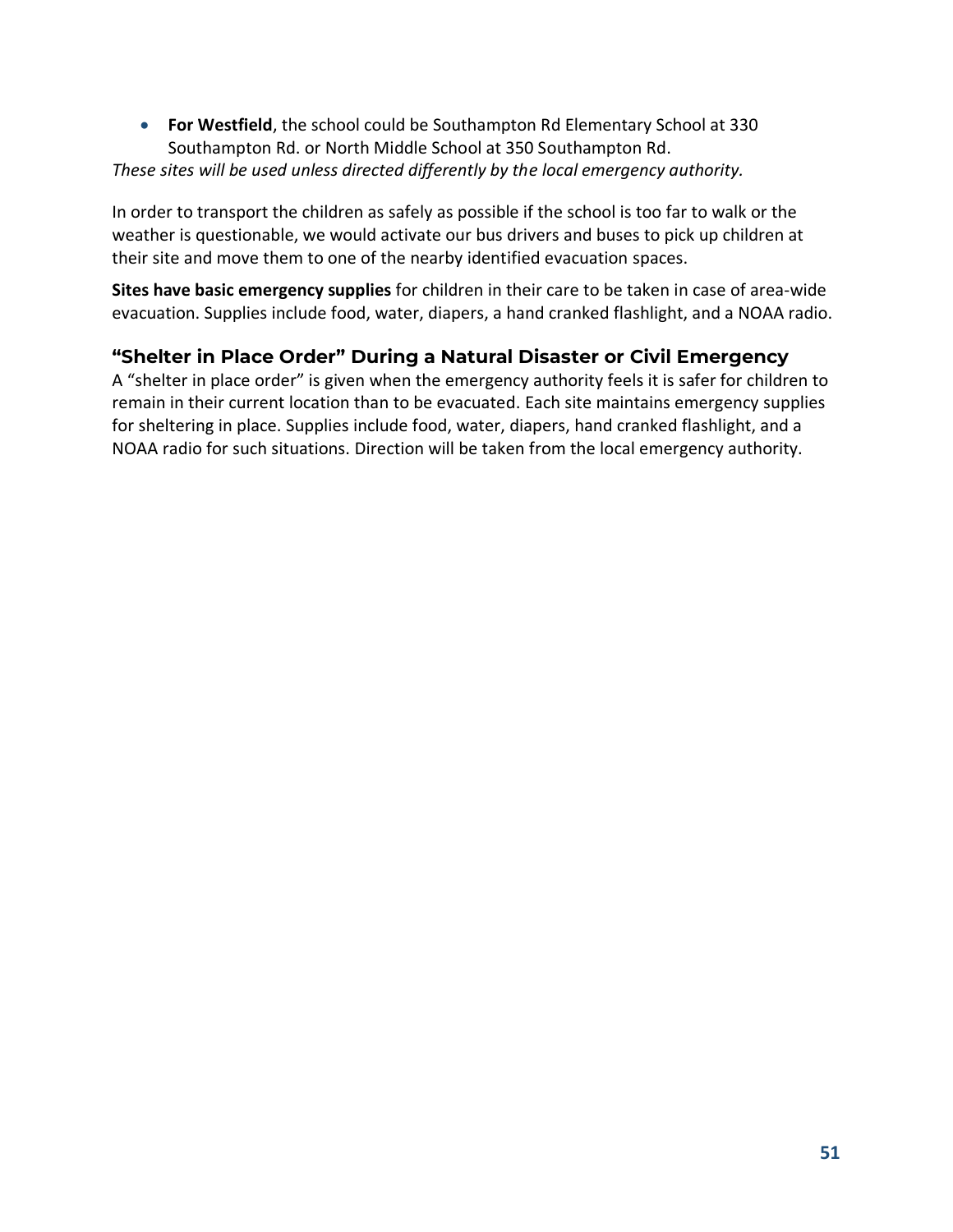# **Additional Health Facts**

#### **Meningococcal Disease**

This is health Information required by MA state law that we share with families at time of enrollment.

### **Meningococcal Disease and Daycare Attendees Commonly Asked Questions**

#### **What is meningococcal disease?**

Meningococcal disease is caused by infection with bacteria called *Neisseria meningitidis*. These bacteria can infect the tissue (the "meninges") that surrounds the brain and spinal cord and cause meningitis, or they may infect the blood or other organs of the body. In the US, about 1,000-3,000 people get meningococcal disease each year and 10-15% die despite receiving antibiotic treatment. Of those who survive, about 11-19% may lose limbs, become deaf, have problems with their nervous system, become mentally retarded, or have seizures or strokes.

#### **How is meningococcal disease spread?**

These bacteria are passed from person-to-person through saliva (spit). You must be in close contact with an infected person's saliva in order for the bacteria to spread. Close contact includes activities such as kissing, sharing water bottles, sharing eating/drinking utensils or sharing cigarettes with someone who is infected; or being within 3-6 feet of someone who is infected and is coughing and sneezing.

#### **Who is at most risk for getting meningococcal disease?**

High-risk groups include anyone with a damaged spleen or whose spleen has been removed, those with persistent complement component deficiency (an inherited immune disorder), HIV infection, those traveling to countries where meningococcal disease is very common, microbiologists and people who may have been exposed to meningococcal disease during an outbreak. People who live in certain settings such as college freshmen living in dormitories and military recruits are also at greater risk of disease.

#### **Are children in daycare at increased risk for meningococcal disease?**

Children under 5 years of age have a higher rate of meningococcal disease than older children, but daycare is **not** considered to increase risk for meningococcal disease.

#### **Is there a vaccine against meningococcal disease?**

There are currently 2 types of vaccines available to children in the US that protect against 4 of the most common of the 13 serogroups (subgroups) of *N. meningitidis* that cause serious disease. Meningococcal polysaccharide vaccine is approved for use in those 2 years of age and older. There are 2 licensed meningococcal conjugate vaccines. Menactra® is approved for use in those 9 months  $-55$  years of age. Menveo<sup>®</sup> is approved for use in those 2 to 55 years of age. Meningococcal vaccines are thought to provide protection for approximately 5 years.

**Should my child receive meningococcal vaccine?**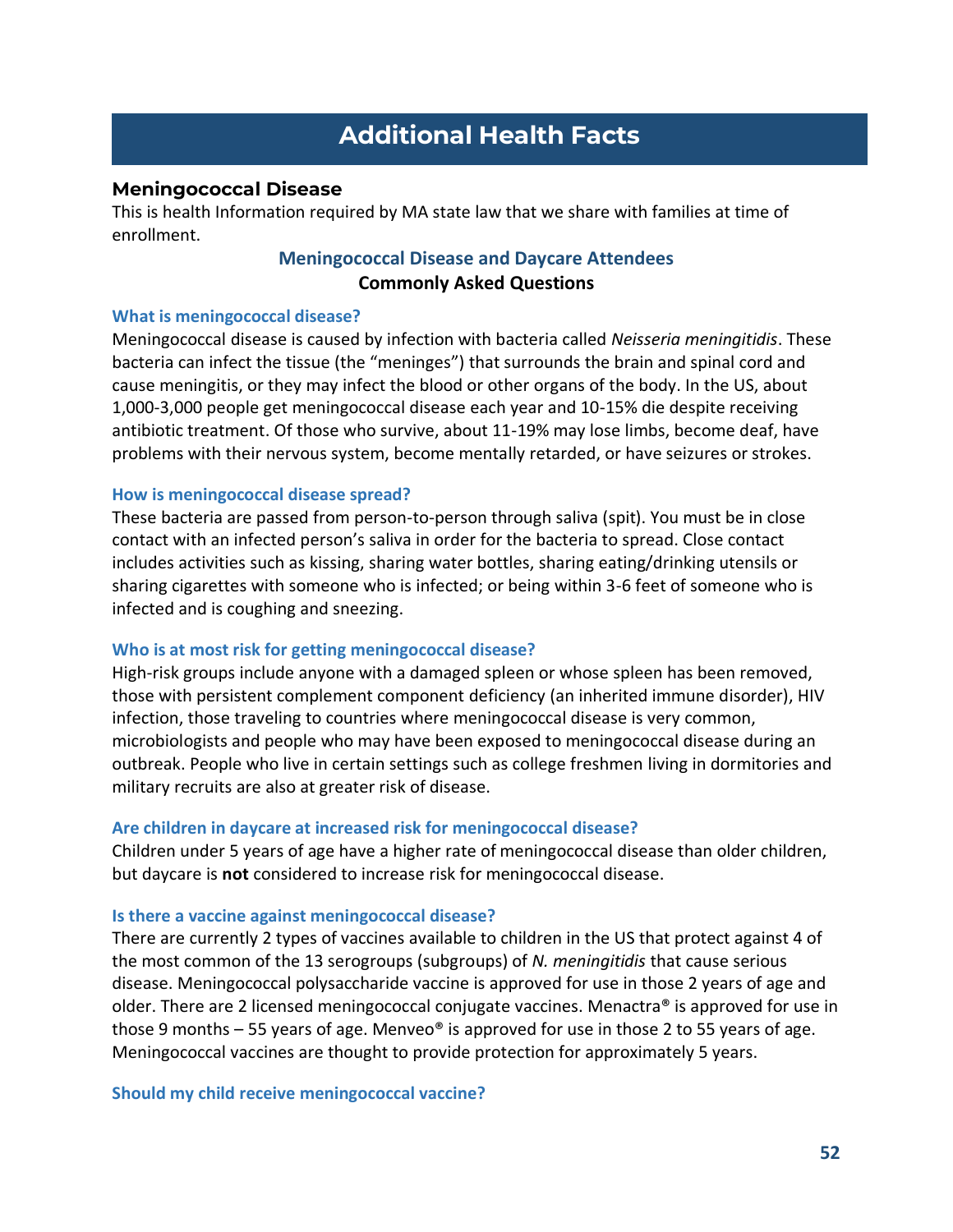Meningococcal vaccine is now recommended routinely for children 11-12 years of age with a booster dose at 16-18 years of age. College freshman and other newly enrolled college students living in dormitories are recommended to have received a dose of meningococcal vaccine within 5 years of enrollment. Other high-risk groups include anyone with a damaged spleen or whose spleen has been removed, those with persistent complement component deficiency, HIV infection, those traveling to countries where meningococcal disease is very common, microbiologists and people who may have been exposed to meningococcal disease during an outbreak. Children and adults with terminal complement component deficiency (an inherited immune disorder) should also receive the vaccine. Parents of children in these groups should discuss vaccination with their child's healthcare provider.

At the current time, routine vaccination with meningococcal vaccine is **not** recommended for healthy pre-school children who are not in one of the high-risk groups. Your child's healthcare provider can provide additional information about vaccination in this age group.

# **How can I protect my child from getting meningococcal disease?**

The best protection against meningococcal disease and many other infectious diseases is thorough and frequent hand washing, and respiratory hygiene and cough etiquette.

### **Individuals should:**

- **1.** Wash their hands often, especially after using the toilet and before eating or preparing food (hands should be washed with soap and water, or an alcohol-based hand gel or rub may be used if hands are not visibly dirty).
- **2.** Cover their nose and mouth with a tissue when coughing or sneezing and discard the tissue in a trash can; or if they don't have a tissue, cough or sneeze into their upper sleeve.
- **3.** Not share food, drinks or eating utensils with other people, especially if they are ill.

You can obtain more information about meningococcal disease or vaccination from your healthcare provider, your local Board of Health (listed in the phone book under government), or the Massachusetts Department of Public Health Division of Epidemiology and Immunization at: (617) 983-6800, or toll-free at: (888) 658-2850, or on the MDPH website at: [www.mass.gov/dph.](http://www.mass.gov/dph)

*Provided by the Massachusetts Department of Public Health in accordance with M.G.L. c.111, s.219.*

# **Influenza Immunization Information**

The Massachusetts Department of Public Health is now requiring all providers of early education to distribute information to parents and guardians regarding the benefits of annual influenza vaccination for children ages 6 months to 18 years of age. Your advocate or FCC provider will give you the flyer, The Flu: A Guide for Parents, which is also available at: [www.mass.gov/flu.](http://www.mass.gov/flu)

**If you have any questions, please contact the Health Manager at: (413) 387-1268.**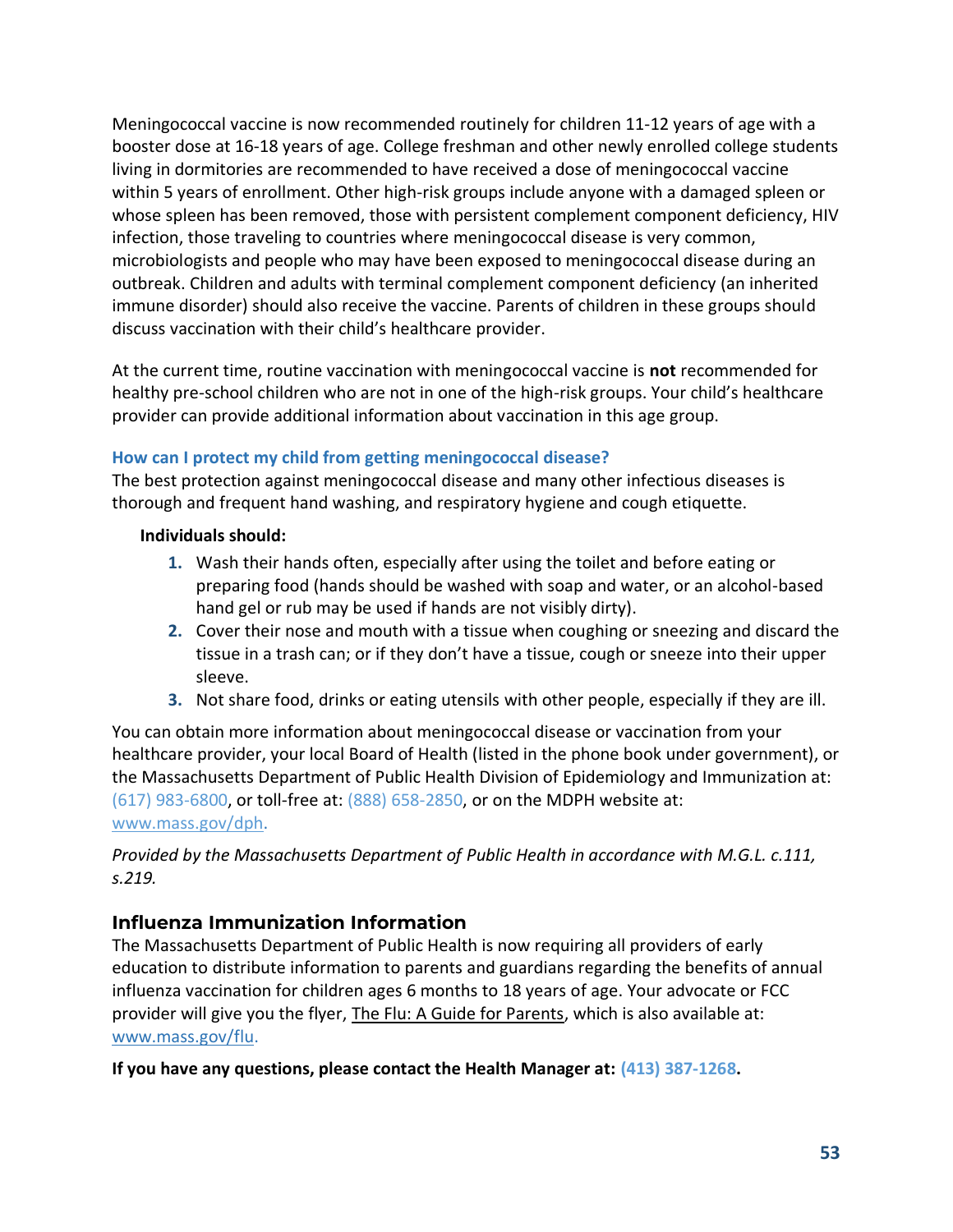# **Lead Poisoning Prevention**

It is a Head Start and Department of Early Education and Care requirement that all children, regardless of risk, be screened for lead poisoning at least once between the ages of 9-12 months, and annually thereafter at ages 2 and 3 years. Children must also be screened at age four if they live in a community deemed at high risk for lead poisoning by the Department of Public Health.

FCC Educators are required to disclose to you if they are aware of any known sources of lead in their home.

For more information on lead poisoning, you can visit: [http://www.mass.gov/dph/clppp,](http://www.mass.gov/dph/clppp) or call the Childhood Lead Poisoning Prevention Program at: (800) 532-9571.